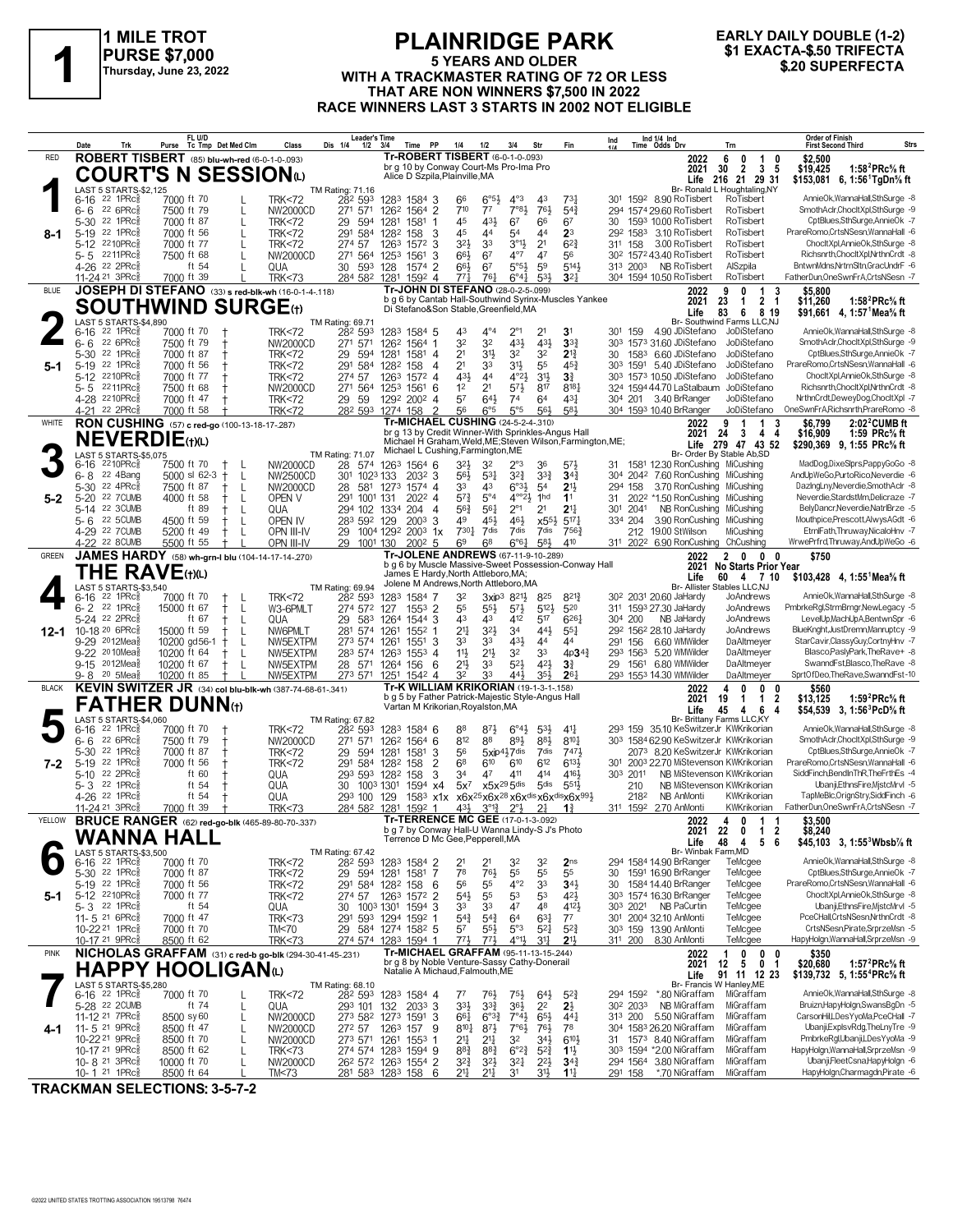

#### **PLAINRIDGE PARK 4 YEAR OLDS AND UNDER** NON WINNERS 1 EXTENDED PARI MUTUEL RACE OR \$10,000 LIFETIME MARES, MA BRED, 100% MA OWNED ALLOWED 1 WIN

#### 2ND HALF EARLY DOUBLE \$1 EXACTA-\$.50 TRIFECTA \$.20 SUPERFECTA

|              | Date<br>Trk                                                                   | FL U/D<br>Purse Tc Tmp Det Med Clm                               | Class                                                      | <b>Leader's Time</b><br>Dis 1/4<br>1/2 | 3/4<br>Time                                                                                                | <b>PP</b><br>1/4                      | 1/2                               | 3/4                                | Str                                         | Fin                                   | Ind                  |          | Ind 1/4 Ind<br>Time Odds Drv                                         | Trn                                                                       | <b>Order of Finish</b><br><b>Strs</b><br><b>First Second Third</b>                                                                              |
|--------------|-------------------------------------------------------------------------------|------------------------------------------------------------------|------------------------------------------------------------|----------------------------------------|------------------------------------------------------------------------------------------------------------|---------------------------------------|-----------------------------------|------------------------------------|---------------------------------------------|---------------------------------------|----------------------|----------|----------------------------------------------------------------------|---------------------------------------------------------------------------|-------------------------------------------------------------------------------------------------------------------------------------------------|
| <b>RED</b>   |                                                                               |                                                                  | NICHOLAS GRAFFAM (31) c red-b go-blk (294-30-41-45-.231)   |                                        | Tr-GEORGE DUCHARME (66-13-8-10-.315)                                                                       |                                       |                                   |                                    |                                             |                                       |                      |          | 2022                                                                 | 5<br>$\overline{1}$<br>$^{\circ}$                                         | \$16,325<br>$2:001$ Stgaft<br>-3                                                                                                                |
|              |                                                                               | WITH A WARNING $_{\oplus}$                                       |                                                            |                                        | br g 3 by Credit Winner-Concentration-Conway Hall<br>Raymond W J Campbell Jr, Belchertown, MA              |                                       |                                   |                                    |                                             |                                       |                      |          | 2021<br>Life                                                         | $\mathbf 0$<br>$\mathbf{1}$<br>10<br>15<br>$\overline{1}$<br>$\mathbf 1$  | 3<br>\$47,800<br>6<br>\$64,125 3, 2:00 <sup>1</sup> Stga ft                                                                                     |
|              | LAST 5 STARTS-\$16,325                                                        |                                                                  |                                                            |                                        |                                                                                                            |                                       |                                   |                                    |                                             |                                       |                      |          |                                                                      | Br- Raymond W J Campbell Jr, MA                                           |                                                                                                                                                 |
|              | 6-10 $^{22}$ 3VD $\frac{7}{8}$<br>$6 - 2$ 22 4PRc                             | 15000 ft 65<br>$+$<br>10000 ft 67                                | NY EXCEL A<br>NW1PMLT                                      | 28<br>574<br>281<br>582                | 1264 1563 6<br>1274 1571 5                                                                                 | 86}<br>$3^{21}$                       | 87<br>32                          | 76<br>32                           | $45\frac{1}{4}$<br>2 <sup>1</sup>           | 36 <sub>1</sub><br>3 <sup>2</sup>     |                      |          | 30 158 15.30 YaGingras<br>292 1573 2.70 NiGraffam                    | GeDucharme<br>GeDucharme                                                  | CIscExprs,DownThPkM,WthAWrnng -8<br>OrignStry,EmjnJlybn,WthAWrnng -8                                                                            |
|              | 5-26 22 2PRcs                                                                 | 10000 ft 67                                                      | NW1PMLT                                                    | 281 59                                 | 1283 1583 5                                                                                                | 43                                    | 421                               | 32                                 | 3 <sup>2</sup>                              | $3^{3}\frac{1}{2}$                    |                      |          | 301 1591 40.70 NiGraffam                                             | GeDucharme                                                                | DocGldnfl=WorktGirl=WthAWrnng -7                                                                                                                |
| 7-2          | 22.5PRc <sub>8</sub><br>$5 - 16$                                              | 100000 ft 78                                                     | <b>BUNKERHILL</b>                                          |                                        | 27 551 1233 153                                                                                            | 57<br>3                               | 510                               | 4121                               | 412                                         | 4261                                  |                      |          | 321 1581 25.80 NiGraffam                                             | GeDucharme                                                                | JonasKS, Wily Wally, SIP -5                                                                                                                     |
|              | 5-1 22 4Stga<br>4-13 22 2SGR1                                                 | 8250 ft 65<br>ft 73                                              | NW1PMCD<br>QUA                                             | 312 102 1302                           | 303 1004 1303 2001<br>1591 4                                                                               | $11\frac{3}{4}$<br>33                 | $11\frac{1}{2}$<br>3 <sup>4</sup> | $11\frac{1}{2}$<br>34              | 12 <sup>1</sup><br>33                       | $12\frac{1}{4}$<br>$48\frac{3}{4}$    | 294 201              |          | 293 2001 1.35 WHennessey GeDucharme<br>NB HoParker                   | GeDucharme                                                                | WthAWrnng,OutOfTBI,IcYorMscl -7<br>CashInfsn, WndrwlLny, GrtsNTrix -4                                                                           |
|              | 10-25 <sup>21</sup> 3PRc <sup>3</sup>                                         | 100000 sy 55-2 +                                                 | <b>MASS STK</b>                                            |                                        | 284 593 1283 1574 5                                                                                        | 5104                                  | $56\frac{3}{4}$                   | $4^{\circ}5^{\frac{1}{4}}$         | 461                                         | $2^{8}$                               |                      |          | 30 1593 35.90 JaRandall                                              | GeDucharme                                                                | BillBauer, WthAWrnng, BangnIn Th -7                                                                                                             |
| <b>BLUE</b>  |                                                                               |                                                                  | KEVIN SWITZER JR (34) col blu-blk-wh (387-74-68-61-.341)   |                                        | Tr-ERIC DICKSON (18-1-1-1-105)<br>b g 4 by RC Royalty-Tattoo You-Broadway Hall                             |                                       |                                   |                                    |                                             |                                       |                      |          | 2022                                                                 | 8<br>$\overline{1}$<br>$\mathbf{0}$                                       | $2:033$ CUMB ft<br>0<br>\$3,250                                                                                                                 |
|              |                                                                               | TWOSCOOPSFORJACK                                                 |                                                            |                                        | Eric W Dickson, Princeton, MA                                                                              |                                       |                                   |                                    |                                             |                                       |                      |          | 2021<br>Life                                                         | $\mathbf 0$<br>$\mathbf{1}$<br>11<br>19<br>$\overline{1}$<br>$\mathbf{1}$ | 3<br>\$12,700<br>\$15,950 4, 2:03 <sup>3</sup> CUMB ft<br>3                                                                                     |
|              | LAST 5 STARTS-\$2,750<br>6-17 22 4CUMB                                        | 3500 ft 82                                                       |                                                            | 303 102                                | $2033$ 6i                                                                                                  | $1^{\circ}$ $\frac{1}{4}$             |                                   |                                    | 1hd                                         | $1\frac{3}{4}$                        |                      |          | 303 2033 5.00 ToODea                                                 | Br- Raymond W J Campbell Jr, MA<br>ErDickson                              | Twoscpsfr,SctshBlue,ManeMscle -7                                                                                                                |
|              | 22 1 $PRc_{8}^5$<br>$6 - 9$                                                   | 10000 ft 80                                                      | NW500L5<br>NW1PMLT                                         | 273 574                                | 133<br>1273<br>1564 2                                                                                      | $3^{21}$                              | $11\frac{1}{4}$<br>3 <sup>2</sup> | $11\frac{1}{4}$<br>$5^{31}$        | 53}                                         | $5^{11}$                              |                      |          | 304 159 79.80 ToODea                                                 | ErDickson                                                                 | Monmvsmnt, EminJlybn, FogWatch -7                                                                                                               |
|              | 6-2 22 4PRc                                                                   | 10000 ft 67                                                      | NW1PMLT                                                    | 281 582                                | 1274<br>1571 2                                                                                             |                                       | x8x <sup>16</sup> 833             | 8391                               | 8393                                        | 8631                                  |                      |          | 341 2094 34.20 ToODea                                                | ErDickson                                                                 | OrignStry,EmjnJlybn,WthAWrnng -8                                                                                                                |
| $20 - 1$     | 22 2PRc3<br>$5 - 26$<br>$22 \t3PRc8$<br>5-19                                  | 10000 ft 67<br>10000 ft 56                                       | NW1PMLT<br>NW1PMLT                                         | 281 59<br>57<br>28                     | 1283<br>1583<br>126<br>$156^2$ 5                                                                           | 7<br>3°2<br>1 <sup>3</sup>            | $2^{\circ}1$<br>1 <sup>2</sup>    | $4^{o}2\frac{1}{2}$<br>32          | $44\frac{1}{2}$<br>$3^{2}$                  | $6^{22}\frac{1}{2}$<br>$5^{11}$       | 34                   |          | 203 51.20 ToODea<br>321 1583 11.10 ToODea                            | ErDickson<br>ErDickson                                                    | DocGldnfl=WorktGirl=WthAWrnng -7<br>DocGldnfl,WorktGirl,CptBlues -8                                                                             |
|              | 5-12 2210PRc                                                                  | 7000 ft 77                                                       | <b>TRK&lt;72</b>                                           | 274 57                                 | 1263 1572 5                                                                                                | $2\frac{1}{2}$                        | 2 <sup>1</sup>                    | 2 <sup>1</sup>                     | 74                                          | $78\frac{3}{4}$                       |                      |          | 32 <sup>2</sup> 1591 19.10 ToODea                                    | ErDickson                                                                 | ChocltXpl,AnnieOk,SthSurge -8                                                                                                                   |
|              | 4-28 <sup>22</sup> 1PRc <sup>3</sup>                                          | 10000 ft 47                                                      | NW1PMLT                                                    | 284 581                                | 1283 158                                                                                                   | 32<br>3                               | 33                                | 471                                | 412                                         | 527                                   |                      |          | 332 2032 38.00 ToODea                                                | ErDickson                                                                 | Strict,FogWatch,CptBlues -6                                                                                                                     |
| WHITE        |                                                                               |                                                                  | MICHAEL STEVENSON (57) *mar-wh-blu (146-21-15-19-244)      |                                        | Tr-JOHN DI STEFANO (28-0-2-5-.099)<br>b g 3 by Trixton-Chuckys Luckycharm-Lucky Chucky                     |                                       |                                   |                                    |                                             |                                       |                      |          | 2022<br>2021                                                         | 1000<br><b>No Starts Prior Year</b>                                       | \$0                                                                                                                                             |
|              |                                                                               | <b>DOG GONE TRICKY</b>                                           |                                                            |                                        | Roger F Arventos, Monson, MA                                                                               |                                       |                                   |                                    |                                             |                                       |                      |          | Life                                                                 | 1000                                                                      | \$0                                                                                                                                             |
|              | LAST 5 STARTS-\$0<br>$22$ 4PR $c_{8}^5$<br>$6 - 2$                            | 10000 ft 67                                                      | NW1PMLT                                                    |                                        | 281 582 1274 1571 4                                                                                        | $6^{10}$                              | 67                                |                                    | $7^{14}\frac{1}{4}$ $7^{14}\frac{1}{2}$     | $7^{24}$                              |                      |          | 313 2021 50.90 MiStevenson JoDiStefano                               | Br- Samuel I Stoltzfus Jr, PA                                             | OrignStry,EmjnJlybn,WthAWrnng -8                                                                                                                |
|              | 5-24 22 1PRc                                                                  | ft 67                                                            | QUA                                                        | 30<br>1001 1293                        | 1584 2                                                                                                     | 44                                    | 43                                | 44                                 | 47                                          | $4^{11}\frac{1}{4}$                   | 303 201              |          | NB JaHardy                                                           | JoDiStefano                                                               | BillvB.SiddFinch.EthnsFire -5                                                                                                                   |
| $25 - 1$     | 4-26 <sup>22</sup> 1PRc <sup>5</sup><br>22 1PRc3<br>$4-12$                    | ft 54<br>ft 62                                                   | QUA<br>QUA                                                 | 293 100<br>27<br>581                   | 1583 4<br>129<br>1281<br>1593 1                                                                            | 43<br>510                             | $4x^6$<br>715 <sup>3</sup>        | $5^{23}$<br>711,                   | 535<br>721                                  | 5481<br>7161                          | 343 2081<br>322 2024 |          | NB JDiStefano<br>NB JDiStefano                                       | JoDiStefano<br>JoDiStefano                                                | TapMeBlc.OrignStrv.SiddFinch -6<br>ThrwngCpr,PrareRomo,FrlsLedrN -7                                                                             |
|              | 4-7 22 1PRc                                                                   | ft 51                                                            | QUA                                                        | 281 58                                 | 1284<br>1592 1                                                                                             | 5104                                  | $5^{14}$                          | $5^{17}\frac{3}{4}$                | 526                                         | 5331                                  | 333 206              |          | NB JDiStefano                                                        | JoDiStefano                                                               | SumbgbHnv,BillyB,TheFrthEs -5                                                                                                                   |
|              | 10-1 <sup>21</sup> 1PRc <sup>3</sup>                                          | ft $62$                                                          | QUA                                                        | 30<br>1004 131                         | $2003$ 1                                                                                                   | $44\frac{3}{4}$                       | $44\frac{1}{4}$                   | 451                                | 461                                         | 411<br>7dis                           | 304 2024             |          | NB JDiStefano                                                        | JoDiStefano                                                               | PltnSlstr,FatherDun,RflsSuprS -4                                                                                                                |
| <b>GREEN</b> | 6-11 <sup>21</sup> 1PRc                                                       | ft 73<br><b>JAMES HARDY</b> (58) wh-grn-I blu (104-14-17-14-270) | QUA                                                        |                                        | 303 1002 1301 2012 2x<br>Tr-JOLENE ANDREWS (67-11-9-10-.289)                                               | <b>Gdis</b>                           | 7dis                              | 7dis                               | 7dis                                        |                                       |                      | 214      | 2022                                                                 | NB AlChartrand JoDiStefano<br>$\mathbf{0}$<br>3<br>$\bf{0}$               | DocGldnfl,Goorilla,HalsOfVlr -7<br>\$1,600<br>0                                                                                                 |
|              |                                                                               | <b>RFL'S SUPER SONIC</b> (t)                                     |                                                            |                                        | b g 3 by Royalty For Life-Bee The Queen-Donato Hanover                                                     |                                       |                                   |                                    |                                             |                                       |                      |          | 2021                                                                 | 4<br>0<br>0                                                               | 0<br>\$15,800                                                                                                                                   |
|              | LAST 5 STARTS-\$14,400                                                        |                                                                  |                                                            |                                        | D Thibault, N Atlbr, MA; J Hardy, N Atlbr, MA; P Vacca, Nrtn, MA;<br>J Andrews, N Atlbr, MA                |                                       |                                   |                                    |                                             |                                       |                      |          | Life<br>Br- Alfred Ross, MA                                          | $\mathbf{7}$<br>0<br>0                                                    | \$17,400<br>0                                                                                                                                   |
|              | 22 1 $PRc_{8}^5$<br>6- 9                                                      | 10000 ft 80                                                      | NW1PMLT                                                    |                                        | 273 574 1273 1564 4                                                                                        | $55\frac{1}{2}$                       | 54                                | $4^{\circ}3$                       | 42}                                         | 411                                   |                      |          | 304 159 64.50 JaHardy                                                | JoAndrews                                                                 | Monmvsmnt, EminJlybn, FogWatch -7                                                                                                               |
|              | $6 - 2$ 22 4PRc<br>5-26 22 2PRcs                                              | 10000 ft 67<br>10000 ft 67                                       | NW1PMLT<br>NW1PMLT                                         | 281 582<br>281 59                      | 1274 1571 8<br>1283 1583 1                                                                                 | 711,<br>56                            | 78<br>$5^{4}$                     | 681<br>$5^{31}$                    | 683<br>$55\frac{1}{2}$                      | $6^{15}$<br>4121                      |                      |          | 304 2001 80.40 JaHardy<br>314 201 52.60 JaHardy                      | JoAndrews<br>JoAndrews                                                    | OrignStry,EmjnJlybn,WthAWrnng -8<br>DocGldnfl=WorktGirl=WthAWrnng -7                                                                            |
| $25 - 1$     | 5-17 22 1PRcs                                                                 | ft 70                                                            | QUA                                                        |                                        | 293 591 1283 1583 1                                                                                        | 2 <sup>2</sup>                        | 2 <sup>2</sup>                    | 27                                 | 312                                         | $3^{17}\frac{3}{4}$                   |                      | 321 2021 | NB JaHardy                                                           | JoAndrews                                                                 | BlbrdRcky,SmothAclr,RflsSuprS -4                                                                                                                |
|              | 10-25 21 3PRcs                                                                | 100000 sy 55-2                                                   | MASS STK<br><b>MASS STK</b>                                |                                        | 284 593 1283 1574 4                                                                                        | $2^{21}$                              | 2 <sup>11</sup>                   | 331<br>5°3 <sup>1</sup>            | 36<br>55                                    | 4153<br>4133                          |                      |          | 314 201 58.20 JaHardy                                                | JoAndrews                                                                 | BillBauer, Wth AWrnng, BangnIn Th -7<br>Wallet,Strongrwt,WthAWrnng -7                                                                           |
|              | 10-17 <sup>21</sup> 2PRc <sup>3</sup><br>10-1 <sup>21</sup> 1PRc <sup>3</sup> | 60000 ft 62<br>ft $62$                                           | QUA                                                        | 30 1004 131                            | 303 594 1293 1572 6<br>$200^3$ 2                                                                           | 431<br>33                             | 44<br>33                          | $33\frac{1}{4}$                    | 333                                         | $36\frac{1}{4}$                       | 30                   |          | 2001 36.40 JaHardy<br>301 2014 NB JaHardy                            | JoAndrews<br>JoAndrews                                                    | PltnSlstr,FatherDun,RflsSuprS -4                                                                                                                |
| <b>BLACK</b> |                                                                               | <b>BRUCE RANGER</b> (62) red-go-blk (465-89-80-70-.337)          |                                                            |                                        | Tr-DOMENICO CECERE (26-15-4-3-701)                                                                         |                                       |                                   |                                    |                                             |                                       |                      |          | 2022                                                                 | $\mathbf{2}$<br>$\overline{1}$<br>$\bf{0}$                                | \$5,000<br>1:57 $^1$ PRc% ft<br>0                                                                                                               |
|              |                                                                               | <b>ORIGIN STORY</b>                                              |                                                            |                                        | b f 3 by Walner-Highscore Kemp-Muscles Yankee<br>K R Breeding LLC, Enfield, CT                             |                                       |                                   |                                    |                                             |                                       |                      |          | 2021<br>Life                                                         | 4<br>$\mathbf 0$<br>0<br>6<br>$\overline{1}$<br>0                         | \$3,600 $Q$ 2:02 <sup>2</sup> PRc <sup>5</sup> / <sub>8</sub> ft<br>-1<br>\$8,600 3, 1:57 <sup>1</sup> PRc <sup>5</sup> / <sub>8</sub> ft<br>-1 |
|              | LAST 5 STARTS-\$8,600                                                         |                                                                  |                                                            |                                        |                                                                                                            |                                       |                                   |                                    |                                             |                                       |                      |          |                                                                      | Br- K R Breeding LLC,CT                                                   |                                                                                                                                                 |
|              | 6-2 22 4PRc <sup>5</sup><br>22 4M1<br>$5-14$                                  | 10000 ft 67<br>ft 68                                             | NW1PMLT<br>Qua                                             | 281 582<br>281 581                     | 1274 1571 6<br>1272 155                                                                                    | $1\frac{1}{2}$<br>$6^{73}$<br>-7      | 11<br>661                         | 11<br>683                          | 11<br>681                                   | $1\frac{11}{2}$<br>$6^{2}\frac{3}{4}$ | 292 1571<br>263 1553 |          | 2.80 BrRanger<br>NB YaGingras                                        | DoCecere<br>DoCecere                                                      | OrignStry,EmjnJlybn,WthAWrnng -8<br>DancOnThW,PenelopeJ,MonkyQuen -7                                                                            |
|              | 22 2PRc3<br>5-5                                                               | 10000 ft 68                                                      | NW1PMLT                                                    | 284 59                                 | 1282 1581 2                                                                                                |                                       | x8xdisgdis                        | 8 <sub>dis</sub>                   | 8 <sub>dis</sub>                            | 8583                                  |                      | 210      | 2.90 BrRanger                                                        | DoCecere                                                                  | WorktGirl,StnngLook,BrmdExprs -8                                                                                                                |
| $8 - 5$      | 4-26 22 1PRcs<br>10-17 21 6PRcs                                               | ft 54<br>60000 ft 62                                             | QUA<br><b>MASS STK</b>                                     | 293 100<br>281 57                      | 129<br>$1583$ 6<br>127<br>1561                                                                             | 2 <sup>1</sup><br>$4^{o}3\frac{1}{4}$ | 2 <sup>1</sup><br>55              | 2 <sup>1</sup><br>$66\frac{1}{2}$  | 2 <sup>2</sup><br>$67\frac{1}{4}$           | 2 <sup>3</sup><br>$7^{11}\frac{3}{4}$ | 293 1584             |          | NB BrRanger<br>30 <sup>2</sup> 158322.50 DoCecere                    | DoCecere<br>DoCecere                                                      | TapMeBlc, OrignStry, SiddFinch -6<br>WndrwlLny,GratflExp,DancOnThW -9                                                                           |
|              | 10-8 <sup>21</sup> 1PRc                                                       | ft 68<br>$\pm$                                                   | QUA                                                        |                                        | 32 1014 1314 2022 3                                                                                        | $21\frac{1}{4}$                       | 2 <sup>3</sup>                    | 23                                 | 2 <sup>1</sup>                              | 1 <sub>ns</sub>                       |                      | 30 2022  | NB ReSejthen                                                         | DoCecere                                                                  | OrignStry,PrdnMyLny,JustLBdwy -4                                                                                                                |
|              | 10-4 $21$ 3PRc $\frac{5}{8}$                                                  | 30000 sy 57                                                      | <b>MASS STK</b>                                            | NTR 593 129                            | 158                                                                                                        | $\overline{4}$                        | $x6^{17\frac{1}{2}} 6$ dis        | 5 <sub>dis</sub>                   | $5$ dis                                     | 6371                                  |                      |          | 205 <sup>2</sup> 10.70 DoCecere                                      | DoCecere                                                                  | GratflExp, WndrwlLny, PrdnMyLny -6                                                                                                              |
| YELLOW       |                                                                               | IVAN DAVIES (57) *red-blk (11-0-0-4-.121)                        |                                                            |                                        | Tr-IVAN DAVIES (8-0-0-4-.167)<br>b f 3 by Walner-Cree-Muscle Hill                                          |                                       |                                   |                                    |                                             |                                       |                      |          | 2022<br>2021                                                         | 4<br>$\mathbf{0}$<br>$\mathbf{0}$<br>6<br>0<br>-1                         | \$2,900<br>0<br>\$8,190<br>1:58 <sup>4</sup> Phl% ft<br>-1                                                                                      |
|              |                                                                               | <b>CREEATION</b>                                                 |                                                            |                                        | Michael D Andrew, Gorham, ME                                                                               |                                       |                                   |                                    |                                             |                                       |                      |          | Life                                                                 | 10<br>$\overline{1}$<br>0                                                 | \$11,090 2, 1:58 <sup>4</sup> Phl <sup>5</sup> / <sub>8</sub> ft<br>-1                                                                          |
|              | LAST 5 STARTS-\$4,304<br>5-27 22 4M1                                          | 14500 gd70-1                                                     | 3yof nw2                                                   |                                        | 273 573 1261 1531 7                                                                                        | $78\frac{3}{4}$                       | 783                               |                                    | $6^{\circ}9\frac{1}{4}$ $6^{14}\frac{1}{4}$ | 727                                   |                      |          | 303 1583 42.30 DaMiller                                              | Br- Michael D Andrew, ME<br>RoBurke                                       | Yanaba, PenelopeJ, MreThnEvr -8                                                                                                                 |
|              | 5-13 22 7M1                                                                   | 14500 ft 64                                                      | 3yof nw <sub>2</sub>                                       |                                        | 273 57 1262 1543 8                                                                                         | 1 <sup>2</sup>                        | $11\frac{1}{4}$                   | jp710} 718                         |                                             | $6^{23}\frac{3}{4}$                   |                      |          | 31 1592 4.00 DaMiller                                                | RoBurke                                                                   | JaiAlaiS,MgnlaVolo,LooknChic-10                                                                                                                 |
| 5-1          | 4-22 <sup>22</sup> 4M1<br>4-15 22 4M1                                         | 14500 ft 58<br>14500 ft 61                                       | 3yo nw2<br>4u nw2cd                                        | 284 584 128                            | 282 563 1252 1532 8<br>1544 4                                                                              | $1\frac{1}{4}$<br>2 <sup>1</sup>      | $2^{11}$<br>2 <sup>11</sup>       | $2^{11}$<br>31}                    | 2 <sup>2</sup><br>$4^{13}$                  | 461<br>443                            |                      |          | 29 1543 12.60 DaMiller<br>272 1553 4.00 DaMiller                     | RoBurke<br>RoBurke                                                        | Yanaba, Chapheart, MrsTaylor -8<br>Yanaba, Hallance, AnglsFoly -8                                                                               |
|              | 4-9 22 1M1                                                                    | ft 51                                                            | Qua                                                        | 284 581 128                            | 1561 2                                                                                                     | 2 <sup>11</sup>                       | $2^{11}$                          | $2^{11}$                           | 2 <sub>hd</sub>                             | $2^{2\frac{3}{4}}$                    |                      |          | 283 1564 NB DaMiller                                                 | RoBurke                                                                   | VrgnMaryS,Creeation,RmntcTile -4                                                                                                                |
|              | 8-19 <sup>21</sup> 4Ph<br>8-6 <sup>21</sup> 3M1                               | 11700 ft 86<br>40000 ft 81                                       | 2yrFnw2PM<br>▲<br>GrdnState                                |                                        | 28 573 1254 1551<br>281 573 127 1544 6                                                                     | $11\frac{3}{4}$<br>56                 | 1 <sup>2</sup><br>543             | 2 <sup>1</sup><br>$6^{\circ}6$     | $1\frac{1}{2}$<br>610                       | 3 <sup>3</sup><br>693                 |                      |          | 30 156 1.90 DeDunn<br>28 <sup>2</sup> 156 <sup>3</sup> 32.80 BrSears | TSmedshmr<br>TSmedshmr                                                    | CashMchnG, MrsTaylor, Creeation -8<br>MiswlnrFs, ImHapyHnv, PrmdnaDeo -8                                                                        |
| <b>PINK</b>  |                                                                               | <b>STEVEN WILSON</b> (30) blk-o go (56-8-8-10-.282)              |                                                            |                                        | Tr-CHARLENE CUSHING (81-7-11-18-236)                                                                       |                                       |                                   |                                    |                                             |                                       |                      |          | 2022                                                                 | 5<br>$\mathbf 0$                                                          | \$8,605<br>-1                                                                                                                                   |
|              |                                                                               |                                                                  | <b>EMMAJEAN JELLYBEAN</b>                                  |                                        | br m 4 by Mister Anson-Quote Of The Week-Pine Chip<br>R Nelson Di Pompo Jr, Jay, ME; M H Graham, Weld, ME; |                                       |                                   |                                    |                                             |                                       |                      |          | 2021                                                                 | $\frac{3}{4}$<br>14 7                                                     | $\overline{\mathbf{2}}$<br>\$79,573<br>$2:023$ CUMB ft                                                                                          |
|              | LAST 5 STARTS-\$8,605                                                         |                                                                  |                                                            |                                        | P I Smith, Weld, ME; J M Dipompo, Jay, ME                                                                  |                                       |                                   |                                    |                                             |                                       |                      |          | Life                                                                 | 25 12 8                                                                   | \$128,864 3, 2:02 <sup>3</sup> CUMB ft<br>3<br>Br- R Nelson Di Pompo Jr & Michael H Graham, ME                                                  |
|              | $6-16$ 22 3PRc $\frac{5}{8}$<br>6-9 22 1PRcs                                  | 12500 ft 70                                                      | NW3PMLT                                                    |                                        | 281 583 1273 1581 1<br>273 574 1273 1564 1                                                                 | 32<br>21}                             | $2^{\circ}1$<br>2 <sup>1</sup>    | $2^{\circ}$<br>2 <sup>1</sup>      | $2\frac{1}{2}$<br>2 <sup>1</sup>            | $2\frac{1}{2}$<br>2 <sup>1</sup>      | 303 1581             |          | 2.00 StWilson<br>3.00 StWilson                                       | ChCushing<br>ChCushing                                                    | DocGldnfl,EmjnJlybn,EthnsFire -7<br>Monmvsmnt, EmjnJlybn, FogWatch -7                                                                           |
|              | $6 - 2$ 22 4PRcs                                                              | 10000 ft 80<br>10000 ft 67                                       | NW1PMLT<br>NW1PMLT                                         |                                        | 281 582 1274 1571 7                                                                                        | $55\frac{1}{2}$                       | 5 <sup>4</sup>                    | $4^{o}2^{1}$                       | 42}                                         | 2 <sup>1</sup>                        | 291 157              |          | 291 1572 3.90 StWilson                                               | ChCushing                                                                 | OrignStry,EmjnJlybn,WthAWrnng -8                                                                                                                |
| 5-2          | 5-26 22 7PRc <sup>5</sup>                                                     | 12500 ft 67                                                      | NW2PMLT                                                    |                                        | 283 593 1274 1573 5                                                                                        | $7^7$                                 | $77\frac{1}{2}$                   | 7°7                                | 56                                          | 64                                    |                      |          | 291 1582 12.90 StWilson                                              | ChCushing                                                                 | SumbgbHnv,PowerMitt,MoniHeist -8                                                                                                                |
|              | 5-18 22 7 Bang<br>5-11 <sup>22</sup> 2Bang                                    | 4000 ft 61<br>ft 73                                              | NW1500CD<br>QUA                                            | 30 1001 130                            | $200^3$ 3<br>28 <sup>2</sup> 581 1271 1562 2                                                               | 36<br>5161                            | 31}<br>$5^{18}$                   | $3^{24}$<br>531                    | 36<br>529                                   | 3 <sup>2</sup><br>546                 |                      |          | 30 <sup>2</sup> 201 12.50 StWilson<br>321 2053 NB StWilson           | ChCushing<br>ChCushing                                                    | JSPeyton,MdnghtZte,EmjnJlybn -5<br>SkywayBls,JSPeyton,FrnighRbl -5                                                                              |
|              | 10-16 <sup>21</sup> 2Bang                                                     | 93987 gd63-2                                                     | MSBS 3YOF                                                  |                                        | 30 1024 1333 204 6                                                                                         | 2 <sup>2</sup>                        | 2 <sup>2</sup>                    | $2^{\circ}$                        | 2 <sup>1</sup>                              | $2^{13}$                              |                      |          | 304 2042 1.90 StWilson                                               | ChCushing                                                                 | PmbrkScrt,EmjnJlybn,HuntrsGal -6                                                                                                                |
| GRAY         |                                                                               |                                                                  | <b>W. DREW CAMPBELL</b> (55) *or-blk-wh (348-45-39-46-236) |                                        | Tr-ROBERT KENNEY (14-1-2-4-.246)                                                                           |                                       |                                   |                                    |                                             |                                       |                      |          | 2022                                                                 | 7<br>0<br>0                                                               | \$6,200<br>3                                                                                                                                    |
|              |                                                                               | <b>BARMAID EXPRESS</b>                                           |                                                            |                                        | b m 4 by Bar Hopping-Snowblind Lindy-Conway Hall<br>Linda A M & Robert A Kenney, Belchertown, MA           |                                       |                                   |                                    |                                             |                                       |                      |          | 2021<br>Life                                                         | 21<br>3<br>38<br>32<br>$3 \t4 \t11$                                       | \$52,276<br>1:57 <sup>4</sup> PRc% ft<br>\$63,363 3, 1:57 <sup>4</sup> PRc <sup>5</sup> / <sub>8</sub> ft                                       |
|              | LAST 5 STARTS-\$3,700<br>$6-16$ 22 3PRc $\frac{5}{8}$                         |                                                                  |                                                            |                                        |                                                                                                            |                                       |                                   |                                    |                                             |                                       |                      |          | 311 1591 22.70 WDCampbell RoKenney                                   | Br- K R Breeding LLC,CT                                                   | DocGldnfl,EmjnJlybn,EthnsFire -7                                                                                                                |
|              | 6-9 22 1PRcs                                                                  | 12500 ft 70<br>10000 ft 80                                       | NW3PMLT<br>NW1PMLT                                         |                                        | 281 583 1273 1581 4<br>273 574 1273 1564 3                                                                 | 11<br>$44\frac{1}{2}$                 | 3 <sup>1</sup><br>43              | 3 <sup>2</sup><br>3°2              | $34\frac{1}{2}$<br>3 <sup>2</sup>           | 45<br>$6^{11}\frac{3}{4}$             |                      |          | 311 1591 12.30 WDCampbell RoKenney                                   |                                                                           | Monmvsmnt, EmjnJlybn, FogWatch -7                                                                                                               |
|              | 5-26 <sup>22</sup> 2PRc <sup>5</sup>                                          | 10000 ft 67                                                      | NW1PMLT                                                    | 281 59                                 | 1283 1583 7 SCR VET - Lame                                                                                 |                                       |                                   |                                    |                                             |                                       |                      |          |                                                                      | RoKenney                                                                  | DocGldnfl=WorktGirl=WthAWrnng -7                                                                                                                |
| $25 - 1$     | 5-19 22 3PRcs<br>5-5 22 2PRc\$                                                | 10000 ft 56<br>10000 ft 68                                       | NW1PMLT<br>NW1PMLT                                         | 28 57                                  | 126 156 <sup>2</sup> x3x 8dis<br>284 59 1282 1581 7                                                        | 2 <sup>1</sup>                        | 8 <sub>dis</sub><br>21            | 8 <sub>dis</sub><br>2 <sup>3</sup> | $8^{40}\frac{1}{4}$<br>22                   | $862\frac{1}{2}$<br>$3^{3}_{4}$       | 30 159               |          | 2084 5.60 WDCampbell RoKenney<br>4.00 WDCampbell RoKenney            |                                                                           | DocGldnfl,WorktGirl,CptBlues -8<br>WorktGirl,StnngLook,BrmdExprs -8                                                                             |
|              | 4-28 22 2PRc <sup>5</sup><br>22                                               | 12500 ft 47<br>$12500 + 50$                                      | NW2PMLT<br><b>NIMODM T</b>                                 | <b>07</b>                              | 292 583 1291 159 3<br>12E                                                                                  | 11}                                   | 11                                | 11                                 | 34                                          | 35 <sub>1</sub>                       |                      |          | 304 200 11.30 WDCampbell RoKenney<br>1503 10 00 Pr Ponder            |                                                                           | LnyOnStge, WilyWally, BrmdExprs -7<br>BillyB Juett RdwyRrmdEvnre -7                                                                             |
|              |                                                                               |                                                                  |                                                            |                                        |                                                                                                            |                                       |                                   |                                    |                                             |                                       |                      |          |                                                                      |                                                                           |                                                                                                                                                 |

**TRACKMAN SELECTIONS: 5-7-1-6**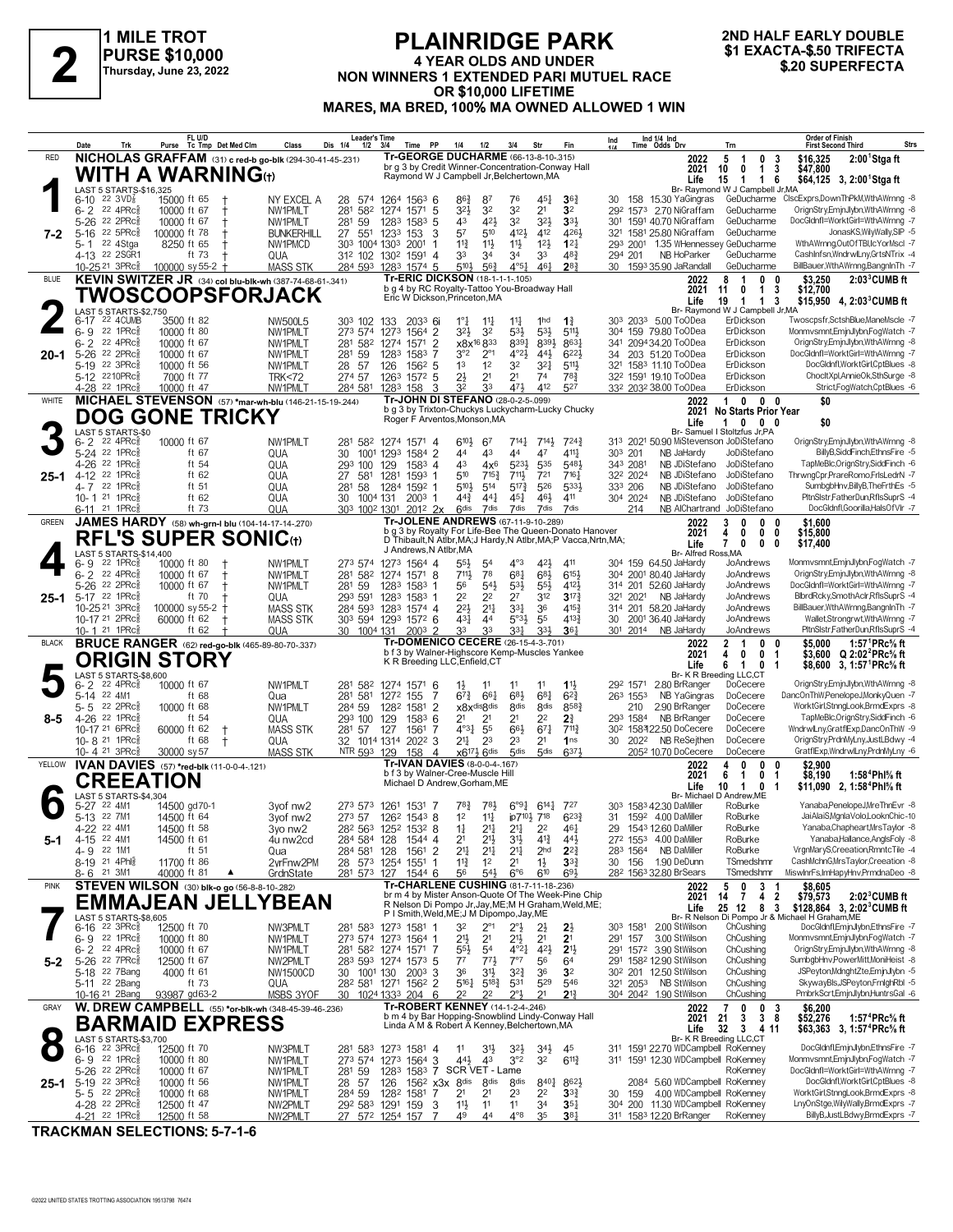



#### **NON WINNERS \$2,000 LAST 5 STARTS (100% MA OWNED \$2,400) AE: TRACKMASTER RATING OF 75 (100% MA OWNED 75.5) OR LESS WINNERS THIS CLASS OR HIGHER LAST START NOT ELIGIBLE AE: CLAIMING PRICE \$7,500 \$1 EXACTA-\$.50 TRIFECTA 3 \$.20 SUPERFECTA**

|              | Date<br>Trk                                            | FL U/D<br>Tc Tmp Det Med Clm<br>Purse                               | Class                       | Leader's Time<br>Dis 1/4<br>$1/2$ $3/4$ | Time PP                                             | 1/4<br>1/2                                                                                               | 3/4<br>Str                                                                | Fin                                    | Ind                  | Ind 1/4 Ind<br>Time Odds Drv |                                                                  | Trn                                                                              | <b>Order of Finish</b><br><b>First Second Third</b>                                                          | <b>Strs</b> |
|--------------|--------------------------------------------------------|---------------------------------------------------------------------|-----------------------------|-----------------------------------------|-----------------------------------------------------|----------------------------------------------------------------------------------------------------------|---------------------------------------------------------------------------|----------------------------------------|----------------------|------------------------------|------------------------------------------------------------------|----------------------------------------------------------------------------------|--------------------------------------------------------------------------------------------------------------|-------------|
| <b>RED</b>   |                                                        | KEVIN SWITZER JR (34) col blu-blk-wh (387-74-68-61-.341)            |                             |                                         |                                                     | Tr-RALPH D'AMELIO II (55-6-9-9-255)<br>br m 6 by And Away We Go-Miss Gigi D-Stoneking                    |                                                                           |                                        |                      |                              | 2022                                                             | $\overline{2}$<br>11<br>$\overline{1}$                                           | \$7,836<br>$2:01^{\circ}$ CUMB ft<br>2                                                                       |             |
|              |                                                        | <b>AND UP WE GOO</b>                                                |                             |                                         |                                                     | William G Fisher, West Newfield, ME;                                                                     |                                                                           |                                        |                      |                              | 2021<br>Life                                                     | 96<br>5<br>36<br>105 22 21 15                                                    | \$44,355<br>1:59 Bang gd<br>\$131,485 3, 1:58 <sup>4</sup> Mea <sup>5</sup> / <sub>8</sub> ft                |             |
|              | LAST 5 STARTS-\$4,516                                  |                                                                     |                             | <b>TM Rating: 73.13</b>                 |                                                     | Ralph Paul D'Amelio II, West Newfield, ME                                                                |                                                                           |                                        |                      |                              |                                                                  | Br- Pius J Soehnlen, OH                                                          |                                                                                                              |             |
|              | 6-18 2210 CUMB<br>22 4Bang                             | 4800 ft 60                                                          | OPEN 4                      | 283 591                                 | 1283 2001 5                                         | $4^{\circ}2\frac{1}{2}$<br>57<br>$2^{11}$<br>$2^{11}$                                                    | $3^{\circ}3^{\circ}$<br>$3^{2}\frac{1}{2}$<br>$21\frac{1}{2}$<br>$2^{13}$ | $33+$<br>1nk                           | 313 2004             |                              | 6.10 WaCaseJr<br>301 2032 2.60 WaCaseJr                          | RaDamelioll<br>RaDamelioll                                                       | OspryDlta,Caulfield,AndUpWeGo -5<br>AndUpWeGo,PurtoRico,Neverdie -6                                          |             |
|              | 6-8<br><b>22 5CUMB</b><br>6-3                          | $5000$ sl $62-3$<br>L<br>4800 gd58-1<br>L                           | NW2500CD<br>OPEN IV         | 301 1023 133                            | 2032 5<br>292 584 1292 2013 5                       | 33}<br>443                                                                                               | x5 <sup>18</sup><br>5 <sub>dis</sub>                                      | 5401                                   | 363                  | 2093                         | 3.00 WaCaseJr                                                    | RaDamelioll                                                                      | Namsmscle, Richsnrth, EtrnlFath -7                                                                           |             |
| 7-1          | 22 5CUMB<br>$5 - 27$                                   | 4800 ft 77<br>L                                                     | OPEN IV                     | 29<br>1003 1302                         | 201<br>5                                            | 441<br>$3^{°2}\frac{3}{4}$                                                                               | $3^{11}$<br>$2^{\circ}1\frac{1}{4}$                                       | 2 <sup>1</sup>                         | 303 2011             |                              | 5.00 WaCaseJr                                                    | RaDamelioll                                                                      | MstrMscle,AndUpWeGo,EtrnlFath -6                                                                             |             |
|              | 22 5CUMB<br>5-20                                       | 5200 ft 58<br>L                                                     | OPN III-IV                  | 29<br>59                                | 1281<br>$1593$ 6                                    | $6^{\circ}6^{\frac{1}{4}}$<br>$5^{\circ}5$                                                               | $6^{\circ 8}$<br>$69\frac{1}{2}$                                          | $6^{8}3$                               |                      |                              | 313 2012 3.90 WaCaseJr                                           | RaDamelioll                                                                      | Richsnrth,Prescott,Thruway -7                                                                                |             |
|              | 5-13 22 4CUMB                                          | 4800 ft 80                                                          | OPEN IV                     | 294 1004 1302                           | 2011<br>3                                           | $2^{11}$<br>$2^{11}$<br>331                                                                              | $2^{11}$<br>2 <sup>11</sup><br>ix5dis 5dis                                | 1nk<br>5483                            |                      |                              | 303 2011 5.50 WaCaseJr                                           | RaDamelioll                                                                      | AndUpWeGo,Namsmscle,Prescott -6                                                                              |             |
| <b>BLUE</b>  | 5-6 22 9CUMB                                           | 5200 ft 59<br><b>DREW MONTI</b> (27) wh-br-b go (557-97-83-81-.305) | <b>OPEN III</b>             |                                         | 30 1003 1312 2023 3                                 | $64\frac{1}{4}$<br>Tr-JEFF LIEBERMAN (40-6-5-2-.236)                                                     |                                                                           |                                        |                      |                              | 212 <sup>2</sup> 22.30 WaCaseJr<br>2022                          | RaDamelioll<br>2<br>13<br>0                                                      | PmbrkeRgl,MdnghtZte,Thruway -6<br>\$15,715 Q 1:57 <sup>4</sup> PRc <sup>5</sup> / <sub>8</sub> ft            |             |
|              |                                                        |                                                                     |                             |                                         |                                                     | b g 4 by Conway Hall-Armbro Archer-S J's Photo                                                           |                                                                           |                                        |                      |                              | 2021                                                             | 22<br>$\overline{2}$<br>3                                                        | $\frac{2}{3}$<br>\$47,652 $Q$ 1:56 <sup>1</sup> M1 ft                                                        |             |
|              |                                                        | <b>BEANTOWN MADNESS</b>                                             |                             |                                         |                                                     | Michael Goldberg Racingllc, Scituate, MA                                                                 |                                                                           |                                        |                      |                              | Life                                                             | 45<br>8<br>7 <sub>5</sub>                                                        | \$112,492 2, 1:56 PRc <sup>5</sup> / <sub>8</sub> ft                                                         |             |
|              | LAST 5 STARTS-\$750<br>22 1PRc<br>6-14                 | ft 78                                                               | QUA                         | TM Rating: 83.77<br>303 1002 1291       | 1583 1                                              | 11<br>1 <sup>2</sup>                                                                                     | 1 <sup>5</sup><br>14                                                      | 1 <sup>3</sup>                         | 292 1583             |                              | NB JaRandall                                                     | Br- Michael A Goldberg, FL<br>JeLieberman                                        | BntwnMdns,JaxSpratt,MusclsMnt -3                                                                             |             |
|              | 5-30 2210PRc                                           | 12500 ft 83                                                         | NW4000CD                    | 272 554 1251                            | 1554 7                                              | 79<br>7111,                                                                                              | x8x <sup>29</sup> 8 <sup>29}</sup>                                        | 8303                                   | 31                   |                              |                                                                  | 202 12.00 KeSwitzerJr JeLieberman                                                | NrtrnSltn, NoTmTPly, BlbrdRcky -8                                                                            |             |
|              | 5-19 22 5PRc                                           | 15000 ft 56                                                         | W2-5PMLT                    | 283 592                                 | 1561 2<br>1271                                      | 79<br>7x <sup>6</sup>                                                                                    | 810<br>$715\frac{1}{2}$                                                   | 7201                                   | 31                   | 2001                         | 8.60 JaRandall                                                   | JeLieberman<br>JeLieberman                                                       | MrqsLfyte,LnyOnStge,StrmBrngr -8                                                                             |             |
| $2 - 1$      | 5-12 22 6PRcs<br>22 7PRc<br>5-5                        | 15000 ft 77<br>15000 ft 68                                          | W2-5PMLT<br>NW6000CD        | 284 583<br>271 564 1251                 | 1272<br>$155^3$ 8<br>1543 1                         | 811<br>710<br>SCR VET - Sick                                                                             | 65}<br>64                                                                 | 55                                     |                      |                              | 28 <sup>2</sup> 1563 27.90 JaRandall                             | JeLieberman                                                                      | NicaloHnv,StrmBrngr,MrqsLfyte -8<br>SwnFneLdy,Creemore,MasvLghtn -7                                          |             |
|              | 4-26 22 2PRcs                                          | ft 54                                                               | QUA                         | 30 593                                  | 1574 4<br>128                                       | 3°3<br>11                                                                                                | 11<br>11                                                                  | 1 <sup>2</sup>                         | 294 1574             |                              | NB JaRandall                                                     | JeLieberman                                                                      | BntwnMdns, NrtrnSltn, GracUndrF -6                                                                           |             |
|              | $22$ 8PR $c_{8}$<br>4-21                               | 15000 ft 55                                                         | NW6000CD                    | 274 582 127                             | 156 4                                               | $x7x^{13}7$ dis                                                                                          | 7dis<br>7dis                                                              | 7681                                   |                      |                              | 2093 2.70 JaRandall                                              | JeLieberman                                                                      | ForUndrPr,NewLegacy,Thersdmnn -7                                                                             |             |
| <b>WHITE</b> |                                                        | <b>WALLACE WATSON</b> (51) br-red (138-21-12-12-229)                |                             |                                         |                                                     | Tr-LISA WATSON (120-19-11-12-243)<br>b m 6 by Muscle Massive-Tap Your Heels-Donato Hanover               |                                                                           |                                        |                      |                              | 2022<br>2021                                                     | 8<br>1<br>1<br>-5<br>26<br>3<br>1                                                | \$8,275<br>1:57 $^{2}$ PRc $\%$ ft<br>0<br>\$25,555 Q 1:58 <sup>2</sup> PRc <sup>5</sup> % ft                |             |
|              |                                                        | <b>DIXIE SLIPPERS</b>                                               |                             |                                         |                                                     | John J & Susan M Muldoon, Marblehead, MA                                                                 |                                                                           |                                        |                      |                              | Life                                                             | $\overline{7}$<br>64<br>99                                                       | \$80,042 4, 1:56 <sup>3</sup> PRc <sup>5</sup> / <sub>8</sub> ft                                             |             |
|              | LAST 5 STARTS-\$4,150                                  |                                                                     |                             | <b>TM Rating: 75.04</b>                 |                                                     |                                                                                                          |                                                                           |                                        |                      |                              |                                                                  |                                                                                  | Br- Olive Branch Fm & F J Nanna, NC; Birnam Wood Fms, FL                                                     |             |
|              | $2210$ PR $c_{8}$<br>6-16<br>22 6PRc<br>$6 - 6$        | 7500 ft 70<br>7500 ft 79                                            | NW2000CD<br>NW2000CD        | 28 574<br>271 571                       | 1263 1564 4<br>1262 1564 8                          | 55<br>5°33<br>54<br>$4^{\circ}2\frac{1}{2}$                                                              | $4^{\circ\circ}4$<br>25<br>3°2 <sup>1</sup><br>33                         | $2^{4^3}$<br>443                       |                      |                              |                                                                  | 30 <sup>2</sup> 1574 5.00 WaRWatson LiWatson<br>304 1573 4.70 WaRWatson LiWatson | MadDog,DixeSlprs,PappyGoGo -8<br>SmothAclr,ChocltXpl,SthSurge -9                                             |             |
|              | 22 4PRc<br>5-30                                        | 7500 ft 87                                                          | <b>NW2000CD</b>             | 28<br>581                               | 1273<br>1574 6                                      | 78<br>76                                                                                                 | 5°3<br>4 <sup>3</sup>                                                     | 54                                     |                      |                              |                                                                  | 30 <sup>2</sup> 158 <sup>3</sup> 4.30 WaRWatson LiWatson                         | DazingLny, Neverdie, SmothAclr -8                                                                            |             |
| 8-1          | 5-19 22 9PRcs                                          | 10000 ft 56                                                         | NW3000CD                    | 274 582                                 | 1262<br>1562 2                                      | 55<br>64                                                                                                 | 54<br>53                                                                  | 431                                    |                      |                              |                                                                  | 294 157 27.20 WaRWatson LiWatson                                                 | SortieHnv.OmahaOmha.BendInThR -8                                                                             |             |
|              | 5-12 22 8PRcs<br>4-28 22 3PRc                          | 10000 ft 77                                                         | NW3000CD                    | 272 572 1261                            | 1554 3                                              | 6 <sup>9</sup><br>65<br>7°63<br>761                                                                      | 64<br>54<br>$57\frac{1}{4}$<br>431                                        | $55\frac{1}{2}$<br>$5^{3}{}_{4}^{3}$   |                      |                              |                                                                  | 294 1564 19.60 WaRWatson LiWatson                                                | TagUpNGo,Caulfield,Ubanji -8<br>CarsonHil,ChavHnv,IfIMust -7                                                 |             |
|              | 4-21 22 4PRc                                           | 7500 ft 47<br>9000 ft 55                                            | NW2000CD<br>NW3000CD        | 28 564<br>274 581 128                   | 1574 6<br>127<br>159<br>3                           | 421<br>55                                                                                                | 89<br>$64\frac{1}{2}$                                                     | $6^{2}3$                               |                      |                              |                                                                  | 301 1583 12.40 WaRWatson LiWatson<br>294 1593 12.00 WaRWatson LiWatson           | OmahaOmha,IfIMust,CarsonHil -8                                                                               |             |
| GREEN        |                                                        | JAMES HARDY (58) wh-grn-I blu (104-14-17-14-270)                    |                             |                                         |                                                     | Tr-JOLENE ANDREWS (67-11-9-10-289)                                                                       |                                                                           |                                        |                      |                              | 2022                                                             | 18<br>1<br>1                                                                     | $\frac{2}{2}$<br>\$8,825<br>1:58 $1$ Stgaft                                                                  |             |
|              |                                                        | ICINGON DE CUPCAKEω                                                 |                             |                                         |                                                     | b g 7 by Dejarmbro-ML Cupcake-Master Lavec<br>Gary D Mosher, Belgrade Lakes, ME                          |                                                                           |                                        |                      |                              | 2021                                                             | 33<br>3<br>3                                                                     | \$22,457<br>1:55 Phl $\%$ ft                                                                                 |             |
|              | LAST 5 STARTS-\$1,840                                  |                                                                     |                             | <b>TM Rating: 75.02</b>                 |                                                     |                                                                                                          |                                                                           |                                        |                      |                              | Life                                                             | 136 18 11 9                                                                      | $$188,546$ 5, 1:54 <sup>1</sup> M1 ft<br>Br- William Jeff Johnson II, OH; Douglas W Millard, ON              |             |
|              | 22 3Bang<br>6-15                                       | 5000 ft 78                                                          | NW2500CD                    | 283 582                                 | 1282 1591 1                                         | $3^{2}\frac{3}{4}$<br>3 <sup>3</sup>                                                                     | 42 <sup>1</sup><br>321,                                                   | 3 <sup>2</sup>                         | 304                  |                              | 1593 14.20 GaMosher                                              | ChHolt                                                                           | Caulfield,EtrnlFath,IcingnDCp -6                                                                             |             |
|              | 22 4Bang<br>$6 - 8$<br>5-29<br>22 2Stga                | $5000$ sl $62-3$<br>L<br>7000 ft 76<br>L                            | NW2500CD<br>10000CL OP      | 301 1023 133<br>284 583                 | $203^2$ 6<br>128<br>1574 8                          | $67\frac{3}{4}$<br>$6^{\circ}4^{\frac{3}{4}}$<br>$89\frac{3}{4}$<br>$8^{10}\frac{3}{4}$                  | $54\frac{1}{4}$<br>45<br>$8^{73}$<br>86                                   | 461<br>84                              | 304<br>29            |                              | 2043 5.10 GaMosher<br>1583 41.00 JiDevaux                        | ChHolt<br><b>BrDerue</b>                                                         | AndUpWeGo,PurtoRico,Neverdie -6<br>UncleAndy,MrkOfABst,MuscleAve -8                                          |             |
| 12-1         | 22 8PRc<br>$5 - 12$                                    | 10000 ft 77<br>L                                                    | NW3000CD                    | 272 572 1261                            | 1554 2                                              | $5^{\circ}4$<br>58                                                                                       | $5°3\frac{1}{2}$<br>65                                                    | 65                                     | 30                   |                              | 1564 4.10 LuHanners                                              | <b>BrDerue</b>                                                                   | TagUpNGo,Caulfield,Ubanji -8                                                                                 |             |
|              | 22 2Stga<br>5-8                                        | 7000 ft 60<br>L                                                     | NW3500L5CD                  | 291 593 1283                            | 1571 1                                              | 2 <sup>11</sup><br>$21\frac{1}{2}$                                                                       | 2 <sup>2</sup><br>23                                                      | 3 <sup>4</sup>                         | 29                   | 158                          | 15.40 JiDevaux                                                   | <b>BrDerue</b>                                                                   | Xcuseme,StnbrdgSy,IcingnDCp -6                                                                               |             |
|              | 22 9Stga<br>5- 1                                       | 7000 ft 65<br>L                                                     | NW3500L5CD                  | 282 572                                 |                                                     |                                                                                                          | $2\frac{3}{4}$<br>2 <sub>hd</sub>                                         | 531                                    | 311                  | 158                          |                                                                  | <b>BrDerue</b>                                                                   | TheBgMscl,SwetSofeT,CartrVolo -7                                                                             |             |
|              |                                                        |                                                                     |                             |                                         | 1264 1572 1                                         | 2 <sup>1</sup><br>14                                                                                     |                                                                           |                                        |                      |                              | 4.50 JiDevaux                                                    |                                                                                  |                                                                                                              |             |
| <b>BLACK</b> | 4-25 <sup>22</sup> 2Stga                               | 5000 ft 60                                                          | NW1500L5CD                  | 284 581                                 | 1274 1581 4                                         | 3°3<br>$11\frac{1}{2}$<br><b>Tr-IRWIN ROSENTHAL (89-3-13-16-175)</b>                                     | $11\frac{3}{4}$<br>11}                                                    | 1 <sup>1</sup>                         | 30 <sup>2</sup> 1581 |                              | *.60 JiDevaux                                                    | <b>BrDerue</b><br>5<br>0<br>0                                                    | lcingnDCp,PistlsAsp,Cryptcrze -8<br>0                                                                        |             |
|              |                                                        | NICHOLAS GRAFFAM (31) c red-b go-blk (294-30-41-45-.231)            |                             |                                         |                                                     | b g 4 by Credit Winner-New Sensation-Donato Hanover                                                      |                                                                           |                                        |                      |                              | 2022<br>2021                                                     | $\overline{2}$<br>3<br>19                                                        | Q 1:58 PRc% ft<br>\$0<br>$\overline{2}$<br>\$23.664<br>1:55 HoP % ft                                         |             |
|              |                                                        | <b>SIDD FINCH(1)</b>                                                |                             |                                         | John E Barnard, Miami, FL                           |                                                                                                          |                                                                           |                                        |                      |                              | Life                                                             | 32<br>4<br>4<br>-3                                                               | \$36,494 3, 1:55 <sup>2</sup> HoP <sup>7</sup> / <sub>8</sub> ft                                             |             |
|              | LAST 5 STARTS-\$0<br>$22.6$ PRc $\frac{5}{8}$<br>6-16  | 15000 ft 70                                                         | W3-6PMLT                    | TM Rating: 81.38<br>274 572             | 1252 1551 7                                         | $9^{10}$<br>9131                                                                                         | 911<br>88                                                                 | 8101                                   |                      |                              | Br- Steve Jones, NY<br>293 1571 48.00 BrRanger                   | <b>IrRosenthal</b>                                                               | NicaloHnv,StrmBrngr,Perron -9                                                                                |             |
|              | 22 1PRc<br>$6 - 7$                                     | ft 78<br>t                                                          | QUA                         | 30<br>594                               | 1301<br>1593 1                                      | 1°3<br>1 <sup>2</sup>                                                                                    | 1 <sup>2</sup><br>1 <sup>5</sup>                                          | $1^{73}$                               | 292 1593             |                              |                                                                  | NB WDCampbell IrRosenthal                                                        | SiddFinch,FireCross,HalsOfVlr -4                                                                             |             |
|              | 6- 2 <sup>2210PRc៖</sup>                               | 15000 ft 64                                                         | W3-6PMLT                    | 29<br>582                               | 1274 1554 3                                         | 55<br>$55\frac{1}{2}$                                                                                    | $4^{\circ}2\frac{1}{2}$<br>$6x^{11}$                                      | $6^{16}$                               |                      |                              |                                                                  | 304 159 26.90 WDCampbell IrRosenthal                                             | MrqsLfyte,NicaloHnv,SumbgbHnv -6<br>BillyB,SiddFinch,EthnsFire -5                                            |             |
| 9-2          | 22 1PRc<br>$5 - 24$<br>5-19 22 5PRcs                   | ft 67<br>15000 ft 56                                                | QUA<br>W2-5PMLT             | 30<br>1001<br>283 592                   | 1293<br>1584 3<br>1271<br>1561<br>3                 | 3°2 <sup>3</sup><br>3 <sup>2</sup><br>$5^{\circ}6\frac{1}{2}$<br>$5^{\circ}4$                            | 32<br>33<br>$5^\circ x^3$<br>$6^{15}$                                     | 2 <sup>1</sup><br>619                  | 284 1584<br>321 200  |                              |                                                                  | NB WDCampbell IrRosenthal<br>22.10 WDCampbell IrRosenthal                        | MrgsLfyte,LnyOnStge,StrmBrngr -8                                                                             |             |
|              | 5-10 22 2PRc                                           | ft 60                                                               | QUA                         | 293 593                                 | 1282 158<br>$\overline{4}$                          | $2^{\circ}1$<br>45                                                                                       | 1 <sup>2</sup><br>14                                                      | 1 <sup>3</sup>                         | 293 158              |                              |                                                                  | NB WDCampbell IrRosenthal                                                        | SiddFinch,BendInThR,TheFrthEs -4                                                                             |             |
|              | 5-5 22 4PRc                                            | 15000 ft 68                                                         | W2-5PMLT                    | 273 571                                 | 1561 3<br>126                                       | x8 <sup>13</sup> 8 <sup>9</sup> }                                                                        | $8^{16}\frac{1}{2}$                                                       | 8x <sup>13</sup> 8 <sup>23</sup> }     |                      |                              |                                                                  | 313 2004 10.30 WDCampbell IrRosenthal                                            | NicaloHnv,StrmBrngr,InqrngMnd -8                                                                             |             |
| YELLOW       |                                                        | W. DREW CAMPBELL (55) *or-blk-wh (348-45-39-46-236)                 |                             |                                         |                                                     | Tr-JOSEPH DI STEFANO (35-1-4-5-140)<br>br g 5 by Crazed-Lindy On The Rocks-Lucky Chucky                  |                                                                           |                                        |                      |                              | 2022<br>2021                                                     | 15<br>3<br>-1<br>$2\overline{4}$<br>$\overline{2}$<br>16                         | 1:57 <sup>4</sup> PRc <sup>5</sup> / <sub>8</sub> ft<br>\$16,584<br>2<br>\$26,917<br>1:54 $^{2}$ PRc $\%$ ft |             |
|              |                                                        | <b>DAZZLING LINDY</b>                                               |                             |                                         |                                                     | Di Stefano&Son Stable, Greenfield, MA                                                                    |                                                                           |                                        |                      |                              | Life                                                             | 51<br>$\overline{7}$<br>9 11                                                     | \$120,472 4, 1:54 <sup>2</sup> PRc <sup>5</sup> / <sub>8</sub> ft                                            |             |
|              | LAST 5 STARTS-\$5,950<br>22 2PRc<br>6-16               | 10000 ft 70                                                         | NW3000CD                    | TM Rating: 75.08<br>274 574             | 1264 1563 9                                         | 98<br>98                                                                                                 | $8^{\circ}7$<br>56}                                                       | 57                                     |                      |                              |                                                                  | Br- Lindy Farms Of Conn,CT<br>158 39.80 WDCampbell JDiStefano                    | Ubanji, Omaha Omha, Carson Hil -9                                                                            |             |
|              | 22 1PR $c_{8}^{5}$<br>6-6                              | 10000 ft 79                                                         | NW3000CD                    | 28 583                                  | 1272 1571 6                                         | 66<br>$5^{\circ}4$                                                                                       | $4^{\circ}3$<br>4 <sup>2</sup>                                            | 42                                     |                      |                              |                                                                  | 293 1573 9.40 WDCampbell JDiStefano                                              | TagUpNGo,Ubanji,OmahaOmha -6                                                                                 |             |
|              | 5-30 22 4PRc <sup>5</sup>                              | 7500 ft 87                                                          | NW2000CD                    |                                         | 28 581 1273 1574 7                                  | 44<br>$5^{\circ}4$                                                                                       | $3^{01}$<br>3 <sup>1</sup>                                                | $11\frac{1}{2}$                        |                      |                              |                                                                  | 30 1574 3.10 WDCampbell JDiStefano                                               | DazingLny, Neverdie, SmothAclr -8                                                                            |             |
| 10-1         | 5-19 22 9PRc                                           | 10000 ft 56                                                         | NW3000CD                    |                                         | 274 582 1262 1562 8                                 | 810<br>7°5                                                                                               | $7°5\frac{1}{2}$<br>65<br>$4^{\circ}2$                                    | $75\frac{1}{2}$                        |                      |                              |                                                                  | 30 1572109.00 WDCampbell JDiStefano<br>294 1572 66.40 WDCampbell JDiStefano      | SortieHnv, OmahaOmha, BendIn ThR -8<br>ChavHnv,MadDog,DazIngLny -8                                           |             |
|              | 5-12 22 2PRc <sup>5</sup><br>4-21 22 4PRc <sup>5</sup> | 7500 ft 77<br>9000 ft 55                                            | <b>NW2000CD</b><br>NW3000CD | 271 571 1271<br>274 581                 | 1562 7<br>128<br>159 8                              | $66\frac{1}{2}$<br>$66\frac{1}{2}$<br>$1^\circ \frac{1}{2}$<br>2 <sup>2</sup>                            | $3^{21}$<br>67<br>825                                                     | $35\frac{1}{2}$<br>$8^{33}\frac{3}{4}$ |                      |                              |                                                                  | 36 <sup>2</sup> 2054 44.10 NiGraffam JDiStefano                                  | OmahaOmha,IfIMust,CarsonHil -8                                                                               |             |
|              | 4-14 22 4PRc <sup>3</sup>                              | 15000 ft 50                                                         | NW4PMLT                     |                                         | 28 <sup>2</sup> 593 1273 1564 4                     | 31}<br>11                                                                                                | 43<br>45                                                                  | $6^{10}$                               |                      |                              |                                                                  | 303 1584 17.60 WDCampbell JDiStefano                                             | Chapolier,StrmBrngr,UsurpHnv -8                                                                              |             |
| <b>PINK</b>  |                                                        | <b>BRUCE RANGER</b> (62) red-go-blk (465-89-80-70-.337)             |                             |                                         |                                                     | Tr-JAMES DUNN (80-11-13-10-.269)<br>b g 7 by Guccio-Northern Miss Hall-Like A Prayer                     |                                                                           |                                        |                      |                              | 2022<br>2021                                                     | 1<br>1<br>11                                                                     | 2:00 <sup>2</sup> CUMB my<br>\$12,810<br>-1                                                                  |             |
|              |                                                        | <b>NORTHERN SKYWAY</b> (t)(L)                                       |                             |                                         |                                                     | Anthony W Loiko, Augusta, ME; Bradford A Veilleux, Greene, ME                                            |                                                                           |                                        |                      |                              |                                                                  | 40 11 8 5<br>Life 153 33 24 17                                                   | 1:54 <sup>2</sup> PPk% ft<br>\$122,280<br>\$339,143 6, 1:54 <sup>2</sup> PPk <sup>5</sup> / <sub>8</sub> ft  |             |
|              | LAST 5 STARTS-\$1.360                                  |                                                                     |                             |                                         |                                                     |                                                                                                          |                                                                           |                                        |                      |                              |                                                                  | Br- Northern Lane Farm.IN                                                        |                                                                                                              |             |
|              | 6-15 <sup>22</sup> 3Bang<br>$6 - 9$ 22 3PRcs           | 5000 ft 78<br>-L<br>12500 ft 80<br>-L<br>Ť.                         | NW2500CD<br>NW4000CD        | 274 571 126                             | TM Rating: 82.17<br>D 283 582 1282 1591 2<br>1563 7 | $4^{4^{3}_{2}}$<br>710<br>$77\frac{1}{2}$                                                                | $x45\frac{1}{2}$ $4^{\circ}2\frac{1}{2}$<br>$3^{12}$<br>75<br>66          | $44\frac{1}{4}$<br>$63\frac{1}{2}$     | 311 200<br>30        | 1571                         | *.20 ShThayer<br>4.70 BrRanger                                   | JaEDunn<br>JaEDunn                                                               | Caulfield,EtrnlFath,IcingnDCp -6<br>SortieHnv,Jericho,BlbrdRcky=Ho -8                                        |             |
|              | 5-27 22 7 CUMB                                         | 6000 ft 77<br>-L                                                    | OPEN II                     | 292 1003 130                            | 200<br>3                                            | $5^{7}$<br>$5^{7}$                                                                                       | $5^{41}$<br>2 <sup>11</sup>                                               | $4^{13}$                               | 293 2002             |                              | *.60 BrRanger                                                    | JaEDunn                                                                          | WrwePrfrd,LitleMcbe,KyrieDeo -5                                                                              |             |
| 7-2          | 22 9CUMB<br>$5 - 20$                                   | 6000 ft 58<br>-L<br>$^+$                                            | open II                     | 292 1004 1293                           | 1594 3                                              | 45<br>3°2                                                                                                | $2^{\circ}$ ns<br>2 <sup>2</sup>                                          | 44}                                    |                      |                              | 31 200 <sup>3</sup> *1.50 NiGraffam                              | JaEDunn<br>JaEDunn                                                               | BrdwyGint,LitleMcbe,WrwePrfrd -5                                                                             |             |
|              | 5-16 22 8PRc <sup>5</sup><br>5-6 22 7 CUMB             | 17500 ft 78<br>$^+$<br>-L<br>6000 ft 59<br>L                        | NW8000CD<br>OPEN II         | 27 571 125<br>293 1004 1301             | 1542 6<br>$2001$ 4                                  | $7^7$<br>75<br>3 <sup>3</sup><br>$5^{3}\frac{3}{4}$                                                      | $75\frac{1}{2}$<br>$7^7$<br>43<br>43                                      | 79<br>$2^{13}$                         | 301                  |                              | 1561 27.90 NiGraffam<br>294 2003 *.60 NiGraffam                  | JaEDunn                                                                          | MakItADbl,SwnFneLdy,TrixNStns -8<br>BrdwyGint, NorthrnSk, LitleMcbe -5                                       |             |
|              | 4-28 <sup>22</sup> 7PRc <sup>3</sup>                   | 25000 ft 47                                                         | WO10000LT                   |                                         | 274 57 1261 1561                                    | 44}<br>$44\frac{1}{2}$                                                                                   | $5^{31}$<br>54 <sup>1</sup>                                               | 55 <sub>7</sub>                        |                      |                              | 303 1572 4.10 NiGraffam                                          | JaEDunn                                                                          | BigBoxHnv,VesuvioBi,TrixeDust -6                                                                             |             |
| GRAY         |                                                        | JAY RANDALL (61) blu-go-wh (570-81-76-69-.257)                      |                             |                                         |                                                     | Tr-MICHAEL EATON (73-9-10-9-.240)                                                                        |                                                                           |                                        |                      |                              | 2022                                                             | 1<br>11                                                                          | \$15,656<br>1:59 $PRc\%$ ft                                                                                  |             |
|              | OMAHA                                                  | <b>OMAHA(t)(L)</b>                                                  |                             |                                         |                                                     | br g 7 by Muscle Mass-Stirling Colleen-Credit Winner<br>M E Eaton, Mendon, MA; R J Mc Hugh, Norwood, MA; |                                                                           |                                        |                      |                              | 2021                                                             | $\frac{2}{3}$<br>$\mathbf{3}$<br>25                                              | $\frac{2}{3}$<br>1:55 <sup>4</sup> PRc <sup>5</sup> / <sub>8</sub> ft<br>\$37,190                            |             |
|              | LAST 5 STARTS-\$6,800                                  |                                                                     |                             | <b>TM Rating: 75.27</b>                 |                                                     | R J Griffin, Salem, MA; R M Young, Wellesley, MA                                                         |                                                                           |                                        |                      |                              | Life                                                             | 82 14 12 9                                                                       | \$174,701 4, 1:53 <sup>4</sup> PcD% ft<br>Br- Blue Chip Fms, NY; J Farkas, FL; J Rabinowitz, NY              |             |
|              | 6-16 <sup>22</sup> 2PRc <sup>3</sup>                   | 10000 ft 70<br>$^{+}$<br>-L                                         | NW3000CD                    | 274 574                                 | 1264 1563 3                                         | 3 <sup>2</sup><br>$4^{3}\frac{1}{2}$                                                                     | $43\frac{1}{2}$<br>2 <sup>4</sup>                                         | $2^{3}$                                | 30                   |                              | 1572 11.50 JaRandall                                             | MiEaton                                                                          | Ubanji, Omaha Omha, Carson Hil -9                                                                            |             |
|              | $22$ 1PR $c_{\ell}$<br>6-6<br>5-30 <sup>22</sup> 7PRc  | 10000 ft 79<br>-L<br>$^+$<br>10000 ft 87<br>-L                      | NW3000CD<br>NW3000CD        | 28 583<br>273 561                       | 1272 1571 3<br>125 <sup>2</sup> 155 <sup>3</sup> 2  | 2 <sup>2</sup><br>2 <sup>1</sup><br>3 <sup>2</sup><br>35                                                 | 32<br>3 <sup>1</sup><br>$4^{\circ}7$<br>$6^{8}$                           | 3 <sup>11</sup><br>$7^{13}$            |                      |                              | 293 1572 2.60 JaRandall<br>313 1582 3.50 JaRandall               | MiEaton<br>MiEaton                                                               | TagUpNGo,Ubanji,OmahaOmha -6<br>ChavHnv,Jericho,Ubanji -8                                                    |             |
|              | 12-1 5-19 22 9PRcs                                     | 10000 ft 56<br>-L<br>$^+$                                           | NW3000CD                    | 274 582                                 | 126 <sup>2</sup> 156 <sup>2</sup> 3                 | 2 <sup>11</sup><br>2 <sup>1</sup>                                                                        | 32<br>2 <sup>1</sup>                                                      | $2\frac{1}{4}$                         |                      |                              | 293 1562 5.80 JaRandall                                          | MiEaton                                                                          | SortieHnv, OmahaOmha, BendIn ThR -8                                                                          |             |
|              | 5-12 22 2PRc <sup>5</sup>                              | 7500 ft 77<br>L<br>$^+$                                             | NW2000CD                    | 271 571                                 | 1271 1562 6                                         | $2^{\circ}$<br>2 <sup>11</sup>                                                                           | 31}<br>$44\frac{1}{2}$                                                    | 47                                     |                      |                              | 30 <sup>2</sup> 1574 4.60 JaRandall                              | MiEaton                                                                          | ChavHnv,MadDog,DazIngLny -8                                                                                  |             |
|              | 5-5 2210PRc<br>4-28 22 4PRc                            | 10000 ft 68<br>L<br>Ť<br>12500 ft 47                                | NW3000CD<br>NW4000CD        | 283 59<br>281 564 1263 157              | 128 1574 8                                          | 75<br>65<br>421<br>55                                                                                    | $4^{\circ}2\frac{1}{2}$<br>64<br>541<br>454                               | 45<br>48                               |                      |                              | 30 <sup>2</sup> 1584 26.60 JaRandall<br>311 1583 19.00 JaRandall | MiEaton<br>MiEaton                                                               | LDesYyoMa,CarsonHil,Caulfield -8<br>SwetIsNAI, Perron, SortieHnv -8                                          |             |

**TRACKMAN SELECTIONS: 2-7-5-1**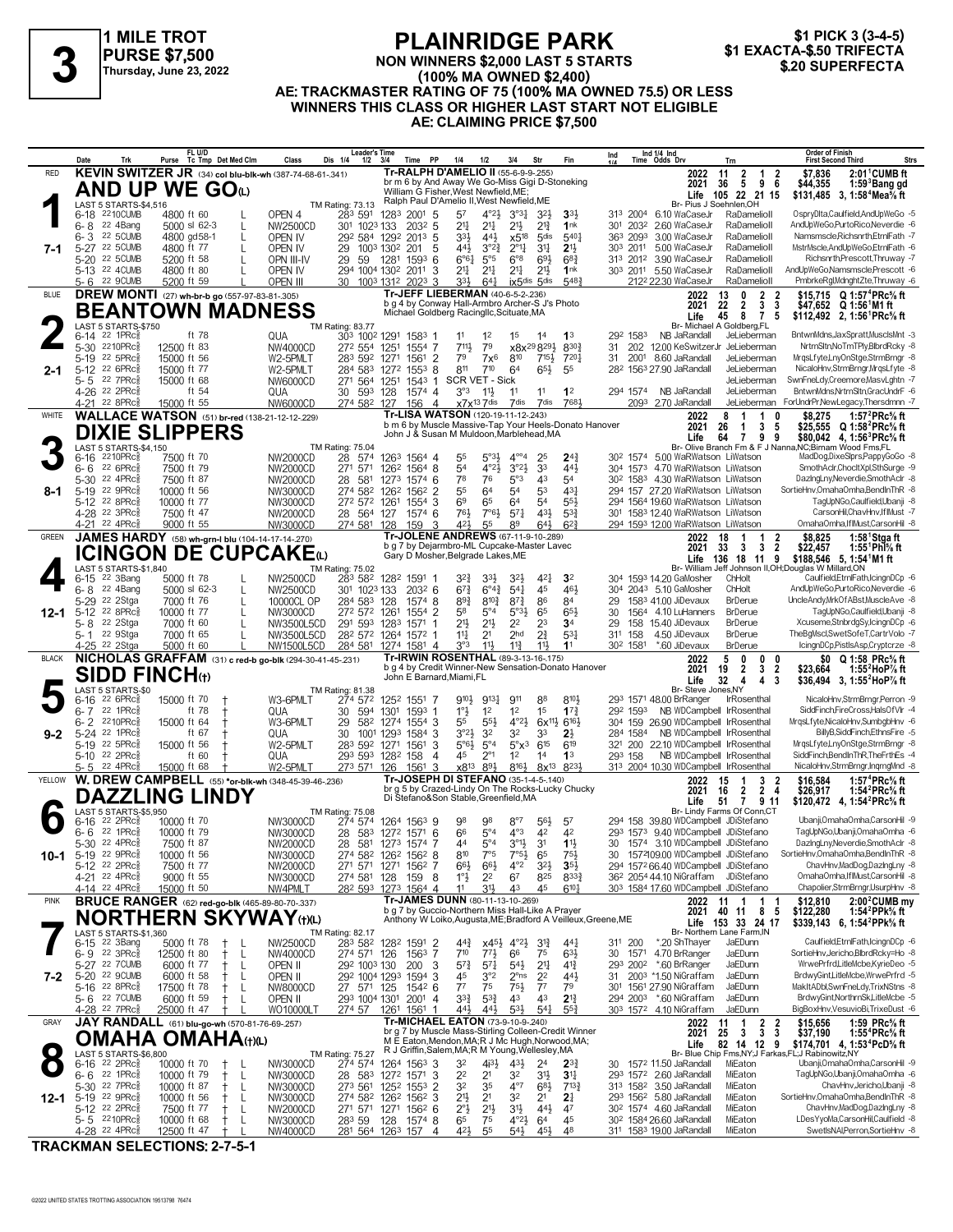

1 MILE TROT **PURSE \$12,500** Thursday, June 23, 2022

#### **PLAINRIDGE PARK** 5 YEAR OLDS AND UNDER NON WINNERS 3 EXTENDED PARI MUTUEL RACES OR \$30,000 LIFETIME MARES, MA BRED, 100% MA OWNED ALLOWED 1 WIN

#### PICK 4 (4-5-6-7) 2ND LEG PICK 3 \$1 EXACTA-\$.50 TRIFECTA \$.20 SUPERFECTA

|              |                                                                      |                                               | FL U/D                                                           |                      |                                      | Leader's Time                                                        |                   |                          |                                                                                               |                                                   |                                                  |                                     |                                            | Ind                                                             | Ind 1/4 Ind<br>Time Odds Drv                                              |                                                                           | <b>Order of Finish</b>                                                                                      |
|--------------|----------------------------------------------------------------------|-----------------------------------------------|------------------------------------------------------------------|----------------------|--------------------------------------|----------------------------------------------------------------------|-------------------|--------------------------|-----------------------------------------------------------------------------------------------|---------------------------------------------------|--------------------------------------------------|-------------------------------------|--------------------------------------------|-----------------------------------------------------------------|---------------------------------------------------------------------------|---------------------------------------------------------------------------|-------------------------------------------------------------------------------------------------------------|
| <b>RED</b>   | Date                                                                 | Trk                                           | Purse<br><b>BRUCE RANGER</b> (62) red-go-blk (465-89-80-70-.337) | Tc Tmp Det Med Clm   | Class                                | Dis 1/4<br>1/2                                                       | 3/4               | Time<br>PP               | 1/4<br>Tr-DOMENICO CECERE (26-15-4-3-701)                                                     | 1/2                                               | 3/4                                              | Str                                 | Fin                                        |                                                                 | 2022                                                                      | Trn<br>$\overline{2}$<br>0<br>0                                           | Strs<br><b>First Second Third</b><br>\$2,500                                                                |
|              |                                                                      |                                               | <b>MONI HEIST</b>                                                |                      |                                      |                                                                      |                   |                          | b f 3 by Walner-Nothing But Moni-Credit Winner                                                |                                                   |                                                  |                                     |                                            |                                                                 | 2021                                                                      | $\overline{2}$<br>0<br>3<br>11                                            | $1:554$ Lex 1 ft<br>\$49.100                                                                                |
|              | LAST 5 STARTS-\$21,100                                               |                                               |                                                                  |                      |                                      |                                                                      |                   |                          | Moni Maker Stable, Enfield, CT                                                                |                                                   |                                                  |                                     |                                            |                                                                 | Life                                                                      | 13<br>$\overline{\mathbf{2}}$<br>0<br>Br- Moni Maker Stable,CT            | 4<br>\$51,600 2, 1:55 <sup>4</sup> Lex1 ft                                                                  |
|              | 6-2 <sup>22</sup> 7PRc <sup>3</sup>                                  |                                               | 12500 ft 64                                                      |                      | NW3PMLT                              | TM Rating: 75.92<br>284 594                                          |                   | 1292 1584 7              | 21                                                                                            | 21                                                | 32                                               | 323                                 | $4^{2}$                                    |                                                                 | 293 1592 2.60 BrRanger                                                    | DoCecere                                                                  | DocGldnfl, MscleGene, SwansBgDn -8                                                                          |
|              | 5-26 22 7PRcs                                                        |                                               | 12500 ft 67                                                      |                      | NW2PMLT                              | 283 593                                                              |                   | 1274 1573 4              | 66                                                                                            | $65\frac{1}{2}$                                   | 5°4 <sup>3</sup>                                 | 45                                  | 3 <sup>2</sup>                             | 293 1581                                                        | *.90 BrRanger                                                             | DoCecere                                                                  | SumbgbHnv,PowerMitt,MoniHeist -8                                                                            |
|              | 5-14 22 1M1<br>4-30 22 2M1                                           |                                               | ft 68<br>ft 57                                                   |                      | Qua                                  | 291 583<br>294 58                                                    | 1272              | 1271 1534 5<br>156<br>-1 | $55\frac{1}{2}$<br>34}                                                                        | $55\frac{1}{2}$<br>341                            | $5^{\circ}4^{\frac{3}{4}}$<br>$3^{2}\frac{1}{2}$ | 56<br>33                            | $5^{7}$<br>$45\frac{3}{4}$                 | 271 1552<br>292 1571                                            | NB DeDunn<br>NB DeDunn                                                    | DoCecere<br>DoCecere                                                      | MreThnEvr,RasdByLny,Beltasima -6<br>ElgntChrm,BareMySol,JolieNvle -7                                        |
| 4-1          | 10-25 <sup>21</sup> 1PRc <sup>3</sup>                                |                                               | 100000 sy 55-2                                                   |                      | Qua<br><b>MASS STK</b>               | 58<br>28                                                             |                   | 1274 1584 3              | 421                                                                                           | $43\frac{3}{4}$                                   | $3^{\circ}1\frac{1}{4}$                          | 3 <sup>3</sup>                      | 3 <sup>3</sup>                             |                                                                 | 312 1592 12.10 BrRanger                                                   | DoCecere                                                                  | TeneseLny,WndrwlLny,MoniHeist -6                                                                            |
|              | 10-17 <sup>21</sup> 6PRc <sup>3</sup>                                |                                               | 60000 ft 62                                                      |                      | <b>MASS STK</b>                      | 281 57                                                               |                   | 127 1561 8               | $77\frac{3}{4}$                                                                               | $6^{\circ}7$                                      | $5^{\circ}5$                                     | 561                                 | 57                                         |                                                                 | 293 1573 49.30 ShTGray                                                    | DoCecere                                                                  | WndrwlLny,GratflExp,DancOnThW -9                                                                            |
|              | 10-4 <sup>21</sup> 1PRc                                              |                                               | 30000 sy 57                                                      |                      | <b>MASS STK</b>                      | 284 591                                                              |                   | 1292 1584 1              | 24                                                                                            | 23                                                | $2^{\circ}2$                                     | 321                                 | 3 <sup>7</sup>                             |                                                                 | 30 <sup>2</sup> 200 <sup>1</sup> *.80 DoCecere                            | DoCecere                                                                  | TeneseLny,MalzsaLny,MoniHeist -5                                                                            |
| <b>BLUE</b>  |                                                                      |                                               | W. DREW CAMPBELL (55) *or-blk-wh (348-45-39-46-236)              |                      |                                      |                                                                      |                   |                          | <b>Tr-ERIC DICKSON (18-1-1-1-105)</b><br>b g 5 by Deweycheatumnhowe-Yankee Nola-S J's Photo   |                                                   |                                                  |                                     |                                            |                                                                 | 2022<br>2021                                                              | 10<br>n<br>1<br>24<br>2 <sub>4</sub><br>4                                 | \$6,450<br>\$33,047<br>1:56 <sup>1</sup> PRc <sup>5</sup> / <sub>8</sub> ft                                 |
|              |                                                                      |                                               | <b>DEWEY DOG</b>                                                 |                      |                                      |                                                                      |                   |                          | Eric W Dickson, Princeton, MA                                                                 |                                                   |                                                  |                                     |                                            |                                                                 | Life                                                                      | 50<br>4<br>4<br>9                                                         | \$60.947 4.1:56 <sup>1</sup> PRc <sup>5</sup> / <sub>8</sub> ft                                             |
|              | LAST 5 STARTS-\$4,700<br>6-16                                        | $226$ PR $c_{8}$                              | 15000 ft 70                                                      |                      | W3-6PMLT                             | <b>TM Rating: 78.01</b><br>274 572                                   |                   | 1252 1551 1              | 431                                                                                           | $5^{4}$                                           | $5^{4}$                                          | 54                                  | 421                                        |                                                                 | 29 <sup>2</sup> 155 <sup>3</sup> 45.20 WDCampbell ErDickson               | Br- Morrisville Col Fdn Inc.NY                                            | NicaloHnv,StrmBrngr,Perron -9                                                                               |
|              | $6 - 9$                                                              | $22.6$ PR $c_{8}^{5}$                         | 12500 ft 80                                                      |                      | NW3PMLT                              | 273 564                                                              | 1254 155          | $\overline{2}$           | 2 <sup>1</sup>                                                                                | 2 <sup>1</sup>                                    | 33                                               | 46                                  | 481                                        | 301                                                             | 1563 25.50 WDCampbell ErDickson                                           |                                                                           | WilyWally,DocGldnfl,MscleGene -8                                                                            |
|              | $6 - 2$                                                              | 22 7PRc                                       | 12500 ft 64                                                      |                      | NW3PMLT                              | 284 594 1292 1584 8                                                  |                   |                          | 32                                                                                            | 421                                               | $5^{31}$                                         | $64\frac{1}{2}$                     | 63                                         |                                                                 | 292 1592 22.10 WDCampbell ErDickson                                       |                                                                           | DocGldnfl, MscleGene, SwansBgDn -8                                                                          |
| 4-1          | 5-26 22 7PRc<br>5-19 22 7PRc <sup>5</sup>                            |                                               | 12500 ft 67<br>12500 ft 56                                       |                      | NW2PMLT<br>NW2PMLT                   | 283 593 1274 1573 1<br>272 574 1264 1561 6                           |                   |                          | 43<br>24                                                                                      | 43}<br>2 <sup>2</sup>                             | 3°3<br>$3^{21}$                                  | 34<br>25                            | 431<br>35 <sub>1</sub>                     |                                                                 | 294 1581 14.10 JDiStefano<br>30 1571 17.00 BrRanger                       | ErDickson<br>ErDickson                                                    | SumbgbHnv,PowerMitt,MoniHeist -8<br>JustLBdwy,MscleGene,DeweyDog -8                                         |
|              | 5-12 22 4PRc <sup>5</sup>                                            |                                               | 15000 ft 77                                                      |                      | W2-5PMLT                             | 272 563 1253 1544 1                                                  |                   |                          | 49                                                                                            | 43                                                | 55                                               | 56                                  | 66}                                        |                                                                 | 29 <sup>2</sup> 156 48.00 ToODea                                          | ErDickson                                                                 | LnyOnStge,PmbrkeRgl,ABlueBlod -8                                                                            |
|              | 5-5                                                                  | 2211PRc§                                      | 7500 ft 68                                                       |                      | <b>NW2000CD</b>                      | 271 564 1253 1561 7                                                  |                   |                          | $4°3\frac{1}{2}$                                                                              | 44                                                | 683                                              | 716                                 | 7141                                       |                                                                 | 314 159 21.20 ToODea                                                      | ErDickson                                                                 | Richsnrth,ChocltXpl,NrthnCrdt -8                                                                            |
| WHITE        |                                                                      |                                               | RON CUSHING (57) c red-go (100-13-18-17-287)                     |                      |                                      |                                                                      |                   |                          | Tr-HEIDI GIBBS (57-9-12-8-.322)                                                               |                                                   |                                                  |                                     |                                            | b g 4 by Musclesprinctonian-Genesis Carolina-Danish Delight     | 2022<br>2021                                                              | 8<br>3<br>0<br>$\mathbf{2}$<br>$\overline{\mathbf{2}}$<br>3<br>16         | \$10.535<br>2:03 <sup>4</sup> Nor ft<br>\$18,300                                                            |
|              |                                                                      |                                               | <b>MUSCLE GENE</b> (t)(L)                                        |                      |                                      |                                                                      |                   |                          |                                                                                               |                                                   |                                                  |                                     |                                            | Ronald L Cushing, Albion, ME; Hunter Dunn Lofthus, Monmouth, ME | Life                                                                      | 32<br>4<br>6<br>5                                                         | \$44,981 2, 1:58 <sup>2</sup> HoP <sup>7</sup> / <sub>8</sub> gd                                            |
|              | LAST 5 STARTS-\$9,275                                                |                                               |                                                                  |                      |                                      | TM Rating: 75.49                                                     |                   |                          |                                                                                               |                                                   |                                                  |                                     |                                            |                                                                 | Br- Harvey E Byler, MI                                                    |                                                                           | WilyWally,DocGldnfl,MscleGene -8                                                                            |
|              | 6-9<br>$6 - 2$                                                       | $226$ PR $c_{8}$<br>$22 \tTPRC_8^5$           | 12500 ft 80<br>12500 ft 64                                       | Ť<br>L               | NW3PMLT<br>NW3PMLT                   | 273 564<br>284 594                                                   | 1292 1584         | 1254 155 4<br>-1         | 65}<br>44                                                                                     | 55<br>3°2                                         | $5^{\circ}8\frac{1}{2}$<br>$2^{\circ}1$          | 35<br>$21\frac{1}{2}$               | $36\frac{1}{2}$<br>2 <sup>1</sup>          | 292 159                                                         | 284 1561 12.00 RonCushing HeGibbs<br>6.00 RonCushing                      | HeGibbs                                                                   | DocGldnfl, MscleGene, SwansBgDn -8                                                                          |
|              | $5 - 26$                                                             | 22 7PRc                                       | 12500 ft 67                                                      | ŧ<br>- L             | NW2PMLT                              | 283 593 1274 1573 6                                                  |                   |                          | 54                                                                                            | $54\frac{1}{2}$                                   | 65                                               | 67                                  | $5^{31}$                                   | 292 1581                                                        | 8.60 RonCushing                                                           | <b>HeGibbs</b>                                                            | SumbgbHnv,PowerMitt,MoniHeist -8                                                                            |
| $9 - 2$      | 5-19 22 7PRc $\frac{5}{8}$                                           |                                               | 12500 ft 56                                                      | $^+$<br>-L           | NW2PMLT                              | 272 574 1264 1561                                                    |                   | 3                        | 512                                                                                           | 55                                                | $4^{\circ}3\frac{1}{2}$                          | $35\frac{1}{4}$                     | $2^{3}$                                    |                                                                 | 293 157 29.30 RonCushing                                                  | <b>HeGibbs</b><br><b>HeGibbs</b>                                          | JustLBdwy,MscleGene,DeweyDog -8<br>Mackwrthy, MscleGene, PmbrkScrt -7                                       |
|              | 5-13 22 2CUMB<br>5-7 22 3CUMB                                        |                                               | 3600 ft 80<br>ft 51                                              | -L<br>$^+$<br>ŧ<br>L | <b>NW750L5</b><br>QUA                | 30 1021 131<br>314 1024 1322 2021                                    |                   | $202^3$ 6<br>-1          | $i55\frac{1}{2}$<br>$5^{15}$                                                                  | $4^{\circ}4\frac{1}{2}$<br>$59\frac{1}{2}$        | $4^{\circ}7\frac{1}{2}$<br>$48\frac{3}{4}$       | 49<br>48                            | 2 <sup>11</sup><br>3 <sup>15</sup>         | 31 2051                                                         | 30 <sup>2</sup> 2024 3.00 RonCushing<br>NB RonCushing                     | HeGibbs                                                                   | PembrkScr,FoxVlyCpd,MscleGene -5                                                                            |
|              | 5-5                                                                  | $22$ 1PR $c_{8}^{5}$                          | 12500 ft 68                                                      |                      | NW2PMLT                              | 284 582 1273 1574 2                                                  |                   |                          | 33                                                                                            | 32}                                               | $2^{\circ}$                                      | $4x^{2}$                            | 4181                                       |                                                                 | 334 2012 31.90 RonCushing                                                 | HeGibbs                                                                   | UsurpHnv,RoylyRasd,PowerMitt -6                                                                             |
| <b>GREEN</b> |                                                                      |                                               | DREW MONTI (27) wh-br-b go (557-97-83-81-.305)                   |                      |                                      |                                                                      |                   |                          | Tr-TERRENCE MC GEE (17-0-1-3-092)<br>br g 4 by Dontyouforgetit-Breath Of Fire-Jailhouse Jesse |                                                   |                                                  |                                     |                                            |                                                                 | 2022                                                                      | 0<br>3<br>n                                                               | \$2,125                                                                                                     |
|              |                                                                      |                                               | <b>ETHAN'S FIRE(1)</b>                                           |                      |                                      |                                                                      |                   |                          | Terrence D Mc Gee, Pepperell, MA                                                              |                                                   |                                                  |                                     |                                            |                                                                 | 2021<br>Life                                                              | 20<br>3<br>$\overline{2}$<br>3<br>27<br>3<br>3<br>- 3                     | \$28,026<br>1:58 $PRc%$ ft<br>\$30,992 3, 1:58 PRc% ft                                                      |
|              | LAST 5 STARTS-\$4,125                                                |                                               |                                                                  |                      |                                      | TM Rating: 72.65                                                     |                   |                          |                                                                                               |                                                   |                                                  |                                     |                                            |                                                                 |                                                                           | Br- Double Spring Farm, OH                                                |                                                                                                             |
|              | 6-16<br>6-9                                                          | $22$ 3PR $c_{8}$<br>$22.6$ PRc $\frac{5}{8}$  | 12500 ft 70<br>12500 ft 80                                       | Ť                    | NW3PMLT<br>NW3PMLT                   | 281 583<br>273 564                                                   | 1273 1581<br>1254 | - 6<br>9<br>155          | 67<br>SCR JG - Personal                                                                       | 643                                               | $6^{\circ}4^{\frac{1}{4}}$                       | $45\frac{1}{2}$                     | $34\frac{1}{2}$                            |                                                                 | 303 159 31.10 AnMonti                                                     | TeMcgee<br>TeMcgee                                                        | DocGldnfl,EmjnJlybn,EthnsFire -7<br>WilyWally,DocGldnfl,MscleGene -8                                        |
|              | 6-2 <sup>22</sup> 7PRc                                               |                                               | 12500 ft 64                                                      |                      | NW3PMLT                              | 284 594 1292 1584 5                                                  |                   |                          | 78                                                                                            | $64\frac{1}{2}$                                   | $6^\circ 4\frac{1}{2}$                           | 43}                                 | $5^{2}3$                                   |                                                                 | 291 1592 27.70 AnMonti                                                    | TeMcgee                                                                   | DocGldnfl, MscleGene, SwansBgDn -8                                                                          |
| 12-1         | 5-24 22 1PRcs                                                        |                                               | ft 67                                                            |                      | QUA                                  | 30                                                                   |                   | 1001 1293 1584 4         | 21}                                                                                           | 2 <sup>1</sup>                                    | 2 <sup>1</sup>                                   | 21                                  | 3 <sup>2</sup>                             |                                                                 | 29 <sup>2</sup> 1591 NB AnMonti                                           | TeMcgee                                                                   | BillyB,SiddFinch,EthnsFire -5                                                                               |
|              | 5-19 22 7PRc <sup>5</sup><br>5-3 22 1PRc                             |                                               | 12500 ft 56<br>ft $54$                                           |                      | NW2PMLT<br>QUA                       | 27 <sup>2</sup> 574 1264 1561 2x<br>30 1003 1301 1594 2              |                   |                          | 720<br>2 <sup>1</sup>                                                                         | 721<br>2 <sup>2</sup>                             | 730}<br>2 <sup>4</sup>                           | 7421<br>2 <sup>2</sup>              | 7471<br>$2^{5}$                            |                                                                 | 324 2053 26.40 KeSwitzerJr TeMcgee<br>294 2004 NB KeSwitzerJr TeMcgee     |                                                                           | JustLBdwy,MscleGene,DeweyDog -8<br>Ubanji,EthnsFire,MjstcMrvl -5                                            |
|              | 11-5 $^{21}$ 1PRc $\frac{5}{8}$                                      |                                               | 12500 ft 47                                                      |                      | NW3PMLT                              | 283 594 1292 1592 1                                                  |                   |                          | 23                                                                                            | $2^{11}$                                          | 31}                                              | 42}                                 | $4^{2}$                                    |                                                                 | 301 1594 10.30 AnMonti                                                    | TeMcgee                                                                   | RoyalPrde,LnyOnStge,SumbgbHnv -6                                                                            |
| <b>BLACK</b> |                                                                      |                                               | HEATH CAMPBELL (50) or-blk (148-23-25-31-.319)                   |                      |                                      |                                                                      |                   |                          | Tr-JAMES DUNN (80-11-13-10-269)                                                               |                                                   |                                                  |                                     |                                            | br g 4 by Triumphant Caviar-Classical Mary-Muscles Yankee       | 2022                                                                      | 2<br>0<br>0<br>0                                                          | \$825 Q 2:01 <sup>4</sup> Stga sy                                                                           |
|              |                                                                      |                                               | FIRE CROSS(t)(L)                                                 |                      |                                      |                                                                      |                   |                          | Linwood M Higgins, Scarborough, ME                                                            |                                                   |                                                  |                                     |                                            |                                                                 | 2021<br>Life                                                              | 21<br>$\overline{7}$<br>$\overline{2}$<br>3<br>28<br>3<br>8<br>3          | \$42,638<br>1:56 ScD% ft<br>\$64,443 3, 1:56 ScD <sup>5</sup> / <sub>8</sub> ft                             |
|              | LAST 5 STARTS-\$4,895                                                |                                               |                                                                  |                      |                                      | TM Rating: 72.88                                                     |                   |                          |                                                                                               |                                                   |                                                  |                                     |                                            |                                                                 | Br- Steve H Stewart, KY                                                   |                                                                           |                                                                                                             |
|              | 6-16<br>$6 - 7$                                                      | $22 \t3PRc\overline{3}$<br>$22$ 1PR $c_{8}^5$ | 12500 ft 70<br>ft 78                                             | Ť<br>$^+$<br>L       | NW3PMLT<br>QUA                       | 281 583<br>30                                                        | 594 1301          | 1273 1581 2<br>1593 2    | 43<br>$2\frac{1}{2}$                                                                          | 43<br>2 <sup>2</sup>                              | $5^{3}\frac{3}{4}$<br>2 <sup>2</sup>             | $5^{7}\frac{1}{2}$<br>25            | $5^{8}$ <sub>4</sub><br>$2^{7\frac{3}{4}}$ | 303 2011                                                        | 313 200 12.10 BrRanger<br>NB BrRanger                                     | JaEDunn<br>JaEDunn                                                        | DocGldnfl,EmjnJlybn,EthnsFire -7<br>SiddFinch,FireCross,HalsOfVlr -4                                        |
|              | 5-18 22 7Bang                                                        |                                               | 4000 ft 61                                                       | -L                   | NW1500CD                             | 30<br>1001 130                                                       |                   | $200^3$ 5                | 48                                                                                            |                                                   | x5xdis x5dis 5dis                                |                                     | 5711                                       | 2144                                                            | *.70 BrRanger                                                             | JaEDunn                                                                   | JSPeyton,MdnghtZte,EmjnJlybn -5                                                                             |
| 8-1          | 5-2 <sup>22</sup> 1Stga                                              |                                               | sy 52-2                                                          | $\ddagger$<br>L      | Qua                                  | 30 <sup>2</sup> 100 <sup>4</sup> 131 <sup>2</sup> 201 <sup>4</sup> 4 |                   |                          | 1 <sup>2</sup>                                                                                | 1 <sup>2</sup>                                    | $11\frac{1}{2}$                                  | 11                                  | $1\frac{3}{4}$                             | 30 <sup>2</sup> 2014                                            | <b>NB BrCross</b>                                                         | <b>BrCross</b>                                                            | FireCross, Beetlejce, FirstOver -4                                                                          |
|              | 11-9 21 3Nfld<br>10-26 <sup>21</sup> 4Nfld                           |                                               | 11000 ft 57<br>11000 $gd49-1$ +                                  | -L<br>-L             | LCNW2CD<br>LCNW2CD                   | 282 584 1273 1562 7<br>28 <sup>2</sup> 58 <sup>2</sup> 1274 1574 6   |                   |                          | 421,                                                                                          | $x6x^{\circ}87$ dis<br>$4^{\circ}2^{\frac{3}{4}}$ | 6 <sup>dis</sup><br>$4^{\circ}3\frac{1}{2}$      | 6 <sup>dis</sup><br>$4^{4^{3}_{4}}$ | 6 <sup>dis</sup><br>$3^{3}$                | 30<br>1582                                                      | 6.70 ChLems<br>*.60 ChLems                                                | RyMiller<br>RyMiller                                                      | AdmirIAls,FutureMvp,WinngDstn -7<br>Harwell.AwsmePaul.FireCross -8                                          |
|              | 10-18 <sup>21</sup> 2Nfld                                            |                                               | 11000 ft 58                                                      |                      | LCNW2CD                              | 294 594 1284 158                                                     |                   | -5                       | $11\frac{1}{4}$                                                                               | $11\frac{1}{2}$                                   | $11\frac{1}{4}$                                  | $11\frac{1}{4}$                     | 2 <sub>hd</sub>                            | 291 158                                                         | 2.00 ChLems                                                               | RyMiller                                                                  | Checkmate,FireCross,Topolino -5                                                                             |
| YELLOW       |                                                                      |                                               | NICHOLAS GRAFFAM (31) c red-b go-blk (294-30-41-45-.231)         |                      |                                      |                                                                      |                   |                          | Tr-GEORGE DUCHARME (66-13-8-10-315)                                                           |                                                   |                                                  |                                     |                                            |                                                                 | 2022                                                                      | 0<br>0<br>0                                                               | \$625                                                                                                       |
|              |                                                                      |                                               | <b>TENNESSEE LINDY</b>                                           |                      |                                      |                                                                      |                   |                          | b f 3 by Muscle Hill-Nashville Lindy-Love You<br>Ftm Racing Stable LLC, Ocala, FL             |                                                   |                                                  |                                     |                                            |                                                                 | 2021<br>Life                                                              | $\overline{2}$<br>3<br>$\mathbf{1}$<br>7<br>$\overline{2}$<br>8<br>3<br>1 | \$86,500<br>1:58 ${}^4$ PRc ${}^5\!$ sy<br>\$87,125 2, 1:58 <sup>4</sup> PRc <sup>5</sup> / <sub>8</sub> sy |
|              | LAST 5 STARTS-\$77,925                                               |                                               |                                                                  |                      |                                      | TM Rating: 79.05                                                     |                   |                          |                                                                                               |                                                   |                                                  |                                     |                                            |                                                                 |                                                                           | Br- K R Breeding LLC,CT                                                   |                                                                                                             |
|              | 6- 9<br>$6 - 3$ 22 6 VD $\frac{7}{8}$                                | $226$ PR $c_{8}$                              | 12500 ft 80<br>ft 63                                             |                      | NW3PMLT<br>QUA                       | 273 564 1254 155<br>301 1003 1293 1591 1                             |                   | - 1                      | 87}<br>$3^{2}\frac{3}{4}$                                                                     | 78<br>3 <sup>3</sup>                              | 693<br>$3^{24}$                                  | $56\frac{1}{2}$<br>31               | $59\frac{1}{4}$<br>2 <sup>1</sup>          | 291 1564<br>29<br>1591                                          | 2.90 NiGraffam<br>NB FrAffrunti                                           | GeDucharme<br>GeDucharme                                                  | WilyWally,DocGldnfl,MscleGene -8<br>DeliDream,TeneseLny,TugHlExpr -6                                        |
|              | 10-25 <sup>21</sup> 1PRc§                                            |                                               | 100000 sy 55-2                                                   |                      | MASS STK                             | 28<br>58                                                             |                   | 1274 1584 5              | 644                                                                                           | $66\frac{3}{4}$                                   | 6 <sup>5</sup>                                   | $62\frac{1}{2}$                     | 1 <sub>nk</sub>                            |                                                                 | 304 1584 8.90 NiGraffam                                                   | GeDucharme                                                                | leneseLnv.WndrwlLnv.MoniHeist -6                                                                            |
| $5 - 2$      | 10-17 21 6PRc <sup>5</sup>                                           |                                               | 60000 ft 62                                                      |                      | <b>MASS STK</b>                      | 281 57                                                               | 127               | -5<br>1561               | $3^{2}\frac{3}{4}$                                                                            | 43}                                               | 44                                               | 31                                  | $4^{2}\frac{3}{4}$                         | 29                                                              | 1564 5.40 NiGraffam                                                       | GeDucharme                                                                | WndrwlLny,GratflExp,DancOnThW -9                                                                            |
|              | 10-4 21 1PRc <sup>5</sup><br>9-27 21 5PRc <sup>5</sup>               |                                               | 30000 sy 57<br>30000 ft 70                                       |                      | <b>MASS STK</b><br><b>MASS STK</b>   | 284 591 1292 1584 3<br>292 594 1292 1591                             |                   | -5                       | $35\frac{1}{4}$<br>$55\frac{1}{2}$                                                            | $34\frac{1}{4}$<br>$55\frac{1}{4}$                | 3°3<br>$4^{\circ}3$                              | 2 <sup>1</sup><br>2 <sup>1</sup>    | 1 <sup>2</sup><br>2 <sup>1</sup>           |                                                                 | 284 1584 2.60 NiGraffam<br>292 1592 8.10 NiGraffam                        | GeDucharme<br>GeDucharme                                                  | TeneseLny,MalzsaLny,MoniHeist -5<br>GratflExp,TeneseLny,Lindyswht -5                                        |
|              | 9-17 21 1PRc <sup>5</sup>                                            |                                               | 20000 ft 68                                                      |                      | WOOD END                             | 284 1003 1293 159                                                    |                   | 6                        | $66\frac{3}{4}$                                                                               | $5^{\circ}3^{\frac{3}{4}}$                        | $4^{\circ}2^{\frac{1}{4}}$                       | 31                                  | 3 <sup>2</sup>                             |                                                                 | 292 1592 5.10 NiGraffam                                                   | GeDucharme                                                                | HodaHnv,GratflExp,TeneseLny -6                                                                              |
| <b>PINK</b>  |                                                                      |                                               | JAMES HARDY (58) wh-grn-I blu (104-14-17-14-270)                 |                      |                                      |                                                                      |                   |                          | Tr-JOHN DI STEFANO (28-0-2-5-.099)                                                            |                                                   |                                                  |                                     |                                            |                                                                 | 2022                                                                      | 0<br>0<br>0<br>4                                                          | \$350                                                                                                       |
|              | <b>ROYAL</b>                                                         |                                               | <b>ORCHARD</b> (t)                                               |                      |                                      |                                                                      |                   |                          | b m 4 by RC Royalty-Easy Glider-Glidemaster<br>Raymond W J Campbell Jr, Belchertown, MA       |                                                   |                                                  |                                     |                                            |                                                                 | 2021<br>Life                                                              | 3<br>15<br>3<br>0<br>22<br>3<br>$3^{\circ}$<br>0                          | \$35,275<br>1:56 $3$ VD $\%$ ft<br>\$36,725 3, 1:56 <sup>3</sup> VD <sup>7</sup> / <sub>8</sub> ft          |
|              | LAST 5 STARTS-\$350                                                  |                                               |                                                                  |                      |                                      | TM Rating: 67.78                                                     |                   |                          |                                                                                               |                                                   |                                                  |                                     |                                            |                                                                 |                                                                           | Br- Raymond W J Campbell Jr, MA                                           |                                                                                                             |
|              | 5-26 <sup>22</sup> 7PRc <sup>3</sup><br>$5-19$ 22 1PRc $\frac{5}{8}$ |                                               | 12500 ft 67<br>7000 ft 56                                        | $^{\rm +}$           | NW2PMLT                              | 283 593 1274 1573 3                                                  |                   | -1                       | 2 <sup>1</sup><br>32                                                                          | 2 <sup>1</sup><br>1 <sup>2</sup>                  | 43}                                              | 810<br>22                           | $8^{13}\frac{1}{4}$<br>$57\frac{1}{4}$     |                                                                 | 314 2001 31.70 WDCampbell JoDiStefano<br>1592 6.20 WDCampbell JoDiStefano |                                                                           | SumbgbHnv,PowerMitt,MoniHeist -8<br>PrareRomo.CrtsNSesn.WannaHall -6                                        |
|              | 5-12 2210PRc                                                         |                                               | 7000 ft 77                                                       | $\ddagger$           | <b>TRK&lt;72</b><br><b>TRK&lt;72</b> | 291 584 1282 158<br>274 57                                           |                   | 1263 1572 1              | x8 <sup>81</sup>                                                                              | 817                                               | $1\frac{1}{2}$<br>819                            | 824                                 | 832}                                       | 31                                                              | 332 2034 2.70 HeCampbell JoDiStefano                                      |                                                                           | ChocltXpl,AnnieOk,SthSurge -8                                                                               |
|              | $25-1$ 5-5 $22$ 2PRc                                                 |                                               | 10000 ft 68                                                      | $^+$                 | NW1PMLT                              | 284 59                                                               |                   | 128 <sup>2</sup> 1581 6  | 55                                                                                            | $4^{\circ}3$                                      | $3^{\circ 4}$                                    | 610                                 | $6^{21}$                                   |                                                                 | 332 2023 10.60 HeCampbell JoDiStefano                                     |                                                                           | WorktGirl,StnngLook,BrmdExprs -8                                                                            |
|              | 4-26 22 2PRc <sup>5</sup>                                            |                                               | ft $54$                                                          | Ť                    | QUA                                  | 593 128<br>30                                                        |                   | 1574 6                   | $54\frac{1}{2}$                                                                               | 56                                                | $66\frac{1}{2}$                                  | 610                                 | $6^{17}$                                   | 32 2011                                                         | NB NiGraffam                                                              | JoDiStefano                                                               | BntwnMdns, NrtrnSltn, GracUndrF -6<br>ThrwngCpr,PrareRomo,FrlsLedrN -7                                      |
|              | 4-12 <sup>22</sup> 1PRc <sup>3</sup><br>11-5 21 1PRc <sup>3</sup>    |                                               | ft $62$<br>12500 ft 47                                           | $\pm$                | QUA<br>NW3PMLT                       | 27 581 1281 1593 x2x 715<br>283 594 1292 1592 x6                     |                   |                          | $6^{11}\frac{1}{2}$                                                                           | $6^{12}\frac{3}{4}$<br>$64\frac{1}{2}$            | $6^{10}\frac{1}{2}$<br>$65\frac{1}{2}$           | 311<br>$63\frac{1}{2}$              | $5^{10}\frac{3}{4}$<br>65                  | 313 2014<br>30 2002                                             | NB NiGraffam<br>5.00 BrRanger                                             | JoDiStefano<br>JoDiStefano                                                | RoyalPrde,LnyOnStge,SumbgbHnv -6                                                                            |
| GRAY         |                                                                      |                                               | JAY RANDALL (61) blu-go-wh (570-81-76-69-257)                    |                      |                                      |                                                                      |                   |                          | Tr-MICHAEL EATON (73-9-10-9-240)                                                              |                                                   |                                                  |                                     |                                            |                                                                 | 2022                                                                      | 8<br>1<br>4<br>0                                                          | 1:56 ${}^1$ PRc ${}^5\!$ ft<br>\$24,625                                                                     |
|              |                                                                      |                                               | <b>JUST LIV BROADWAY⊕</b>                                        |                      |                                      |                                                                      |                   |                          | b f 3 by E L Titan-Black Broadway-Broadway Hall                                               |                                                   |                                                  |                                     |                                            | Michael E Eaton, Mendon, MA; Robert J Mc Hugh, Norwood, MA      | 2021                                                                      | $\mathbf{0}$<br>7<br>1<br>-1                                              | \$15,357<br>1:59 <sup>1</sup> PRc <sup>5</sup> / <sub>8</sub> ft                                            |
|              | LAST 5 STARTS-\$9,375                                                |                                               |                                                                  |                      |                                      | TM Rating: 78.61                                                     |                   |                          |                                                                                               |                                                   |                                                  |                                     |                                            |                                                                 | Life                                                                      | 5<br>15<br>$\mathbf{1}$<br>-1                                             | \$39,982 3, 1:56 PRc <sup>5</sup> / <sub>8</sub> ft<br>Br- Michael E Eaton & Robert J Mc Hugh, MA           |
|              | $6 - 9$ $22$ 6PRc <sup>3</sup>                                       |                                               | 12500 ft 80                                                      |                      | NW3PMLT                              | 273 564 1254 155                                                     |                   | - 8                      | $5^{\circ}3\frac{1}{2}$                                                                       | 44                                                | 48                                               | 791                                 | $7^{14}$                                   |                                                                 | 30 <sup>2</sup> 1574 5.30 JaRandall                                       | MiEaton                                                                   | WilyWally,DocGldnfl,MscleGene -8                                                                            |
|              | 5-30 $22$ 7VD $\frac{7}{8}$<br>5-19 22 7PRc <sup>5</sup>             |                                               | 60300 ft 83<br>12500 ft 56                                       | Ť<br>$^+$            | <b>NYSS</b><br>NW2PMLT               | 261 553 1233 1521<br>272 574 1264 1561                               |                   | 6<br>5                   | $4^{2^{3}}$<br>1 <sup>4</sup>                                                                 | $43\frac{1}{2}$<br>1 <sup>2</sup>                 | $64\frac{3}{4}$<br>11                            | $77\frac{1}{2}$<br>1 <sup>5</sup>   | 7161<br>$13\frac{3}{4}$                    | 292 1561                                                        | 304 1552 19.80 BrSears<br>*.50 JaRandall                                  | MiEaton<br>MiEaton                                                        | BareMySol, VIntnaBlu, SevnOnThR -8<br>JustLBdwy,MscleGene,DeweyDog -8                                       |
| $6 - 1$      | 5-10 22 1PRc                                                         |                                               | ft $60$                                                          |                      | QUA                                  | 281 582 1283 157                                                     |                   | 3                        | 17                                                                                            | 17                                                | 17                                               | 1 <sup>8</sup>                      | 115                                        | 282 157                                                         | NB JaRandall                                                              | MiEaton                                                                   | JustLBdwy,DocGldnfl,ClasicCon -3                                                                            |
|              | $5 - 5$ 22 1PRc $\frac{5}{8}$                                        |                                               | 12500 ft 68                                                      | Ť                    | NW2PMLT                              | 284 582 1273 1574 6                                                  |                   |                          | 641                                                                                           | 534                                               | 532                                              | 5 <sub>dis</sub>                    | 6 <sup>nr</sup>                            |                                                                 | <b>REF JaRandall</b>                                                      | MiEaton                                                                   | UsurpHnv,RoylyRasd,PowerMitt -6                                                                             |
|              | 4-21 22 1PRc <sup>3</sup><br>$A - 1A$ 22 1PR $c$ <sup>5</sup>        |                                               | 12500 ft 58<br>12500 ft 50                                       | Ť                    | NW2PMLT<br>NIMODM T                  | 27 572 1254 157<br>274 58 1271 1563 6                                |                   | -4                       | 1 <sup>5</sup><br>12                                                                          | 11                                                | 21<br>11                                         | 2 <sup>1</sup><br>12                | $24\frac{1}{4}$<br>12                      |                                                                 | 314 1574 *.10 JaRandall<br>202 1563 *200 laRandall                        | MiEaton<br>MiFaton                                                        | BillyB,JustLBdwy,BrmdExprs -7<br>lustl Bdwy Lilybet RoylyRasd -7                                            |

**TRACKMAN SELECTIONS: 6-1-2-3**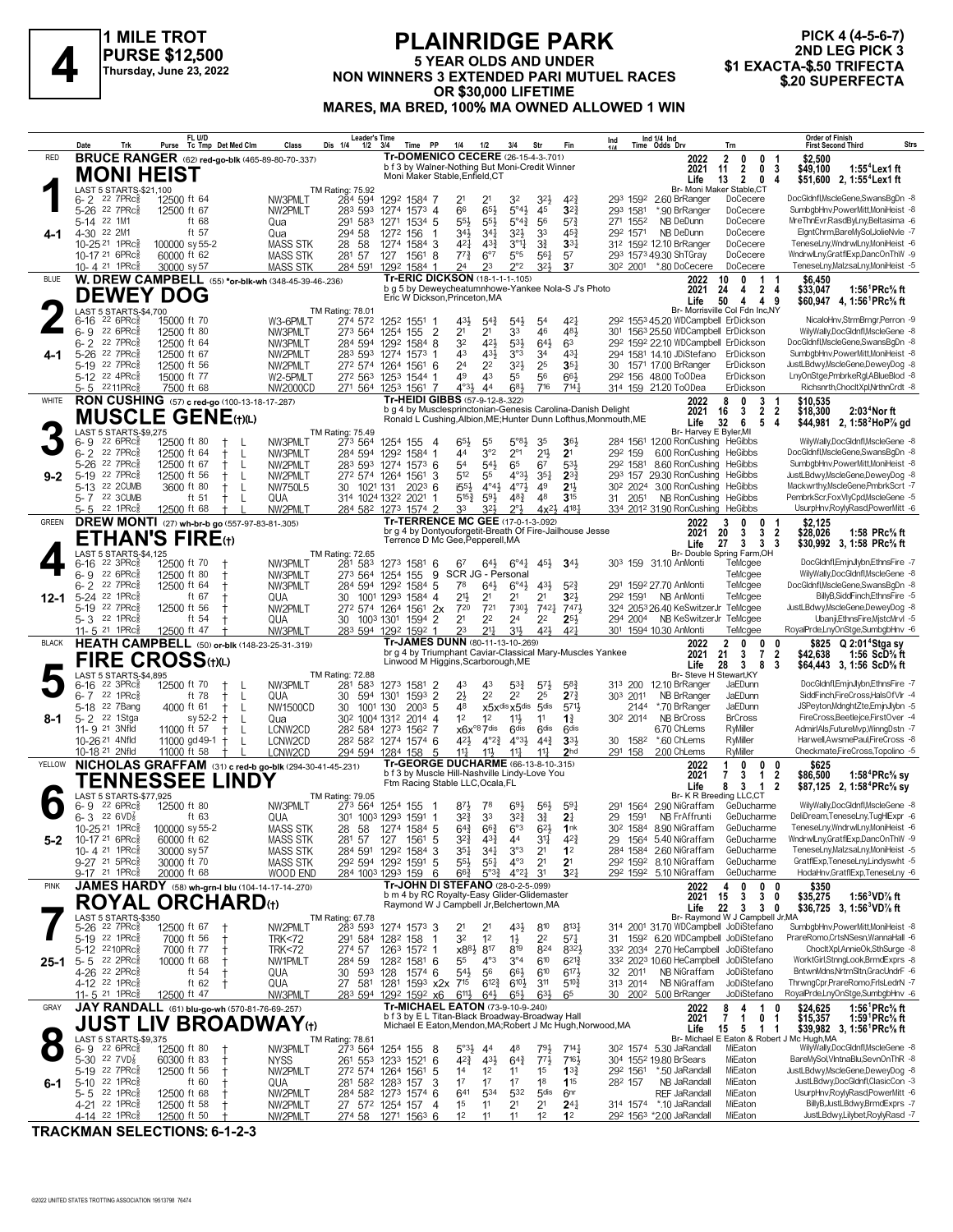

**NON WINNERS \$3,000 LAST 5 STARTS**

**LAST LEG PICK 3 2ND LEG PICK 4<br>\$1 EXACTA-\$.50 TRIFECTA** 

#### **(100% MA OWNED \$3,600) AE: TMR 76 (100% MA OWNED 77)OR LESS WINNERS THIS CLASS OR HIGHER CLASS LAST START NOT ELIGIBLE AE: CLAIMING PRICE \$10,000 FLAINNIDUL PARK**<br>
Thursday, June 23, 2022<br>
Thursday, June 23, 2022<br> **Exacta-\$.50 TRIFECTA**<br> **Exacta-\$.50 TRIFECTA**<br> **Exacta-\$.50 TRIFECTA**<br> **Exacta-\$.50 TRIFECTA**<br> **Exacta-\$.50 TRIFECTA**<br> **Exacta-\$.50 TRIFECTA**

|              | Date            | Trk                                                     | Purse                      | FL U/D<br>Tc Tmp Det Med Clm                                           | Class                         | Leader's Time<br>Dis 1/4<br>$1/2$ $3/4$                |                  | Time PP                            | 1/4                                                                                         | 1/2                                                                    | 3/4                                                 | Str                     | Fin                                                  | Ind                                |                      | Ind 1/4 Ind<br>Time Odds Drv                                                       | Trn                                                  | Order of Finish<br><b>First Second Third</b>                                                     | <b>Strs</b> |
|--------------|-----------------|---------------------------------------------------------|----------------------------|------------------------------------------------------------------------|-------------------------------|--------------------------------------------------------|------------------|------------------------------------|---------------------------------------------------------------------------------------------|------------------------------------------------------------------------|-----------------------------------------------------|-------------------------|------------------------------------------------------|------------------------------------|----------------------|------------------------------------------------------------------------------------|------------------------------------------------------|--------------------------------------------------------------------------------------------------|-------------|
| <b>RED</b>   |                 |                                                         |                            | <b>HEATH CAMPBELL</b> (50) or-blk (148-23-25-31-319)                   |                               |                                                        |                  |                                    | Tr-JOSEPH NELSON (68-9-9-10-.255)                                                           |                                                                        |                                                     |                         |                                                      |                                    |                      | 2022                                                                               | $\overline{2}$<br>8<br>$\overline{1}$<br>0           | \$8,609<br>1:56 <sup>4</sup> PRc <sup>5</sup> / <sub>8</sub> ft                                  |             |
|              |                 | MAD DOG⊕                                                |                            |                                                                        |                               |                                                        |                  |                                    | b g 7 by My MVP-Malibu Breeze-Sierra Kosmos<br>Michele L Nelson. Temple.ME:                 |                                                                        |                                                     |                         |                                                      |                                    |                      | 2021<br>Life                                                                       | 6<br>$\overline{1}$<br>23<br>- 5<br>103 17<br>13 13  | \$25.105<br>$1:592$ CUMB ft<br>\$115,779 4, 1:55 <sup>1</sup> PRc <sup>5</sup> / <sub>8</sub> ft |             |
|              |                 | LAST 5 STARTS-\$8.609                                   |                            |                                                                        |                               | TM Rating: 74.34                                       |                  |                                    | Jeffrey A Nelson, Dover-Foxcroft, ME                                                        |                                                                        |                                                     |                         |                                                      |                                    |                      | Br-Shaffer&Sons,PA                                                                 |                                                      |                                                                                                  |             |
|              |                 | 6-16 2210PRcs                                           | 7500 ft 70                 |                                                                        | NW2000CD                      | 28 574                                                 |                  | 1263 1564 1                        | 11                                                                                          | 11                                                                     | 1 <sup>3</sup>                                      | 1 <sup>5</sup>          | $14\frac{3}{4}$                                      | 30 <sup>1</sup>                    |                      | 1564 *1.90 HeCampbell JoONelson                                                    |                                                      | MadDog,DixeSlprs,PappyGoGo -8                                                                    |             |
|              |                 | 6-3 22 5 CUMB<br>5-27 22 2CUMB                          | 4800 gd58-1<br>4200 ft 77  | L                                                                      | OPEN IV                       | 292 584<br>29                                          | 1293             | 1292 2013 6<br>$200^2$ 4           | $4^{\circ}3\frac{1}{2}$<br>33                                                               | $2^{\circ}1$<br>$11\frac{1}{4}$                                        | 4 <sup>3</sup><br>$11\frac{1}{4}$                   | 431<br>$11\frac{3}{4}$  | 481<br>1 <sup>1</sup>                                |                                    | 331 2031             | 4.50 NiGraffam<br>*.40 HeCampbell                                                  | Jo0Nelson<br>JoONelson                               | Namsmscle, Richsnrth, EtrnlFath -7<br>MadDog,Dagget,TheLnyTre -6                                 |             |
| 3-1          |                 | 5-12 22 2PRc <sup>5</sup>                               | 7500 ft 77                 | L<br>L                                                                 | OPEN V<br>NW2000CD            | 100<br>27 <sup>1</sup><br>571                          | 1271             | 1562 4                             | 3 <sup>1</sup>                                                                              | 33                                                                     | 53                                                  | $55\frac{1}{2}$         | $2^{4}$                                              |                                    | 304 2002<br>293 1572 | 3.10 HeCampbell                                                                    | Jo0Nelson                                            | ChavHnv,MadDog,DazIngLny -8                                                                      |             |
|              | 5-5             | 2210PRc3                                                | 10000 ft 68                |                                                                        | NW3000CD                      | 283 59                                                 | 128              | 1574 7                             | $4^{\circ}3$                                                                                | 64                                                                     | $6^{\circ}4$                                        | $4^{2}\frac{1}{2}$      | 55                                                   | 30                                 |                      | 1584 8.80 HeCampbell JoONelson                                                     |                                                      | LDesYyoMa,CarsonHil,Caulfield -8                                                                 |             |
|              |                 | 4-28 22 4PRc <sup>5</sup>                               | 12500 ft 47                |                                                                        | NW4000CD                      | 281 564                                                | 1263             | 157<br>3                           | 643                                                                                         | 67                                                                     | $7°5\frac{1}{2}$                                    | 78                      | 818                                                  | 33                                 |                      | 2003 16.10 WDCampbell JoONelson                                                    |                                                      | SwetIsNAI, Perron, SortieHnv -8                                                                  |             |
|              |                 | 4-21 22 6PRc                                            | 12500 ft 55                |                                                                        | NW4000CD                      | 281 591                                                | 1281             | 1582<br>3                          | 65}                                                                                         | $74\frac{1}{2}$                                                        | 85                                                  | $5^{31}$                | 7 <sup>2</sup>                                       |                                    |                      | 293 1584 20.10 WDCampbell JoONelson                                                |                                                      | MasvLghtn, MakItADbl, Perron -9                                                                  |             |
| BLUE         |                 | 4-14 22 9PRc3                                           | 15000 ft 50                |                                                                        | NW6000CD                      | 283 59                                                 |                  | 1264 1564 5                        | 55<br>Tr-BRIAN LAMB (60-5-6-15-222)                                                         | 543                                                                    | $5^{\circ 51}$                                      | 55                      | 65                                                   | 30                                 |                      | 1574 10.80 AnMonti                                                                 | <b>JoONelson</b>                                     | Esa, Thersdmnn, SortieHnv -8                                                                     |             |
|              |                 |                                                         |                            | KEVIN SWITZER JR (34) col blu-blk-wh (387-74-68-61-341)                |                               |                                                        |                  |                                    |                                                                                             |                                                                        |                                                     |                         | b m 5 by Triumphant Caviar-Makeherownway-Malabar Man |                                    |                      | 2022<br>2021                                                                       | 11<br>$\mathbf{2}$<br>1<br>4<br>41<br>9<br>66        | $2:003$ CUMB ft<br>\$8,833<br>1:56 $3$ Mea $\%$ gd<br>\$41,075                                   |             |
|              |                 |                                                         |                            | <b>ETERNAL FAITH</b> W                                                 |                               |                                                        |                  |                                    | Brian E Lamb. Wales. ME                                                                     |                                                                        |                                                     |                         |                                                      |                                    |                      | Life                                                                               | 77 16 11 13                                          | \$86,463 3, 1:56 <sup>2</sup> Nfld ft                                                            |             |
|              | 6-15            | LAST 5 STARTS-\$2,978<br>22 3Bang                       | 5000 ft 78                 |                                                                        | NW2500CD                      | <b>TM Rating: 78.34</b><br>283 582                     |                  | 1282 1591 4                        | 2 <sup>2</sup>                                                                              | 2 <sup>2</sup>                                                         | $2^{11}$                                            | 21                      | 2 <sup>1</sup>                                       |                                    | 304 1592             | Br- Marion Beachy, OH<br>7.90 HeCampbell BrLamb                                    |                                                      | Caulfield,EtrnlFath,IcingnDCp -6                                                                 |             |
|              |                 | 6-10 22 8 CUMB                                          | 4800 ft 75                 | L                                                                      | OPEN IV                       | 283 593                                                |                  | 1282 1583 2                        | 2 <sup>2</sup>                                                                              | $21\frac{1}{2}$                                                        | $2^{2}$                                             | 26                      | $3^{10}$                                             |                                    | 314 2003             | 7.60 WDCampbell BrLamb                                                             |                                                      | Richsnrth.Caulfield.EtrnlFath -6                                                                 |             |
|              | $6 - 3$         | 22 5 CUMB                                               | 4800 gd58-1                | L                                                                      | OPEN IV                       | 292 584 1292 2013 4                                    |                  |                                    | 2 <sup>2</sup>                                                                              | 32                                                                     | 2 <sup>11</sup>                                     | 31                      | 3 <sup>2</sup>                                       |                                    | 322 202              | 3.80 WDCampbell BrLamb                                                             |                                                      | Namsmscle, Richsnrth, EtrnlFath -7                                                               |             |
| $9 - 1$      |                 | 5-27 22 5CUMB                                           | 4800 ft 77                 |                                                                        | OPEN IV                       | 29                                                     | 1003 1302 201    | 3                                  | $21\frac{1}{2}$                                                                             | $21\frac{1}{4}$                                                        | 3 <sup>1</sup>                                      | 21                      | $3^{13}$                                             |                                    |                      | 304 2012 5.00 WDCampbell BrLamb                                                    |                                                      | MstrMscle,AndUpWeGo,EtrnlFath -6                                                                 |             |
|              | 5-20            | 22 5CUMB<br>5-13 22 8 CUMB                              | 5200 ft 58<br>5500 ft 80   | L                                                                      | OPN III-IV<br><b>OPEN III</b> | -59<br>29<br>283 594 1281                              | 1281             | 1593<br>7<br>$\overline{2}$<br>159 | 3°3<br>1 <sup>2</sup>                                                                       | 3°21<br>11}                                                            | $4^{\circ}6$<br>12 <sub>1</sub>                     | 7111<br>$2\frac{1}{2}$  | 7203<br>491                                          |                                    |                      | 342 2034 27.20 MMAthearn BrLamb<br>323 2004 7.50 WDCampbell BrLamb                 |                                                      | Richsnrth, Prescott, Thruway -7<br>WrwePrfrd,LitleMcbe,Thruway -6                                |             |
|              |                 | 5-6 22 7 CUMB                                           | 6000 ft 59                 | $\mathbf{I}$                                                           | OPEN II                       | 293 1004 1301                                          |                  | 2001<br>1                          | 2 <sup>2</sup>                                                                              | 2 <sup>2</sup>                                                         | 3½                                                  | 2 <sup>2</sup>          | $44\frac{1}{2}$                                      |                                    | 303 201              | 7.60 WDCampbell BrLamb                                                             |                                                      | BrdwyGint, NorthrnSk, LitleMcbe -5                                                               |             |
|              |                 | 4-29 22 7 CUMB                                          | 5200 ft 49                 |                                                                        | OPN III-IV                    | 29 1004 1292 2003 3                                    |                  |                                    | 1 <sup>2</sup>                                                                              | 1 <sup>2</sup>                                                         | $13\frac{1}{2}$                                     | 173                     | 16 <sub>3</sub>                                      |                                    |                      | 311 2003 2.90 WDCampbell BrLamb                                                    |                                                      | EtrnlFath, Thruway, NicaloHnv -7                                                                 |             |
| WHITE        |                 |                                                         |                            | <b>DREW MONTI</b> (27) wh-br-b go (557-97-83-81-.305)                  |                               |                                                        |                  |                                    | Tr-JEFF LIEBERMAN (40-6-5-2-.236)                                                           |                                                                        |                                                     |                         |                                                      |                                    |                      | 2022                                                                               | 14<br>-1<br>-1                                       | 1:57 <sup>4</sup> $YR$ ft<br>\$17,651                                                            |             |
|              |                 |                                                         |                            | <b>PAPPY GO GO (t)(L)</b>                                              |                               |                                                        |                  |                                    | b g 8 by Tad The Stud-Paging Willy-Pegasus Spur<br>Michael Goldberg Racingllc, Scituate, MA |                                                                        |                                                     |                         |                                                      |                                    |                      | 2021                                                                               | 32<br>-7<br>42<br>Life 147 43 23 16                  | $1:533M1$ ft<br>\$75,750<br>\$399,458 5, 1:52 PcD% ft                                            |             |
|              |                 | LAST 5 STARTS-\$2,671                                   |                            |                                                                        |                               | TM Rating: 84.94                                       |                  |                                    |                                                                                             |                                                                        |                                                     |                         |                                                      |                                    |                      |                                                                                    | Br- William E Andrew, AB, CA                         |                                                                                                  |             |
|              | 6-16            | 2210PRc                                                 | 7500 ft 70                 |                                                                        | NW2000CD                      | 28 574                                                 |                  | 1263 1564 8                        | 66                                                                                          | $6^{\circ}4\frac{1}{2}$                                                | $6^{95}\frac{1}{2}$                                 | 58                      | 3 <sub>5</sub>                                       |                                    | 301 1574             | 2.50 AnMonti                                                                       | JeLieberman                                          | MadDog,DixeSlprs,PappyGoGo -8                                                                    |             |
|              | $5 - 31$        | 22 2PRc3<br>2210PRc                                     |                            | ft 66<br>L<br>Ť.                                                       | QUA                           | 282 572                                                |                  | 126 <sup>2</sup> 1543 4            | 66}                                                                                         | 611                                                                    | $7^{\circ}12$                                       | 613                     | 6161                                                 | 29                                 | 1574                 | NB AnMonti<br>*.90 AnMonti                                                         | JeLieberman<br>JeLieberman                           | ActonHnv,MyCamGirl,EmptyGest -7<br>LDesYyoMa,CarsonHil,Caulfield -8                              |             |
| 5-2          | 5-5             | 4-28 22 4PRc <sup>5</sup>                               | 10000 ft 68<br>12500 ft 47 | L<br>t<br>L                                                            | NW3000CD<br><b>NW4000CD</b>   | 283 59<br>281 564                                      | 128<br>1263      | 1574 2<br>157<br>8                 | 7x <sup>6</sup><br>86}                                                                      | $5°3\frac{1}{2}$                                                       | $2^{\circ}3$<br>x8x <sup>19</sup> 8 <sup>15</sup> } | 32<br>813               | 69 <sub>1</sub><br>$7^{17}$                          | 31                                 | 313 1593<br>2003     | 2.00 LuHanners                                                                     | JeLieberman                                          | SwetlsNAI,Perron,SortieHnv -8                                                                    |             |
|              | 4-21            | 22 9Phls                                                | 11200 ft 64                | L<br>$^+$                                                              | nw10000L5                     | 274 573                                                | 1251             | 5<br>1541                          | $5^{7}$                                                                                     | $56\frac{1}{2}$                                                        | $5^{7}$                                             | 561                     | 443                                                  |                                    | 281 155              | 10.40 AnMccarthy                                                                   | AnHarris                                             | LeanHnv, VicsWiner, Big BadSwn -8                                                                |             |
|              |                 | 4-13 22 9YR                                             | 17500 ft 70                | L                                                                      | NW12251L5                     | 283 574 1264                                           |                  | 5<br>156                           | $55\frac{3}{4}$                                                                             | 66                                                                     | $5^{\circ}2\frac{1}{2}$                             | $4^{13}$                | $5^{4}$                                              |                                    | 294 157              | 6.20 MaKakaley                                                                     | AnHarris                                             | Hatikvah, New Heaven, Ful Rights - 7                                                             |             |
|              |                 | 4-1 22 1M1                                              |                            | 12500 ft 46-1 $+$ L                                                    | nw7500L5cd                    | 274 56                                                 | 1242 154         | $\overline{2}$                     | 53}                                                                                         | $5^{\circ}3^{\frac{3}{4}}$                                             | $4^{\circ}2$                                        | $4^{2}$                 | $5^{3}$                                              |                                    |                      | 294 1543 10.30 DaMiller                                                            | AnHarris                                             | Dayson, Memo, Skyway KnM - 9                                                                     |             |
| <b>GREEN</b> |                 | 3-25 2212YR                                             | 21500 ft 57                | $+$ $\perp$<br>NICHOLAS GRAFFAM (31) c red-b go-blk (294-30-41-45-231) | NW15000L5                     | 291 583                                                | 1263 156         | 6                                  | 56<br>Tr-JAMES DUNN (80-11-13-10-269)                                                       | 68                                                                     | $6^{07}\frac{3}{4}$                                 | $69\frac{1}{4}$         | 6p593                                                |                                    |                      | 293 1574 37.75 MaKakaley                                                           | AnHarris                                             | TheLstChp,Nextmdsn,OohRah -7<br>1:55 $3$ PPk $\%$ ft                                             |             |
|              |                 |                                                         |                            |                                                                        |                               |                                                        |                  |                                    | b g 9 by Southfork-Cumindina-Cumin                                                          |                                                                        |                                                     |                         |                                                      |                                    |                      | 2022<br>2021                                                                       | 3<br>19<br>4<br>-3<br>23<br>-7<br>6<br>4             | \$28.341<br>\$31,117<br>$1:573$ CUMB ft                                                          |             |
|              |                 |                                                         |                            | <b>BEND IN THE RIVER</b> (t)(L)                                        |                               |                                                        |                  |                                    | William H Mc Elvain Jr, Hermon, ME                                                          |                                                                        |                                                     |                         |                                                      |                                    |                      | Life                                                                               | 191 31 30 22                                         | \$213,310 6, 1:54 <sup>4</sup> Nfld ft                                                           |             |
|              | $6 - 16$        | LAST 5 STARTS-\$2,575<br>22 2PRc <sup>3</sup>           | 10000 ft 70                | $\pm$                                                                  | NW3000CD                      | <b>TM Rating: 78.54</b><br>274 574                     |                  | 1264 1563 7                        | $1^{\circ}1$                                                                                | $1^2$                                                                  | $1$ xip $\frac{1}{2}$                               | 8164                    | 821                                                  | 34                                 |                      | 2004 9.20 NiGraffam                                                                | Br- Second Chance Stable Inc, OH<br>JaEDunn          | Ubanji, Omaha Omha, Carson Hil -9                                                                |             |
|              | 6-3             | 22 1 CUMB                                               | 5500 gd58-1                | L<br>$^{+}$                                                            | <b>OPEN III</b>               | 291 100                                                | 1301             | $200^1$ 4                          | 2 <sup>2</sup>                                                                              | $21\frac{1}{2}$                                                        | 2 <sup>11</sup>                                     | 2 <sup>11</sup>         | 2 <sup>1</sup>                                       | 30                                 |                      | 200 <sup>2</sup> 2.80 NiGraffam                                                    | JaEDunn                                              | MstrMscle,BendInThR,Mouthpice -6                                                                 |             |
|              | $5 - 30$        | $2210$ PR $c_{8}^{5}$                                   | 12500 ft 83                | L                                                                      | NW4000CD                      | 272 554                                                | 1251             | 1554 1                             | 66}                                                                                         | 67                                                                     | 64                                                  | $64\frac{1}{2}$         | $6^{3}\frac{3}{4}$                                   | 303                                |                      | 1563 18.70 NiGraffam                                                               | JaEDunn                                              | NrtrnSltn,NoTmTPly,BlbrdRcky -8                                                                  |             |
| 8-1          |                 | 5-19 22 9PRc                                            | 10000 ft 56                | -L<br>Ť.                                                               | NW3000CD                      | 274 582 1262 1562 5                                    |                  |                                    | 33                                                                                          | 423                                                                    | 43                                                  | 42                      | 3 <sup>2</sup>                                       |                                    | 294 1564             | *1.10 NiGraffam                                                                    | JaEDunn                                              | SortieHnv, OmahaOmha, BendInThR -8                                                               |             |
|              | $5 - 10$<br>5-6 | 22 2PRc3<br>22 9CUMB                                    | 5200 ft 59                 | ft 60<br>L<br>L<br>$^+$                                                | QUA<br><b>OPEN III</b>        | 293 593 1282<br>30 1003 1312 2023 6                    |                  | $\overline{2}$<br>158              | 11<br>$5^{\circ 5\frac{3}{4}}$                                                              | 11<br>$1^{\circ}1^{\frac{1}{4}}$                                       | 2 <sup>2</sup>                                      | 24<br>xip6di 6dis       | 2 <sup>3</sup><br>$664\frac{3}{4}$                   |                                    | 294 1583             | NB NiGraffam<br>2153 5.30 NiGraffam                                                | JaEDunn<br>JaEDunn                                   | SiddFinch,BendInThR,TheFrthEs -4<br>PmbrkeRgl,MdnghtZte,Thruway -6                               |             |
|              |                 | 4-17 22 6PPk <sup>5</sup>                               | 12000 ft 79                | $^+$<br>L                                                              | <b>ISLEMILE3</b>              | 272 561                                                | 125              | 1552 2                             |                                                                                             |                                                                        | $4$ xip $4\frac{1}{2}$ x $10$ dis $10$ dis          | 10 <sup>dis</sup>       | 10 <sub>dis</sub>                                    |                                    |                      | 7.30 KeHolliday                                                                    | WLaFrenierJr                                         | LuckySevn,PartyBHnv,BegunDgtr-10                                                                 |             |
|              | 4-11            | 22 9PPk8                                                | 8600 ft 73                 |                                                                        | z-15000CL OP                  | 282 573 127                                            |                  | 1564 7                             | 1°ns                                                                                        | $11\frac{1}{4}$                                                        | $11\frac{1}{2}$                                     | $11\frac{3}{4}$         | $31\frac{1}{4}$                                      |                                    |                      | 30 157 11.30 KeHolliday                                                            | KeHolliday                                           | TrixNStns,Holton,BendInThR -8                                                                    |             |
| <b>BLACK</b> |                 |                                                         |                            | W. DREW CAMPBELL (55) *or-blk-wh (348-45-39-46-.236)                   |                               |                                                        |                  |                                    | Tr-RANDY BICKMORE (97-19-8-9-273)                                                           |                                                                        |                                                     |                         | b h 8 by Lucky Chucky-L Dees Cashmere-Donato Hanover |                                    |                      | 2022<br>2021                                                                       | $\overline{2}$<br>10<br>$\mathbf{0}$<br>4 11 5<br>36 | 1:57 <sup>4</sup> PRc <sup>5</sup> / <sub>8</sub> ft<br>\$11.591<br>\$42,915                     |             |
|              |                 |                                                         |                            | <b>DEES YOYO MA</b> (t)(L)                                             |                               |                                                        |                  |                                    | Emery C Pelletier, Dover Foxcroft, ME                                                       |                                                                        |                                                     |                         |                                                      |                                    |                      | Life                                                                               | 155 21 29 22                                         | 1:56 PRc% ft<br>\$181,831<br>4, 1:55 <sup>3</sup> PRc% ft                                        |             |
|              |                 | LAST 5 STARTS-\$2,541                                   |                            |                                                                        |                               | TM Rating: 77.80                                       |                  |                                    |                                                                                             |                                                                        |                                                     |                         |                                                      |                                    |                      |                                                                                    | Br- Deanna Dumain & Carlo J Lattinelli, NY           |                                                                                                  |             |
|              | $6 - 16$<br>6-9 | 22 4PRc3<br>$22 \text{ } 3$ PRc $\frac{5}{8}$           | 12500 ft 70<br>12500 ft 80 | $^+$<br>L                                                              | NW4000CD<br>NW4000CD          | 272 573<br>274 571                                     | 126              | 1253 1554 3<br>1563<br>-1          | $3^{2}\frac{1}{2}$<br>$3^{2}$                                                               | 53<br>33                                                               | 33<br>431                                           | 53<br>53                | $75\frac{3}{4}$<br>$85\frac{3}{4}$                   | 30 <sup>4</sup><br>31 <sup>1</sup> |                      | 157 34.10 WDCampbell RaBickmore<br>1574 18.80 WDCampbell RaBickmore                |                                                      | BigAlM,SortieHnv,Jericho -8<br>SortieHnv,Jericho,BlbrdRcky=Ho -8                                 |             |
|              |                 | 5-30 2210PRc                                            | 12500 ft 83                | L<br>$^+$                                                              | NW4000CD                      | 272 554                                                | 1251             | 1554 2                             | 42}                                                                                         | 44                                                                     | $2^{\circ}1$                                        | 2 <sup>1</sup>          | 5 <sup>2</sup>                                       |                                    |                      | 304 1561 14.60 WDCampbell RaBickmore                                               |                                                      | NrtrnSltn, NoTmTPly, BlbrdRcky -8                                                                |             |
| 5-1          |                 | 5-20 22 5CUMB                                           | 5200 ft 58                 | L                                                                      | OPN III-IV                    | 29<br>59                                               | 1281             | 1593 5                             | 2 <sup>2</sup>                                                                              | 2 <sup>2</sup>                                                         | 24                                                  | 25                      | 47                                                   | 32                                 |                      | 201 *2.70 WDCampbell RaBickmore                                                    |                                                      | Richsnrth, Prescott, Thruway -7                                                                  |             |
|              | $5 - 12$        | $22$ 1PR $c_{8}^{5}$                                    | 12500 ft 77                | L<br>$^+$                                                              | NW4000CD                      | 281 572                                                | 125 <sup>3</sup> | 1542 6                             | 3 <sup>1</sup>                                                                              | $3^{2}$                                                                | 421                                                 | 3 <sup>3</sup>          | 3 <sub>5</sub>                                       |                                    |                      | 292 1552 26.20 WDCampbell RaBickmore                                               |                                                      | For ADremr, ExplsvRdg, LDes YyoMa -7                                                             |             |
|              | 5-5             | 2210PRc<br>4-28 2211PRc                                 | 10000 ft 68<br>10000 ft 47 | Ť.<br>L<br>L                                                           | NW3000CD                      | 283 59                                                 | 128              | 1574 5<br>3<br>1574                | 2 <sup>1</sup><br>2 <sup>1</sup>                                                            | 2 <sup>1</sup><br>32                                                   | 31}<br>$4^{2}\frac{1}{2}$                           | 2 <sup>1</sup><br>421   | 1 <sup>3</sup><br>47                                 |                                    |                      | 293 1574 35.90 WDCampbell RaBickmore<br>31 1591 22.00 WDCampbell RaBickmore        |                                                      | LDesYyoMa,CarsonHil,Caulfield -8<br>Jericho, One SwnFrA, TagUpNGo - 7                            |             |
|              | 4-21            | 22 4PRc                                                 | 9000 ft 55                 |                                                                        | NW3000CD<br>NW3000CD          | 291 573<br>274 581                                     | 1274<br>128      | 159<br>4                           | 3 <sup>1</sup>                                                                              | 33                                                                     | 78                                                  | 75                      | 74 <sub>1</sub>                                      |                                    |                      | 301 1594 9.00 WDCampbell RaBickmore                                                |                                                      | OmahaOmha,IflMust,CarsonHil -8                                                                   |             |
| YELLOW       |                 |                                                         |                            | <b>BRUCE RANGER</b> (62) red-go-blk (465-89-80-70-.337)                |                               |                                                        |                  |                                    | <b>Tr-DENNIS WHITTEMORE (70-4-6-8-.143)</b>                                                 |                                                                        |                                                     |                         |                                                      |                                    |                      | 2022 16                                                                            | $\overline{\mathbf{3}}$<br>$1 \quad 1$               | 1:55 ${}^{3}$ PRc ${}^{5}$ sft<br>\$17,589                                                       |             |
|              |                 |                                                         |                            | CHAV HANOVER(t)(L)                                                     |                               |                                                        |                  |                                    | b g 7 by Explosive Matter-Caramel-Conway Hall<br>Dennis J Whittemore, Norway, ME            |                                                                        |                                                     |                         |                                                      |                                    |                      | 2021 35 4                                                                          | 75<br>Life 123 16 15 16                              | \$61.205<br>1:55 $3$ PRc $\%$ ft                                                                 |             |
|              |                 | LAST 5 STARTS-\$11.625                                  |                            |                                                                        |                               | <b>TM Rating: 77.37</b>                                |                  |                                    |                                                                                             |                                                                        |                                                     |                         |                                                      |                                    |                      |                                                                                    | Br- Hanover Shoe Farms Inc, PA                       | \$178,802 5, 1:54 PRc <sup>5</sup> / <sub>8</sub> ft                                             |             |
|              |                 | $6-16$ 22 4PRc $\frac{5}{8}$                            | 12500 ft 70                | L                                                                      | NW4000CD                      | 272 573 1253 1554 2                                    |                  |                                    | 44                                                                                          | $3^{01}$                                                               | $4^{\circ}3\frac{1}{2}$                             | $63\frac{1}{2}$         | $4^{2}\frac{3}{4}$                                   |                                    |                      | 301 1562 6.00 BrRanger                                                             | DeWhittemore                                         | BigAIM,SortieHnv,Jericho -8                                                                      |             |
|              |                 | 5-30 <sup>22</sup> 7PRc3<br>5-19 22 9PRc                | 10000 ft 87<br>10000 ft 56 | -L<br>Ť<br>L                                                           | NW3000CD<br>NW3000CD          | 273 561 1252 1553 5<br>274 582 1262 1562 7             |                  |                                    | 11<br>78                                                                                    | 1 <sup>3</sup><br>$5^{\circ}3$                                         | 1 <sup>2</sup><br>$6^{\circ}5$                      | 11<br>88                | $1^{11}$<br>87                                       |                                    |                      | 301 1553 *1.90 BrRanger<br>30 <sup>2</sup> 1574 7.10 BrRanger                      | DeWhittemore                                         | ChavHnv,Jericho,Ubanji -8<br>DeWhittemoreSortieHnv,OmahaOmha,BendInThR -8                        |             |
| 3-1          |                 | 5-12 22 2PRc $\frac{5}{8}$                              | 7500 ft 77                 | L<br>$^+$                                                              | NW2000CD                      | 271 571 1271 1562 5                                    |                  |                                    | $5^{5}\frac{1}{2}$                                                                          | $5^{\circ}4\frac{1}{2}$                                                | $2^{\circ}$                                         | 1 <sup>2</sup>          | $14\frac{3}{4}$                                      |                                    |                      | 291 1562 *1.30 BrRanger                                                            | DeWhittemore                                         | ChavHnv,MadDog,DazIngLny -8                                                                      |             |
|              |                 | 4-28 22 3PRc                                            | 7500 ft 47                 | Ť.<br>L                                                                | <b>NW2000CD</b>               | 28<br>564 127                                          |                  | 1574 5                             | $4^{\circ}2\frac{1}{2}$                                                                     | $2^{\circ}1$                                                           | 21                                                  | 2 <sup>1</sup>          | $2^{13}$                                             |                                    |                      | 31 1581 1.60 ShTGray                                                               | DeWhittemore                                         | CarsonHil,ChavHnv,IfIMust -7                                                                     |             |
|              |                 | 4-17 22 2PPk                                            | 10000 ft 83                | L                                                                      | <b>FADC ISLE</b>              | 281 574 126                                            |                  | 1564 4                             | $68\frac{3}{4}$                                                                             | $5^{4}$                                                                | 58                                                  | $44\frac{1}{4}$         | 46                                                   |                                    | 30 <sup>2</sup> 158  | NB DeWhittemordDeWhittemore                                                        |                                                      | MrHoudini, Wht APtstp, Holton -9                                                                 |             |
|              |                 | 4-10 22 4PPk<br>4-3 22 2PPk <sup>5</sup>                | 8000 ft 70<br>8000 ft 79   | L                                                                      | FADC II<br><b>FADC II</b>     | 272 562 1262 1563 5<br>283 572 1264 1563 6             |                  |                                    | $7^{16}\frac{3}{4}$<br>$55\frac{1}{2}$                                                      | $8^{\circ}$ 16<br>44}                                                  | $5^{93}$<br>45}                                     | 59<br>431               | 58<br>45                                             |                                    |                      | 294 1581 20.80 DeWhittemoreDeWhittemore<br>294 1573 21.70 DeWhittemoreDeWhittemore |                                                      | BjLorado, The BgMscl, MrHoudini -8<br>TheBgMscl,Holton,Phoenicin -7                              |             |
| <b>PINK</b>  |                 |                                                         |                            | MARK ATHEARN (56) *grn-go-wh (90-8-14-14-227)                          |                               |                                                        |                  |                                    | Tr-GRETCHEN ATHEARN (162-17-21-24-226)                                                      |                                                                        |                                                     |                         |                                                      |                                    |                      | 2022                                                                               | 8<br>0 <sub>1</sub><br>1                             | 1:56 <sup>4</sup> PRc% ft<br>\$4,650                                                             |             |
|              |                 |                                                         |                            | <b>SMOOTH ACELERATION</b> (L)                                          |                               |                                                        |                  |                                    | b g 6 by Swan For All-Hernameissylvia-Cantab Hall                                           |                                                                        |                                                     |                         |                                                      |                                    |                      | 2021                                                                               | 19<br>$\overline{2}$<br>44                           | 1:54 <sup>4</sup> M1 ft<br>\$38,575                                                              |             |
|              |                 | LAST 5 STARTS-\$4,650                                   |                            |                                                                        |                               | <b>TM Rating: 75.41</b>                                |                  |                                    | William H Phipps, Yarmouth, ME                                                              |                                                                        |                                                     |                         |                                                      |                                    |                      | Life<br>Br- Victory Hill Farm Inc, IN                                              | 82 12 12 13                                          | \$176,875 3, 1:54 <sup>2</sup> Phl <sup>5</sup> / <sub>8</sub> ft                                |             |
|              |                 | 6-16 22 2PRcs                                           | 10000 ft 70                |                                                                        | NW3000CD                      | 274 574                                                |                  | 1264 1563 5                        | 21                                                                                          |                                                                        | 2xip <sup>2</sup> 9 <sup>17</sup>                   | 9213                    | $9^{23}\frac{3}{4}$                                  |                                    |                      | 311 2012 1.60 MaAthearn GrAthearn                                                  |                                                      | Ubanji, Omaha Omha, Carson Hil -9                                                                |             |
|              |                 | $6 - 6$ 22 6 PRc                                        | 7500 ft 79                 | L                                                                      | NW2000CD                      | 271 571                                                |                  | 126 <sup>2</sup> 1564 3            | 1 <sup>1</sup>                                                                              | 11                                                                     | $11\frac{1}{2}$                                     | 1 <sup>2</sup>          | $12\frac{1}{2}$                                      |                                    |                      | 30 <sup>2</sup> 1564 *1.20 MaAthearn                                               | GrAthearn                                            | SmothAclr,ChocltXpl,SthSurge -9                                                                  |             |
|              |                 | 5-30 22 4PRc <sup>5</sup>                               | 7500 ft 87                 | L                                                                      | NW2000CD                      | 28 581                                                 |                  | 1273 1574 1                        | 56                                                                                          | 3°2                                                                    | $1^{\circ}$                                         | $2\frac{1}{2}$          | $3^{13}$                                             |                                    |                      | 303 1581 *2.90 MaAthearn GrAthearn                                                 |                                                      | DazingLny, Neverdie, SmothAclr -8                                                                |             |
| 15-1         |                 | 5-17 22 1PRc $\frac{5}{8}$<br>5-12 22 2PRc <sup>5</sup> | 7500 ft 77                 | ft 70<br>L                                                             | QUA<br>NW2000CD               | 293 591<br>271 571 1271 1562 1                         |                  | 1283 1583 3                        | 46                                                                                          | 45<br>x721 <sup>1</sup> / <sub>2</sub> 716 <sup>1</sup> / <sub>2</sub> | $3^{97}\frac{1}{2}$<br>783                          | 2 <sup>7</sup><br>7111, | $2^{2}\frac{3}{4}$<br>$7^{14}$                       |                                    | 291 1591             | NB KeSwitzerJr GrAthearn<br>303 1592 4.70 MaAthearn                                | GrAthearn                                            | BlbrdRcky,SmothAclr,RflsSuprS -4<br>ChavHnv,MadDog,DazIngLny -8                                  |             |
|              |                 | $5 - 5$ 2210PRc                                         | 10000 ft 68                | L                                                                      | NW3000CD                      | 283 59                                                 | 128              | 1574 4                             | 54                                                                                          | $3^{\circ}x^2$                                                         | 834                                                 | 830                     | 833                                                  |                                    |                      | 293 2042 6.40 MaAthearn                                                            | GrAthearn                                            | LDesYyoMa,CarsonHil,Caulfield -8                                                                 |             |
|              |                 | 4-28 22 4PRc <sup>5</sup>                               | 12500 ft 47                | L                                                                      | NW4000CD                      | 28 <sup>1</sup> 56 <sup>4</sup> 126 <sup>3</sup> 157 6 |                  |                                    | $75\frac{1}{2}$                                                                             | 79                                                                     | $6^{\circ 5}$                                       | $6^{71}$                | 612                                                  |                                    |                      | 314 1592 23.00 MaAthearn                                                           | GrAthearn                                            | SwetIsNAI, Perron, SortieHnv -8                                                                  |             |
|              |                 | 4-21 22 8PRc                                            | 15000 ft 55                |                                                                        | NW6000CD                      | 274 582 127                                            |                  | 6<br>156                           | 69                                                                                          | 67                                                                     | 68                                                  | $6^{7}\frac{1}{2}$      | $6^{12}$                                             |                                    |                      | 294 1582 40.00 MaAthearn GrAthearn                                                 |                                                      | ForUndrPr,NewLegacy,Thersdmnn -7                                                                 |             |

**TRACKMAN SELECTIONS: 3-1-6-5**

**Ubanji - Scratched Judges**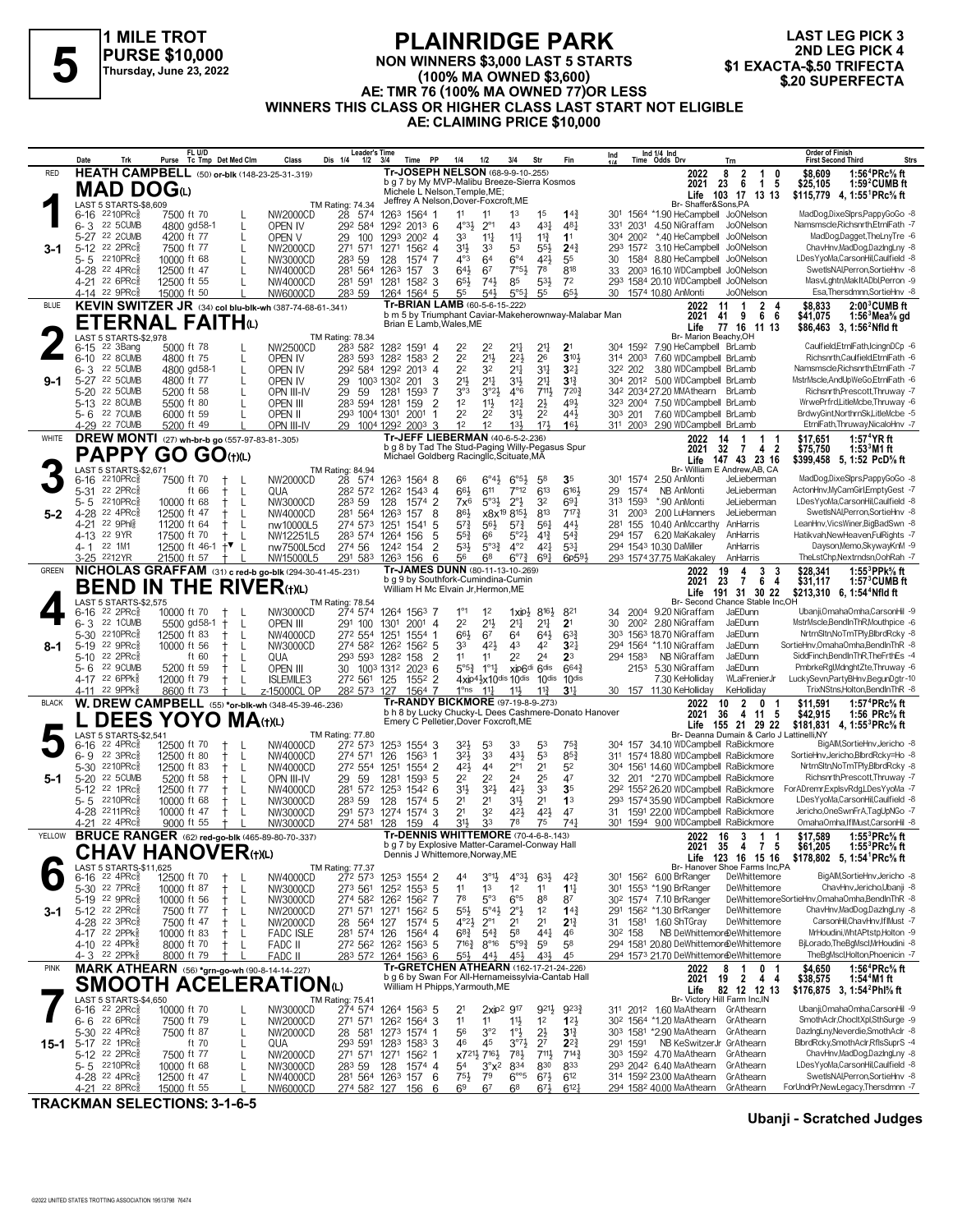#### \$.20 WICKED HI 5 PENTAFECTA **PLAINRIDGE PARK** \$1 PICK 3 (6-7-8) **5 YEAR OLDS AND UNDER** 3RD LEG PICK 4 WINNERS 3 BUT NOT MORE THAN 6 EXTENDED PARI MUTUEL RACES EXACTA-\$.50 TRIFECTA OR NOT MORE THAN \$60,000 LIFETIME MARES, MA BRED, 100% MA OWNED ALLOWED 1 WIN

|              | Date<br>Trk                                                                                        | FL U/D<br>Purse                                          | Tc Tmp Det Med Clm | Class                            | <b>Leader's Time</b><br>Dis 1/4<br>1/2                           | 3/4                     | Time<br>PP                   | 1/4                                                          | 1/2                                                    | 3/4                                            | Str                                          | Fin                                                            | Ind                  |                      | Ind 1/4 Ind<br>Time Odds Drv                                                                         | Trn                                                            | Order of Finish<br>Strs<br><b>First Second Third</b>                                                     |  |
|--------------|----------------------------------------------------------------------------------------------------|----------------------------------------------------------|--------------------|----------------------------------|------------------------------------------------------------------|-------------------------|------------------------------|--------------------------------------------------------------|--------------------------------------------------------|------------------------------------------------|----------------------------------------------|----------------------------------------------------------------|----------------------|----------------------|------------------------------------------------------------------------------------------------------|----------------------------------------------------------------|----------------------------------------------------------------------------------------------------------|--|
| <b>RED</b>   |                                                                                                    | NICHOLAS GRAFFAM (31) c red-b go-blk (294-30-41-45-.231) |                    |                                  |                                                                  |                         |                              | Tr-GEORGE DUCHARME (66-13-8-10-.315)                         |                                                        |                                                |                                              |                                                                |                      |                      | 2022                                                                                                 | 0<br>$\mathbf{0}$<br>0                                         | $$0 \quad Q 1:55^1VD\%$ ft                                                                               |  |
|              | WALLET                                                                                             |                                                          |                    |                                  |                                                                  |                         |                              | b c 3 by Walner-Touch Of Moni-Valley Victory                 |                                                        |                                                |                                              | George Ducharme Stb, Nrflk, MA; J Winske, Mrlbrgh, MA;         |                      |                      | 2021                                                                                                 | 3<br>6<br>0<br>0                                               | 1:57 $^{2}$ PRc $\%$ ft<br>\$90.000                                                                      |  |
|              | LAST 5 STARTS-\$90,000                                                                             |                                                          |                    |                                  | TM Rating: 77.53                                                 |                         |                              | D Winske, Hdsn, MA; S Michaels, Npls, FL                     |                                                        |                                                |                                              |                                                                |                      |                      | Life<br>Br- Moni Maker Stable,CT                                                                     | $\mathbf{7}$<br>3<br>$\mathbf{0}$<br>0                         | \$90,000 3,Q 1:55 VD% ft                                                                                 |  |
|              | $6-18$ 22 $7VD$ <sub>8</sub>                                                                       | ft 54-1                                                  |                    | <b>QUA</b>                       | 283 582                                                          | 1273                    | $1574$ 3                     | 21}                                                          | $21\frac{1}{2}$                                        | 21}                                            | $21\frac{1}{2}$                              | $2^{13}$                                                       | 30 <sup>2</sup> 1581 |                      | NB FrAffrunti                                                                                        | GeDucharme                                                     | DiscusHnv, Wallet, SumerStrm -6                                                                          |  |
|              | 5-19 22 5PRc<br>5-14 22 $2VD_8^7$                                                                  | 15000 ft 56<br>ft 75                                     | QUA                | W2-5PMLT                         | 283 592<br>28<br>56                                              | 1271<br>1244            | 1561<br>5<br>1551<br>4       | 33}<br>13 <sup>1</sup>                                       | 4 <sup>3</sup><br>112                                  | $4x^{2}\frac{1}{2}$<br>112                     | $8x^{20}\frac{1}{2}8^{31}\frac{1}{4}$<br>111 | 1101                                                           | 302                  | 35 2023<br>1551      | 2.50 NiGraffam<br>NB CHuckabonJr GeDucharme                                                          | GeDucharme                                                     | MrgsLfyte,LnyOnStge,StrmBrngr -8<br>Wallet,Straghtnc,GratflExp -6                                        |  |
| 6-1          | 4-13 22 1SGR1                                                                                      | ft 73                                                    | QUA                |                                  | 322 103                                                          | 1322                    | 200 <sup>4</sup> 3x          | $x3^{27}$                                                    | 3 <sup>dis</sup>                                       | 3 <sup>dis</sup>                               | 3 <sub>dis</sub>                             | 3 <sub>dis</sub>                                               |                      |                      | NB FrAffrunti                                                                                        | GeDucharme                                                     | TestngTst,Wldylktht,Wallet -3                                                                            |  |
|              | 10-25 21 3PRcs                                                                                     | 100000 sy 55-2                                           |                    | <b>MASS STK</b>                  | 284 593                                                          | 1283                    | $1574$ 1x                    | 7201                                                         | $6^\circ$ x <sup>14<math>3\overline{6}</math>dis</sup> |                                                | $6^{24}$                                     | 6301                                                           |                      | 2034                 | *.05 NiGraffam                                                                                       | GeDucharme                                                     | BillBauer, WthAWrnng, BangnInTh -7                                                                       |  |
|              | 10-17 <sup>21</sup> 2PRc<br>10-4 21 5PRc                                                           | 60000 ft 62<br>60000 sy 57                               |                    | MASS STK<br><b>MASS STK</b>      | 303 594 1293 1572 3<br>291 59                                    | 1281 1573 6             |                              | $2^{\circ}1\frac{1}{4}$<br>$4^{\circ}4^{\frac{3}{4}}$        | $11\frac{1}{4}$<br>3 <sup>3</sup>                      | $11\frac{1}{4}$<br>$2^{\circ}23$               | 11<br>21                                     | 193<br>1nk                                                     |                      | 274 1572<br>29 1573  | *.20 NiGraffam<br>*.30 NiGraffam                                                                     | GeDucharme<br>GeDucharme                                       | Wallet,Strongrwt,WthAWrnng -7<br>Wallet, BillBauer, Strongrwt -7                                         |  |
| <b>BLUE</b>  |                                                                                                    | RON CUSHING (57) c red-go (100-13-18-17-.287)            |                    |                                  |                                                                  |                         |                              | Tr-HEIDI GIBBS (57-9-12-8-.322)                              |                                                        |                                                |                                              |                                                                |                      |                      | 2022                                                                                                 | 15<br>2<br>4<br>-1                                             | \$19,045<br>1:57 HoP $\%$ ft                                                                             |  |
|              |                                                                                                    | SHAMROCKSભ                                               |                    |                                  |                                                                  |                         |                              | b h 4 by Muscle Hill-Buck I St Pat-Jailhouse Jesse           |                                                        |                                                |                                              |                                                                |                      |                      | 2021                                                                                                 | $\overline{2}$<br>6<br>-1<br>1                                 | 1:57 <sup>1</sup> PcD <sup>5</sup> / <sub>8</sub> ft<br>\$11,610                                         |  |
|              | LAST 5 STARTS-\$8,965                                                                              |                                                          |                    |                                  | TM Rating: 78.79                                                 |                         |                              | Mervin J Schmucker, Grabill, IN                              |                                                        |                                                |                                              |                                                                |                      |                      | Life                                                                                                 | $\overline{2}$<br>5 <sub>4</sub><br>21                         | \$30,655 4, 1:57 HoP% ft<br>Br- H Taylor & E Gold, PA; A Basen, NV; S Fuller, OH                         |  |
|              | 6-16<br>$22$ 3PR $c_{8}$                                                                           | 12500 ft 70                                              |                    | NW3PMLT                          | 281 583                                                          | 1273                    | 1581<br>-3x                  | 732                                                          | 7291                                                   | 7291                                           | 7dis                                         | 7311                                                           | 31                   |                      | 204 <sup>2</sup> *1.50 RonCushing HeGibbs                                                            |                                                                | DocGldnfl,EmjnJlybn,EthnsFire -7                                                                         |  |
|              | $5 - 28$<br>22 $9HOP2$                                                                             | 7000 ft 68                                               |                    | nw2000L4                         | 282 58                                                           | 128                     | 1561<br>5                    | 34                                                           | 34}                                                    | 33                                             | 32}                                          | 3 <sup>2</sup>                                                 | 28                   | 1563                 | *1.30 SaWidger                                                                                       | MJSchmucker                                                    | JesseV, RockParty, Shamrocks -9                                                                          |  |
| 20-1         | 5-14 2210HoP<br>4-27 2213HoP{                                                                      | 6500 ft 70<br>11000 ft 50                                |                    | nw1750L4<br>nw2/3                | 272 563<br>274 572                                               | 126<br>1272 1563 5      | $\overline{2}$<br>1551       | 34<br>1 <sup>3</sup>                                         | 34<br>1 <sup>2</sup>                                   | 33}<br>12                                      | $21\frac{1}{2}$<br>1 <sup>3</sup>            | $2\frac{3}{4}$<br>2nk                                          | 284<br>291           | 1563                 | 155 <sup>2</sup> 5.80 SaWidger<br>3.50 SaWidger                                                      | MJSchmucker<br>MJSchmucker                                     | SistrJean,Shamrocks,RockParty-10<br>Justthrlr, Shamrocks, KatDdDnd -9                                    |  |
|              | 4-20<br>22 $6HOP6$                                                                                 | 7500 ft 60                                               |                    | nw2/17CL                         | 283 573                                                          | 1274 157                | 4                            | 12 <sup>1</sup>                                              | 14                                                     | $11\frac{1}{2}$                                | 1 <sup>2</sup>                               | 1 <sup>3</sup>                                                 | 291                  | 157                  | *.70 SaWidger                                                                                        | MJSchmucker                                                    | Shamrocks,DesrtStAs,KeithBrbn-10                                                                         |  |
|              | 4-11 22 4MVR <sup>3</sup>                                                                          | 11500 gd63                                               |                    | NW2/3PM                          | 29<br>592                                                        | 1273 1573 5             |                              | 12 <sub>3</sub>                                              | 2 <sup>1</sup>                                         | 22}                                            | $2^{3}\frac{1}{2}$                           | 2 <sup>2</sup>                                                 | 30                   | 158                  | 8.60 JerSmith                                                                                        | MJSchmucker                                                    | YanksAftr,Shamrocks,WhatThBlz -8                                                                         |  |
|              | $22$ 9MVR $\frac{5}{8}$<br>4- 4                                                                    | 22500 ft 57                                              |                    | ROBT BROWN                       | 29 581                                                           | 126 <sup>2</sup> 1551   | -5                           | $21\frac{1}{4}$<br><b>Tr-MICHAEL MANCINI (41-2-5-7-.173)</b> | 21                                                     | $3^{12}$                                       | 421                                          | 563                                                            |                      |                      | 294 1563 44.80 JerSmith                                                                              | MJSchmucker                                                    | Motto,FrcfIPowr,DooWopKid -9                                                                             |  |
| WHITE        |                                                                                                    | <b>BRUCE RANGER</b> (62) red-go-blk (465-89-80-70-.337)  |                    |                                  |                                                                  |                         |                              | br g 4 by My MVP-Long Island Tea-Credit Winner               |                                                        |                                                |                                              |                                                                |                      |                      | 2022<br>2021                                                                                         | $\overline{2}$<br>14<br>1<br>3<br>17<br>$\mathbf{1}$<br>3<br>5 | 1:57 ${}^1$ PRc ${}^5\!$ ft<br>\$24,775<br>\$130,355<br>1:54 Mea $\%$ ft                                 |  |
|              | <b>PERRON</b> (t)(L)                                                                               |                                                          |                    |                                  |                                                                  |                         | K Doherty, Jfrsnvl, IN       |                                                              |                                                        |                                                |                                              | S Stewart, Prs, KY; D Wright, Wxhw, NC; G Wilcoxen, Vlrc, FL;  |                      |                      | Life                                                                                                 | 39<br>69<br>5                                                  | \$358,634<br>3, 1:54 Mea% ft                                                                             |  |
|              | LAST 5 STARTS-\$6,875<br>$22.6$ PR $c_{\overline{2}}$<br>6-16                                      | 15000 ft 70                                              |                    | W3-6PMLT                         | <b>TM Rating: 78.51</b><br>274 572                               | 1252 1551               | 3                            | $54\frac{1}{2}$                                              | $4^{\circ}3^{\circ}2$ $3^{\circ}2$                     |                                                | 43                                           | 3 <sup>1</sup>                                                 |                      |                      | 293 1552 16.40 JaRandall                                                                             | Br- S Stewart, KY; Paul Kelley Rcg Stb, FL; etc.<br>MiMancini  | NicaloHnv,StrmBrngr,Perron -9                                                                            |  |
|              | 22 9PRc<br>6-9                                                                                     | 15000 ft 76                                              |                    | W3-6PMLT                         | 274 573                                                          | 1271                    | 156<br>8                     | 971                                                          | 961                                                    | $6^{\circ}4\frac{1}{2}$                        | 83}                                          | 86                                                             |                      |                      | 291 1571 27.40 JaRandall                                                                             | MiMancini                                                      | IlHveALny,SumbgbHnv,NicaloHnv -9                                                                         |  |
|              | $6 - 2$<br>22 1PRc                                                                                 | 15000 ft 67                                              | L                  | W3-6PMLT                         | 274 572                                                          | 127                     | $155^3$ 4                    | SCR VET - Sick                                               |                                                        |                                                |                                              |                                                                |                      |                      |                                                                                                      | MiMancini                                                      | PmbrkeRgl,StrmBrngr,NewLegacy -5                                                                         |  |
|              | 5-12 22 6PRc<br>5-5<br>22 7PRc                                                                     | 15000 ft 77<br>15000 ft 68                               | L                  | W2-5PMLT<br>NW6000CD             | 284 583<br>271 564                                               | 1272<br>1251            | $1553$ 7<br>$1543$ 1         | 710<br>46                                                    | 67<br>$5^{41}$                                         | $4^{\circ}2\frac{1}{2}$<br>$6^{o5}\frac{1}{2}$ | 43<br>57                                     | $44\frac{3}{4}$<br>$5^{8}$                                     | 30                   |                      | 284 1563 29.10 NiGraffam<br>1561 7.20 BrRanger                                                       | MiMancini<br>MiMancini                                         | NicaloHnv,StrmBrngr,MrgsLfyte -8<br>SwnFneLdy,Creemore,MasvLghtn -7                                      |  |
|              | 4-28 <sup>22</sup> 4PRc                                                                            | 12500 ft 47                                              |                    | NW4000CD                         | 281 564 1263 157 2                                               |                         |                              | $53\frac{1}{2}$                                              | $4^{\circ}4^{\frac{1}{2}}$                             | $3^{o_2}\frac{1}{2}$                           | $34\frac{1}{2}$                              | $26\frac{1}{4}$                                                |                      |                      | 311 1581 4.60 ByDobson                                                                               | MiMancini                                                      | SwetIsNAI, Perron, SortieHnv -8                                                                          |  |
|              | $22.6$ PR $c$<br>4-21                                                                              | 12500 ft 55                                              |                    | NW4000CD                         | 281 591                                                          | 1281 1582 4             |                              | 76}                                                          | $6^{\circ}4$                                           | $4^{\circ}2$                                   | 311                                          | 3 <sup>1</sup>                                                 |                      |                      | 294 1582 *1.80 BrRanger                                                                              | MiMancini                                                      | MasvLghtn, MakItADbl, Perron -9                                                                          |  |
| <b>GREEN</b> |                                                                                                    | KEVIN SWITZER JR (34) col blu-blk-wh (387-74-68-61-341)  |                    |                                  |                                                                  |                         |                              | Tr-AARON HALL (52-7-12-7-.308)                               |                                                        |                                                |                                              | b g 5 by Explosive Matter-Agenda Tom Ridge-Tom Ridge           |                      |                      | 2022<br>2021                                                                                         | 13<br>0<br>9<br>28<br>4<br>-3                                  | \$37,800<br>1:56 ${}^1$ PcD ${}^5\!$ ft                                                                  |  |
|              |                                                                                                    | <b>STORM BRINGER</b> to                                  |                    |                                  |                                                                  |                         |                              | Mona J Dodd, Yarmouth, ME                                    |                                                        |                                                |                                              |                                                                |                      |                      | Life                                                                                                 | 4<br>41<br>4<br>13<br>4                                        | \$47,331<br>\$85,131 4, 1:56 <sup>1</sup> PcD% ft                                                        |  |
|              | LAST 5 STARTS-\$13,050                                                                             |                                                          |                    |                                  | TM Rating: 79.98                                                 |                         |                              |                                                              |                                                        |                                                |                                              |                                                                |                      |                      |                                                                                                      | Br- W Boyd Henderson, PA                                       | NicaloHnv,StrmBrngr,Perron -9                                                                            |  |
|              | $22.6$ PR $c_{\overline{2}}$<br>6-16<br>22 9PRc<br>6-9                                             | 15000 ft 70<br>15000 ft 76                               |                    | W3-6PMLT<br>W3-6PMLT             | 274 572<br>274 573                                               | 1252 1551 5<br>1271     | 6<br>156                     | 2 <sup>1</sup><br>1°3                                        | 21}<br>2 <sup>1</sup>                                  | 2 <sup>1</sup><br>32                           | 2 <sup>1</sup><br>$6^{2}$                    | 2 <sup>1</sup><br>$63\frac{3}{4}$                              |                      | 294 1552<br>291 1564 | 2.00 KeSwitzerJr AaHall<br>6.90 KeSwitzerJr AaHall                                                   |                                                                | IlHveALnv.SumbabHnv.NicaloHnv -9                                                                         |  |
|              | $6 - 2$<br>22 1PRc                                                                                 | 15000 ft 67                                              |                    | W3-6PMLT                         | 274 572                                                          | 127                     | 3<br>1553                    | 31                                                           | 32                                                     | 421                                            | 42}                                          | 2 <sup>11</sup>                                                |                      | 282 1554             | 9.00 KeSwitzerJr AaHall                                                                              |                                                                | PmbrkeRgl,StrmBrngr,NewLegacy -5                                                                         |  |
| 7-2          | 22 5PRc<br>$5-19$                                                                                  | 15000 ft 56                                              |                    | W2-5PMLT                         | 283 592                                                          | 1271                    | 1561<br>8                    | 11                                                           | 11                                                     | $1\frac{1}{2}$                                 | 2 <sup>1</sup>                               | 3 <sup>2</sup>                                                 |                      |                      | 29 <sup>2</sup> 156 <sup>3</sup> 18.80 KeSwitzerJr AaHall                                            |                                                                | MrgsLfyte,LnyOnStge,StrmBrngr -8                                                                         |  |
|              | 5-12 22 6PRc<br>5-5 22 4PRc                                                                        | 15000 ft 77<br>15000 ft 68                               |                    | W2-5PMLT<br>W2-5PMLT             | 284 583<br>273 571 126                                           | 1272 1553               | 3<br>1561<br>-8              | 11<br>44                                                     | 21}<br>44                                              | 34<br>$2^{\circ}3$                             | 3 <sup>1</sup><br>2 <sup>1</sup>             | 2 <sup>11</sup><br>$2\frac{1}{2}$                              |                      | 281 1554<br>293 1561 | 5.00 KeSwitzerJr AaHall<br>3.40 KeSwitzerJr AaHall                                                   |                                                                | NicaloHnv,StrmBrngr,MrgsLfyte -8<br>NicaloHnv,StrmBrngr,InqrngMnd -8                                     |  |
|              | 4-28 <sup>22</sup> 5PRc                                                                            | 15000 ft 47                                              |                    | W2-5PMLT                         | 29 591 1281                                                      |                         | 1581<br>-4                   | 1 <sup>2</sup>                                               | 11,                                                    | 1}                                             | 11                                           | 2 <sup>1</sup>                                                 |                      | 30 1581              | *.70 LuHanners                                                                                       | AaHall                                                         | BillyB,StrmBrngr,SumbgbHnv -7                                                                            |  |
| <b>BLACK</b> |                                                                                                    | HEATH CAMPBELL (50) or-blk (148-23-25-31-.319)           |                    |                                  |                                                                  |                         |                              | <b>Tr-VALERIE GRONDIN (70-13-17-13-383)</b>                  |                                                        |                                                |                                              |                                                                |                      |                      | 2022                                                                                                 | 7<br>2<br>3                                                    | 1:55 ${}^{3}$ PRc ${}^{5}$ s ft<br>\$18,975                                                              |  |
|              | <b>PEMBROKE REGAL</b>                                                                              |                                                          |                    |                                  |                                                                  |                         |                              |                                                              |                                                        |                                                |                                              | b g 4 by Pembroke Slugger-Pembroke Posey-Master Glide          |                      |                      | 2021                                                                                                 |                                                                |                                                                                                          |  |
|              |                                                                                                    |                                                          |                    |                                  |                                                                  |                         |                              | William L Varney, Bangor, ME                                 |                                                        |                                                |                                              |                                                                |                      |                      |                                                                                                      | 8<br>$\overline{2}$<br>14<br>4                                 | 1:55 ${}^{3}$ PRc ${}^{5}_{8}$ ft<br>\$83,366                                                            |  |
|              | LAST 5 STARTS-\$16,375                                                                             |                                                          |                    |                                  | TM Rating: 81.92                                                 |                         |                              |                                                              |                                                        |                                                |                                              |                                                                |                      |                      | Life<br>Br- William L Varney, ME                                                                     | 28 15<br>$\overline{7}$<br>3                                   | \$127,573 3, 1:55 <sup>3</sup> PRc <sup>5</sup> / <sub>8</sub> ft                                        |  |
|              | 22 7PRc<br>6-16                                                                                    | 15000 ft 70                                              |                    | NW6000CD                         | 273 574                                                          | 126                     | $155^1$ 1                    | 11}                                                          | 11                                                     | $1\frac{1}{4}$                                 | $1\frac{1}{2}$                               | $2^{3}$                                                        |                      | 294 1554             | 3.00 HeCampbell VaGrondin                                                                            |                                                                | MrqsLfyte,PmbrkeRgl,MdnteCrze -8                                                                         |  |
|              | 22 4PRc<br>6-9<br>$6 - 2$<br>22 1PRc                                                               | 17500 ft 80<br>15000 ft 67                               |                    | NW8000CD<br>W3-6PMLT             | 273 571<br>274 572 127                                           | 1253                    | 1544 3<br>$155^3$ 5          | 54}<br>43                                                    | $4^{\circ}2\frac{1}{2}$<br>431                         | $2^{\circ}3$<br>$2^{\circ}1$                   | 2 <sup>1</sup><br>$2\frac{1}{2}$             | 663<br>$1^{11}$                                                | 30 <sup>2</sup> 156  | 282 1553             | *2.40 HeCampbell VaGrondin<br>3.10 HeCampbell VaGrondin                                              |                                                                | MakItADbl,GabysWldC,LuckyWknd -7<br>PmbrkeRgl,StrmBrngr,NewLegacy -5                                     |  |
| 8-5          | 5-27 22 9CUMB                                                                                      | 5500 ft 77                                               |                    | OPEN III                         | 281 592                                                          | 1282                    | $1583$ 4                     | 22                                                           | 22                                                     | $2^{13}$                                       | 3 <sup>1</sup>                               | $2^{2}$                                                        | 301 159              |                      | 2.20 HeCampbell VaGrondin                                                                            |                                                                | Prescott,PmbrkeRgl,Richsnrth -5                                                                          |  |
|              | 5-12 22 4PRc <sup>5</sup>                                                                          | 15000 ft 77                                              |                    | W2-5PMLT                         | 272 563 1253 1544 4                                              |                         |                              | 14                                                           | 11                                                     | $11\frac{1}{2}$                                | 1 <sup>2</sup>                               | 2}                                                             |                      | 291 1544             | *.10 HeCampbell VaGrondin                                                                            |                                                                | LnyOnStge,PmbrkeRgl,ABlueBlod -8                                                                         |  |
|              | 5-6 22 9CUMB<br>4-29 22 9CUMB                                                                      | 5200 ft 59                                               |                    | OPEN III<br>OPEN II              | 30                                                               | 1003 1312 2023 4        |                              | 11}<br>45                                                    | $2^{11}$<br>$2^{\circ}11$                              | i1 <sup>2</sup><br>$21\frac{1}{2}$             | 1 <sup>5</sup><br>68                         | 12 <sup>3</sup><br>622                                         | 35 <sup>2</sup> 206  | 311 2023             | 3.10 HeCampbell VaGrondin<br>*1.00 HeCampbell                                                        | VaGrondin                                                      | PmbrkeRgl,MdnghtZte,Thruway -6<br>WrwePrfrd,BrdwyGint,LitleMcbe -6                                       |  |
| YELLOW       |                                                                                                    | 6000 ft 49                                               |                    |                                  | 283 1002 1302 2013 2                                             |                         |                              | Tr-MELISSA BECKWITH (319-86-49-38-.395)                      |                                                        |                                                |                                              |                                                                |                      |                      | 2022                                                                                                 | 13<br>3<br>$\mathbf{2}$                                        | \$24,375<br>1:58 $3$ Stgaft                                                                              |  |
|              |                                                                                                    | JAY RANDALL (61) blu-go-wh (570-81-76-69-257)            |                    |                                  |                                                                  |                         |                              |                                                              |                                                        |                                                |                                              | b a 5 by Andover Hall-Ninety Five Janet-Muscles Yankee         |                      |                      | 2021                                                                                                 | $\mathbf{1}$<br>10<br>1<br>-1                                  | $1:573$ Nfld ft<br>\$13,236                                                                              |  |
|              | JIVE<br><b>N</b><br>LAST 5 STARTS-\$14,210                                                         | <b>INETY FIVE(t)(L)</b>                                  |                    |                                  | TM Rating: 77.85                                                 |                         |                              | Richard M Lombardo, Solon, OH                                |                                                        |                                                |                                              | Howard S Jacobs, West Orange, NJ; Jim Winske, Marlborough, MA; |                      |                      | Life<br>Br- Winbak Farm, MD                                                                          | 40<br>6<br>6<br>-4                                             | \$55,006 4, 1:57 <sup>3</sup> Nfld ft                                                                    |  |
|              | 22 9Stga<br>6-10                                                                                   | 11000 ft 73                                              |                    | WO2-5PMCD                        | 274 574                                                          | 1273 1581               | -3                           | 21                                                           | $2^{11}$                                               | 3 <sup>1</sup>                                 | 4 <sup>1</sup>                               | 2 <sub>nk</sub>                                                |                      | 30 <sup>2</sup> 1581 | 1.15 JaRandall                                                                                       | MeBeckwith                                                     | WingdFoot, JivNntyFv, Chimera -7                                                                         |  |
|              | 22 5Stga<br>6-3                                                                                    | 10500 ft 78                                              | L                  | WO2-5PMCD                        | 284 591 129 1584 6                                               |                         |                              | $11\frac{3}{4}$                                              | $11\frac{1}{2}$                                        | $11\frac{1}{4}$                                | $1^{13}$                                     | $1\frac{1}{2}$                                                 |                      |                      | 294 1584 6.30 JaRandall                                                                              | MeBeckwith                                                     | JivNntvFv.UsurpHnv.LexaHnv -7                                                                            |  |
| 6-1          | 5-27 <sup>22</sup> 5 stga<br>5-20 2210Stga                                                         | 10500 ft $\frac{1}{2}$<br>11250 ft 80                    | L<br>$^{+}$<br>- L | WOZ-5PMCD<br>WO2-5PMCD           | 291 594 129<br>282 591 129                                       |                         | 158 <sup>3</sup> 3<br>1584 4 | 11<br>$6^{7}\frac{1}{2}$                                     | $7°7\frac{1}{2}$                                       | 1na<br>$8^{\circ}7\frac{1}{2}$                 | $1\frac{1}{2}$<br>87                         | 1 ż<br>$8^{8}\frac{1}{2}$                                      |                      |                      | 293 1583 11.80 JaRandall<br>30 200 <sup>2</sup> 3.65 JaRandall                                       | MeBeckwith<br>MeBeckwith                                       | JivNntyFv,Gavinator,HpDoblExp -o<br>Askmengst,UsurpHnv,Gavinator -9                                      |  |
|              | 4-22 22 5Nor                                                                                       | 12000 sy 48-2 +                                          |                    | <b>OPEN</b>                      | 281 573 1274 1574 1                                              |                         |                              | 54}                                                          | 53                                                     | 53                                             | 42                                           | 45                                                             |                      |                      | 30 <sup>2</sup> 1584 13.20 JaMerriman KeGoodwin                                                      |                                                                | EnchtMssn, Omyheart, TrvlnSwan -8                                                                        |  |
|              | 4-13 2210Nfld                                                                                      | 9800 gd69-1 +                                            |                    | NW4PMCD                          | 283 583 1281 1583 7                                              |                         |                              | $1^{\circ}1_{1}^{1}$                                         | $11\frac{1}{4}$                                        | $1\frac{3}{4}$                                 | 11                                           | $1\frac{1}{2}$                                                 |                      |                      | 30 <sup>2</sup> 158 <sup>3</sup> 2.80 AMerrimn                                                       | KeGoodwin                                                      | JivNntyFv,Mnsnnthhl,VerySmart -8                                                                         |  |
| <b>PINK</b>  | 3-25 22 8Nor                                                                                       | 12000 ft 43                                              |                    | <b>OPEN</b>                      | 291 59                                                           | 1282 1583 2             |                              | $65\frac{1}{2}$<br>Tr-LISA WATSON (120-19-11-12-.243)        | $64\frac{1}{2}$                                        | $63\frac{1}{2}$                                | 43}                                          | 3 <sup>2</sup>                                                 |                      |                      | 30 159 10.40 JaMerriman                                                                              | KeGoodwin                                                      | WorthAWhs,Stonebrgh,JivNntyFv -7                                                                         |  |
|              |                                                                                                    | <b>WALLACE WATSON</b> (51) br-red (138-21-12-12-229)     |                    |                                  |                                                                  |                         |                              | b g 4 by Cr Power Glide-Menage Hall-Conway Hall              |                                                        |                                                |                                              |                                                                |                      |                      | 2022<br>2021                                                                                         | 8<br>2<br>$0\quad 0$<br>$\overline{2}$<br>3 <sub>1</sub><br>16 | 1:57 PRc% ft<br>\$15,700<br>1:58 <sup>1</sup> PRc% ft<br>\$29,623                                        |  |
|              | <b>BILLY B</b> <sub>(t)</sub>                                                                      |                                                          |                    |                                  |                                                                  |                         |                              | Joel Herman Wheeler, Milford, MA                             |                                                        |                                                |                                              |                                                                |                      |                      | Life                                                                                                 | 33<br>4 4 2                                                    | \$52,266 4, 1:57 PRc% ft                                                                                 |  |
|              | LAST 5 STARTS-\$1,950<br>$6-16$ 22 6PRcs                                                           | 15000 ft 70                                              |                    | W3-6PMLT                         | TM Rating: 78.90<br>274 572                                      | 125 <sup>2</sup> 1551 6 |                              | 88}                                                          | $8^{8}$                                                | 7°6                                            | 65                                           | 54                                                             |                      |                      | 29 <sup>2</sup> 156 35.40 WaRWatson LiWatson                                                         | Br- Joel Herman Wheeler, MA                                    | NicaloHnv,StrmBrngr,Perron -9                                                                            |  |
|              | $22 \text{ } 3 \text{PRc}^5$<br>6- 9                                                               | 12500 ft 80                                              |                    | NW4000CD                         | 274 571                                                          | 126                     | $1563$ 2                     | 68                                                           | 66}                                                    | 7 <sup>7</sup>                                 | 86                                           | 74                                                             |                      |                      | 30 1572 27.30 WaRWatson LiWatson                                                                     |                                                                | SortieHnv,Jericho,BlbrdRcky=Ho -8                                                                        |  |
|              | 6-2 2210PRc                                                                                        | 15000 ft 64                                              |                    | W3-6PMLT                         | 29 582 1274 1554 6                                               |                         |                              | 6 <sup>7</sup>                                               | $69\frac{1}{2}$                                        | $5^{71}$                                       | 48}                                          | $4^{13}\frac{1}{4}$                                            |                      |                      | 291 1582 18.80 WaRWatson LiWatson                                                                    |                                                                | MrqsLfyte, NicaloHnv, SumbgbHnv -6                                                                       |  |
|              | 20-1 5-24 22 1PRcs<br>5-19 22 7PRc $\frac{5}{8}$                                                   | ft $67$<br>12500 ft 56                                   | QUA                | NW2PMLT                          | 30<br>272 574 1264 1561 7                                        | 1001 1293 1584 5        |                              | 11<br>410                                                    | 11<br>$4^{\circ}4$                                     | 11<br>$2^{\circ}1$                             | 11<br>x6171 6181                             | $1\frac{1}{2}$                                                 |                      | 33 200               | 291 1584 NB WaRWatson LiWatson<br>3.70 WaRWatson LiWatson                                            |                                                                | BillvB.SiddFinch.EthnsFire -5<br>JustLBdwy,MscleGene,DeweyDog -8                                         |  |
|              | 5-12 <sup>22</sup> 6PRc <sup>3</sup>                                                               | 15000 ft 77                                              |                    | W2-5PMLT                         | 284 583 1272 1553 4                                              |                         |                              | $4x^6$                                                       | 815                                                    | 814                                            | $7^{13\frac{1}{2}}$ 7 <sup>14</sup>          |                                                                |                      |                      | 281 1582 7.00 WaRWatson LiWatson                                                                     |                                                                | NicaloHnv,StrmBrngr,MrgsLfyte -8                                                                         |  |
|              | 4-28 <sup>22</sup> 5PRc <sup>5</sup>                                                               | 15000 ft 47                                              |                    | W2-5PMLT                         | 29 591 1281 1581 1                                               |                         |                              | 57                                                           | 2°}                                                    | 2°1                                            | 21                                           | $1\frac{1}{2}$                                                 | 30                   |                      | 1581 5.30 WaRWatson LiWatson                                                                         |                                                                | BillyB,StrmBrngr,SumbgbHnv -7                                                                            |  |
| GRAY         |                                                                                                    | MATTHEW ATHEARN (23) k grn-wh-b go (405-59-56-47-261)    |                    |                                  |                                                                  |                         |                              | Tr-MARK EATON (18-1-5-3-.265)                                |                                                        |                                                |                                              | b g 4 by Explosive Matter-Secret Credit-Credit Winner          |                      |                      | 2022                                                                                                 | 2<br>9<br>1<br>- 1                                             | 1:57 ${}^{3}$ PRc ${}^{5}$ s ft<br>\$17.200                                                              |  |
|              |                                                                                                    | <b>SUMBIGBANK HANOVER(1)</b>                             |                    |                                  |                                                                  |                         |                              | Michael E & Mark W Eaton, Mendon, MA;                        |                                                        |                                                |                                              |                                                                |                      |                      | 2021<br>Life                                                                                         | 34<br>$\overline{2}$<br>$3 \quad 15$<br>53<br>4 18 5           | 1:56 <sup>1</sup> PRc <sup>5</sup> / <sub>8</sub> ft<br>\$61,911<br>\$89,754 3, 1:56 PRc % ft            |  |
|              | LAST 5 STARTS-\$13,000                                                                             |                                                          |                    |                                  | TM Rating: 77.67                                                 |                         |                              |                                                              |                                                        |                                                |                                              | Robert J Mc Hugh, Norwood, MA; Robert J Griffin, Salem, MA     |                      |                      |                                                                                                      | Br- Hanover Shoe Farms Inc,PA                                  |                                                                                                          |  |
|              | $6-16$ $22$ 6PRc <sup>3</sup><br>22 9PRc3<br>6-9                                                   | 15000 ft 70<br>15000 ft 76                               |                    | W3-6PMLT<br>W3-6PMLT             | 274 572 1252 1551 4<br>274 573 1271 156                          |                         | 7                            | $66\frac{1}{2}$<br>86}                                       | $6^{o51}$<br>7°5                                       | 88<br>$4^{\circ}2\frac{1}{2}$                  | $7^7$<br>3 <sup>1</sup>                      | $7^{10}$<br>2 <sup>11</sup>                                    |                      |                      | 301 1571 5.80 MMAthearn MaEaton<br>283 1561 58.60 MMAthearn                                          | MaEaton                                                        | NicaloHnv,StrmBrngr,Perron -9<br>IlHveALny,SumbgbHnv,NicaloHnv -9                                        |  |
|              | 6-2 2210PRc                                                                                        | 15000 ft 64                                              |                    | W3-6PMLT                         | 29 582 1274 1554 5                                               |                         |                              | 32                                                           | $3^{2}$                                                | 31}                                            | $3^{3}\frac{1}{2}$                           | $35\frac{1}{4}$                                                |                      |                      | 284 1564 14.80 MMAthearn                                                                             | MaEaton                                                        | MrqsLfyte, NicaloHnv, SumbgbHnv -6                                                                       |  |
|              | 30-1 5-26 22 7PRcs                                                                                 | 12500 ft 67                                              |                    | NW2PMLT                          | 283 593 1274 1573 8                                              |                         |                              | 11                                                           | 11                                                     | 11                                             | 11                                           | $1\frac{1}{2}$                                                 |                      |                      | 294 1573 1.70 MMAthearn                                                                              | MaEaton                                                        | SumbgbHnv,PowerMitt,MoniHeist -8                                                                         |  |
|              | 5-19 22 5PRc <sup>5</sup><br>5-12 <sup>22</sup> 4PRc <sup>3</sup><br>$5 - 5$ 22 4PRc $\frac{5}{8}$ | 15000 ft 56<br>15000 ft 77                               |                    | W2-5PMLT<br>W2-5PMLT<br>W2-5PMLT | 283 592 1271 1561 6<br>272 563 1253 1544 6<br>273 571 126 1561 7 |                         |                              | 810<br>615<br>33                                             | 87<br>66<br>33                                         | 75<br>$6^{\circ}6$<br>55}                      | 45<br>67                                     | $43\frac{1}{2}$<br>45}<br>46                                   |                      |                      | 283 1564 31.70 MMAthearn<br>29 1554 9.00 BrRanger<br>30 <sup>2</sup> 157 <sup>2</sup> 11.80 BrRanger | MaEaton<br>MaEaton<br>MaEaton                                  | MrqsLfyte,LnyOnStge,StrmBrngr -8<br>LnyOnStge,PmbrkeRgl,ABlueBlod -8<br>NicaloHnv,StrmBrngr,InqrngMnd -8 |  |

**TRACKMAN SELECTIONS: 5-4-3-1** 

No.1 Wallet And **No.6 Jive Ninety Five Uncoupled For Wagering Purposes**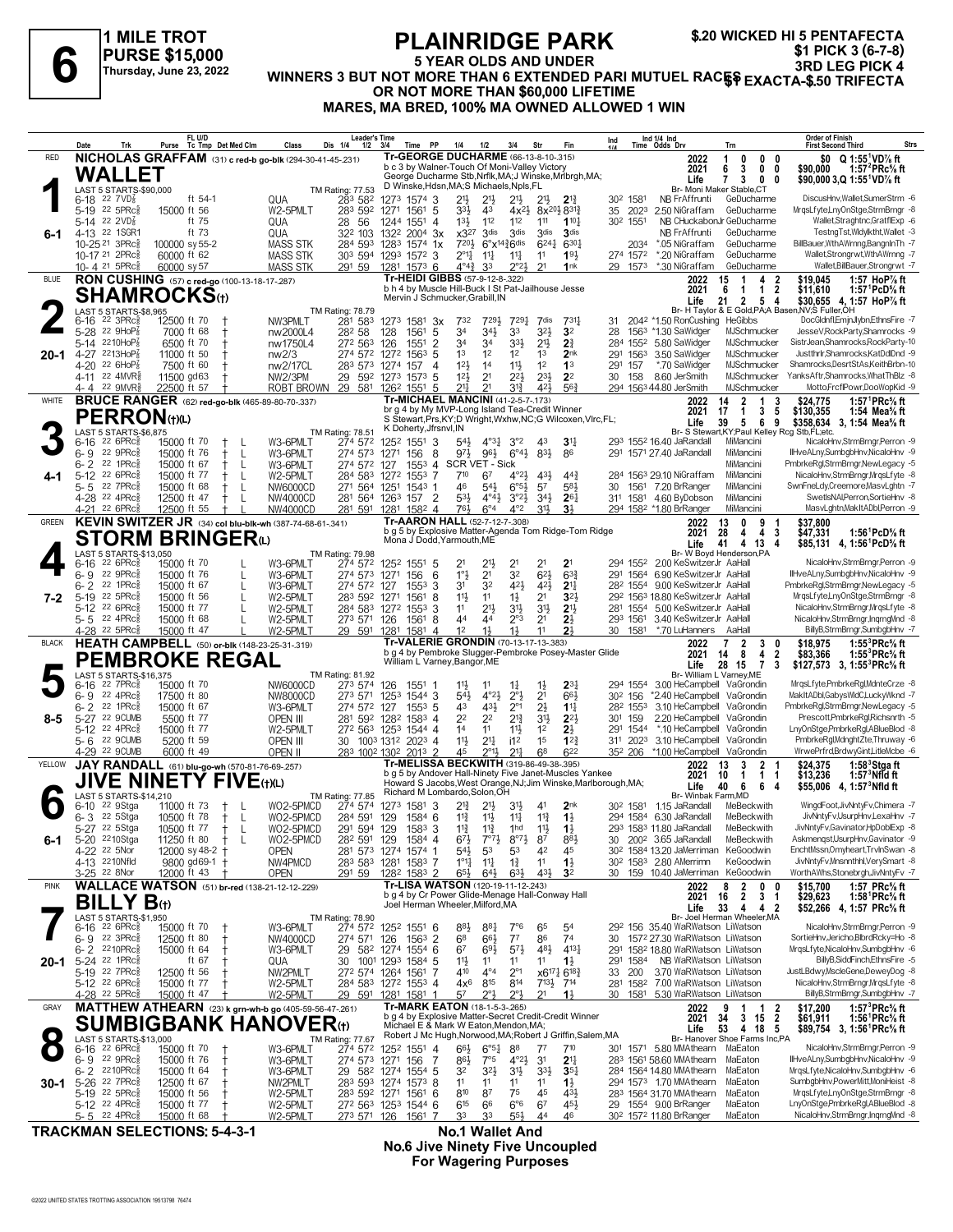

**2ND LEG PICK 3 LAST LEG PICK 4<br>\$1 EXACTA-\$.50 TRIFECTA** 

#### **NON WINNERS \$4,000 LAST 5 STARTS (100% MA OWNED, NW L6 \$4,800) OR WITH A TRACKMASTER RATING OF 80 (100% MA OWNED 81) ATOD WINNERS THIS CLASS OR HIGHER LAST START NOT ELIGIBLE AE: CLAIMING PRICE \$15,000 FLAINNIDUL FARK**<br>PURSE \$12,500 MON WINNERS \$4,000 LAST 5 STARTS TAKIN \$1 EXACTA-\$.50 TRIFECTA<br>Thursday, June 23, 2022 (100% MA OWNED, NW L6 \$4,800)

|              | Date<br>Trk                                            | FL U/D<br>Purse Tc Tmp Det Med Clm                           | Class<br>Dis 1/4                               | <b>Leader's Time</b><br>$1/2$ $3/4$               | Time PP<br>1/4                                                                                          | 1/2                                                                | 3/4<br>Str                                                               |                                            | Ind             |                      | Ind 1/4 Ind<br>Time Odds Drv                                                    | Trn                                                                          | <b>Order of Finish</b><br><b>First Second Third</b><br>Strs                                                        |
|--------------|--------------------------------------------------------|--------------------------------------------------------------|------------------------------------------------|---------------------------------------------------|---------------------------------------------------------------------------------------------------------|--------------------------------------------------------------------|--------------------------------------------------------------------------|--------------------------------------------|-----------------|----------------------|---------------------------------------------------------------------------------|------------------------------------------------------------------------------|--------------------------------------------------------------------------------------------------------------------|
| <b>RED</b>   |                                                        | MICHAEL STEVENSON (57) *mar-wh-blu (146-21-15-19-244)        |                                                |                                                   | <b>Tr-K WILLIAM KRIKORIAN (19-1-3-1-158)</b>                                                            |                                                                    |                                                                          |                                            |                 |                      | 2022                                                                            | 0<br>6<br>-1<br>0                                                            | \$8,850<br>1:55 <sup>4</sup> $PRc$ <sup>5</sup> % ft                                                               |
|              |                                                        | <b>NORTHERN SULTAN(t)</b>                                    |                                                |                                                   | b g 5 by Royalty For Life-Dover Miss-Andover Hall<br>K William Krikorian, Fitchburg, MA                 |                                                                    |                                                                          |                                            |                 |                      | 2021<br>Life                                                                    | 4 <sub>5</sub><br>30<br>4<br>52<br>- 8<br>4 6                                | \$64.160<br>1:54 ${}^{3}$ PRc ${}^{5}_{8}$ ft<br>\$118,076 4, 1:54 <sup>3</sup> PRc <sup>5</sup> / <sub>8</sub> ft |
|              | <b>LAST 5 STARTS-\$8,850</b>                           |                                                              | TM Rating: 80.80                               |                                                   |                                                                                                         |                                                                    |                                                                          |                                            |                 |                      |                                                                                 | Br- Northfields Farm Inc,ON, CA                                              |                                                                                                                    |
|              | $22$ $7$ $PRc\frac{5}{8}$<br>6-16                      | 15000 ft 70                                                  | NW6000CD                                       | 273 574<br>126                                    | 1551 6                                                                                                  | 33<br>421                                                          | 43}<br>437                                                               | 443                                        |                 |                      | 293 1561 13.70 MiStevenson KWKrikorian                                          |                                                                              | MrqsLfyte,PmbrkeRgl,MdnteCrze -8                                                                                   |
|              | $6 - 9$ 22 4PRc<br>5-30<br>2210PRc                     | 17500 ft 80                                                  | NW8000CD                                       | 273 571 1253 1544 2<br>272 554 1251               |                                                                                                         | 421<br>533<br>21<br>22                                             | $75\frac{1}{2}$<br>76<br>32<br>32                                        | 46<br>$1\frac{1}{2}$                       | 292 156         |                      | 9.00 MiStevenson KWKrikorian<br>301 1554 *1.50 MiStevenson KWKrikorian          |                                                                              | MakItADbl,GabysWldC,LuckyWknd -7<br>NrtrnSltn,NoTmTPly,BlbrdRcky -8                                                |
| 2-1          | 5-23 22 6PRc                                           | 12500 ft 83<br>15000 ft 72                                   | NW4000CD<br>272 57<br>NW6000CD                 | 1253 1541                                         | $155^4$ 5<br>$\overline{2}$                                                                             | 543<br>$64\frac{1}{2}$                                             | 66}<br>$65\frac{1}{2}$                                                   | 611                                        |                 |                      | 294 1562 44.30 MiStevenson KWKrikorian                                          |                                                                              | Chapolier, Gabys WldC, JoeyBats -8                                                                                 |
|              | 5-16 22 2PRc\$                                         | 15000 ft 78                                                  | NW6000CD                                       | 272 564 1252 1544 2                               |                                                                                                         | 42}<br>43                                                          | $77\frac{1}{2}$<br>78                                                    | 7283                                       |                 |                      | 334 2003 21.30 MiStevenson KWKrikorian                                          |                                                                              | ForUndrPr,MasvLghtn,JoeyBats -7                                                                                    |
|              | 5-5 22 6PRc                                            | 20000 ft 68                                                  | WO10000LT                                      | 272 573 1252 1541 8                               |                                                                                                         | 87<br>810                                                          | 89                                                                       | 8ex <sup>11</sup> 8 <sup>23</sup>          |                 |                      | 313 1584 65.50 MiStevenson KWKrikorian                                          |                                                                              | NowsThMmn, OhSoPine, JoeyBats -8                                                                                   |
|              | 4-26 <sup>22</sup> 2PRc <sup>3</sup>                   | ft $54$                                                      | QUA                                            | 30 593 128                                        | 1574 5                                                                                                  | 211<br>11                                                          | 21<br>2 <sup>1</sup>                                                     | 2 <sup>2</sup>                             |                 | 30 1581              | NB MiStevenson KWKrikorian                                                      |                                                                              | BntwnMdns,NrtrnSltn,GracUndrF -6                                                                                   |
| <b>BLUE</b>  |                                                        | ALEK CHARTRAND (37) d br-col blu-wh (238-31-35-27-.250)      |                                                |                                                   | Tr-ERICA CHARTRAND (92-15-12-15-290)<br>br q 6 by Conway Hall-Crediama-Credit Winner                    |                                                                    |                                                                          |                                            |                 |                      | 2022<br>2021                                                                    | 16<br>3<br>1<br>$\mathbf{0}$<br>2 <sub>1</sub><br>$\overline{1}$<br>16       | 1:55 $3$ M1 ft<br>\$20,953<br>\$12,247<br>1:56 VD% ft                                                              |
|              | <b>HALLIAMA(t)(L)</b>                                  |                                                              |                                                |                                                   | Michael A Moore, Old Westbury, NY                                                                       |                                                                    |                                                                          |                                            |                 |                      | Life                                                                            | 79 16 13 5                                                                   | \$113,274 4, 1:53 <sup>1</sup> M1 gd                                                                               |
|              | LAST 5 STARTS-\$3,170                                  |                                                              | TM Rating: 81.21                               |                                                   |                                                                                                         |                                                                    |                                                                          |                                            |                 |                      |                                                                                 | Br- Purple Haze Stables LLC,NY                                               |                                                                                                                    |
|              | 6-10 22 8 VD $\frac{7}{8}$<br>5-29 2211TgDng           | 5500 ft 65<br>$\pm$<br>-L<br>11000 ft 72<br>$\ddagger$<br>-L | NW2500CD<br>264 551<br>OPEN II                 | 281 572 1272 158<br>1242 1551                     | - 6<br>1                                                                                                | 56}<br>$5^{10\frac{3}{4}}$<br>$66\frac{3}{4}$<br>$ip57\frac{3}{4}$ | $5^{\circ}$ $12\frac{1}{2}$ $33\frac{1}{4}$<br>683<br>$6^{11}$           | $2^{2}$<br>5p615                           |                 | 283 1582<br>321 1581 | *.95 AlChartrand ErChartrand<br>5.00 AlChartrand ErChartrand                    |                                                                              | Ladyrgrgs,Halliama,RseRunRdi -6<br>BlueDevilLinOnLndn,BjLorado -6                                                  |
|              | $5 - 15$<br>22 5Stga                                   | 11500 ft 72<br>$^+$<br>-L                                    | 29<br>NW7500L5CD                               | 592<br>128                                        | $157^2$ 6                                                                                               | 57<br>$66\frac{3}{4}$                                              | $7^7$<br>$65\frac{1}{4}$                                                 | 45}                                        | 29              |                      | 1582 9.20 AlChartrand ErChartrand                                               |                                                                              | ErSophia, The RylPze, LitIBg Rgs -7                                                                                |
| 12-1         | $22$ 9PR $c_{8}$<br>4-28                               | 17500 ft 47                                                  | 273 57<br>NW8000CD                             | 1254                                              | -5<br>155                                                                                               | 76<br>$7°5\frac{1}{2}$                                             | 76<br>761                                                                | 79                                         |                 |                      | 294 1564 19.50 AlChartrand AlChartrand                                          |                                                                              | DesRdDlcs,Esa,QueenOfAI -8                                                                                         |
|              | 4-14 22 7PRc <sup>5</sup>                              | 17500 ft 50                                                  | NW8000CD                                       | 28 572 1254 1541 1                                |                                                                                                         | x3x <sup>4</sup><br>$59\frac{1}{2}$                                | 56<br>$5^{8}$                                                            | $5^{13}$                                   |                 |                      | 294 1564 8.10 NiGraffam AlChartrand                                             |                                                                              | RmmbrTtns,Itsonlymn,FredieMac -7                                                                                   |
|              | 4-8 22 7M1<br>3-25 2213M1                              | 11875 ft 54<br>11875 ft 52                                   | nw4500L5cd<br>nw4500L5cd                       | 291 57 1251 1533 6<br>281 562 126                 | $\overline{2}$<br>155                                                                                   | $2^{\circ}1$<br>$3^{13}$<br>56<br>$55\frac{1}{2}$                  | 44<br>$5^{41}$<br>3°2<br>333                                             | 533<br>431                                 |                 |                      | 281 1541 11.90 AlChartrand ErChartrand<br>291 1553 7.10 AlChartrand ErChartrand |                                                                              | HendrsnSI, Chiplosve, Gtwtvrtks -9<br>BigRich,Birdman,VinyDeVie-10                                                 |
| <b>WHITE</b> |                                                        | KEVIN SWITZER JR (34) col blu-blk-wh (387-74-68-61-.341)     |                                                |                                                   | Tr-ELISHA LAFRENIERE (116-16-18-19-279)                                                                 |                                                                    |                                                                          |                                            |                 |                      | 2022                                                                            | 2<br>1<br>2<br>11                                                            | \$20,200<br>1:56 $^{2}$ PRc $\%$ ft                                                                                |
|              |                                                        | <b>SORTIE HANOVER(t)(L)</b>                                  |                                                |                                                   | b g 8 by Donato Hanover-Sweetr By The Bone-Malabar Man                                                  |                                                                    |                                                                          |                                            |                 |                      | 2021                                                                            | - 8<br>77<br>45                                                              | \$81.540<br>1:55 ${}^{3}$ PRc ${}^{5}_{8}$ ft                                                                      |
|              |                                                        |                                                              |                                                |                                                   | B Weinstein, Ndhm, MA; E Lafreniere, Wnchndn, MA; E Marks, Wymth, MA;<br>R McDonough, Wynth, MA         |                                                                    |                                                                          |                                            |                 |                      | Life                                                                            | 190 30 31 24<br>Br- Hanover Shoe Farms Inc,PA                                | $$308,665$ 6, 1:54 <sup>4</sup> M1 ft                                                                              |
|              | LAST 5 STARTS-\$15,375<br>$22$ 4PR $c_8^5$<br>$6 - 16$ | 12500 ft 70<br>$^{+}$<br>$\mathbf{I}$                        | TM Rating: 80.52<br>z-15000CL OP               | 272 573                                           | 1253 1554 8                                                                                             | 11<br>11                                                           | 1 <sup>2</sup>                                                           | 23                                         | 301             |                      | 1554 9.00 AnMonti                                                               | TeDiCicco                                                                    | BigAlM,SortieHnv,Jericho -8                                                                                        |
|              | 22 3PRc<br>6-9                                         | 12500 ft 80<br>-L<br>$^+$                                    | 15000CL OP                                     | 274 571 126                                       | $156^3$ 6                                                                                               | 11<br>11                                                           | $11\frac{1}{2}$<br>$1\frac{1}{2}$                                        | 1 <sup>1</sup>                             |                 | 303 1563             | 3.90 AnMonti                                                                    | TeDiCicco                                                                    | SortieHnv,Jericho,BlbrdRcky=Ho -8                                                                                  |
|              | 2210PRc<br>5-30                                        | 12500 ft 83<br>-L                                            | 15000CL OP                                     | 272 554 1251                                      | $155^{4}$ 6                                                                                             | $54\frac{1}{2}$<br>55                                              | $4^{\circ}2\frac{1}{2}$<br>53}                                           | 4 <sup>1</sup>                             | 30 <sup>1</sup> | 1554                 | 7.50 BrRanger                                                                   | TeDiCicco                                                                    | NrtrnSltn,NoTmTPly,BlbrdRcky -8                                                                                    |
| 5-2          | 22 9PRc<br>$5-19$<br>5-12 22 1PRc $\frac{5}{8}$        | 10000 ft 56<br>-L<br>12500 ft 77<br>$^+$<br>L                | z-10000CL OP<br>NW4000CD                       | 274 582 1262 1562 6<br>281 572 1253 1542 7        |                                                                                                         | 11}<br>11<br>$75\frac{1}{2}$<br>$77\frac{1}{2}$                    | 11<br>11<br>$7^{\circ}4_{4}^{3}$<br>76                                   | $1\frac{1}{4}$<br>683                      | 30              | 1562                 | 292 156 19.80 KeSwitzerJr ElLafreniere                                          |                                                                              | 3.90 KeSwitzerJr ElLafreniere SortieHnv, OmahaOmha, BendInThR -8<br>ForADremrExplsvRdg,LDesYyoMa -7                |
|              | 5-6 22 7 CUMB                                          | 6000 ft 59<br>$\mathsf{L}$                                   | OPEN II                                        |                                                   | 293 1004 1301 2001 2 SCR JG - Personal                                                                  |                                                                    |                                                                          |                                            |                 |                      |                                                                                 | ElLafreniere                                                                 | BrdwyGint, NorthrnSk, LitleMcbe -5                                                                                 |
|              | 4-28 <sup>22</sup> 4PRc <sup>3</sup>                   | 12500 ft 47                                                  | NW4000CD                                       | 281 564 1263 157                                  |                                                                                                         | 31}<br>$3^{2}\frac{1}{2}$                                          | $43\frac{1}{2}$<br>$56\frac{1}{2}$                                       | $36\frac{1}{2}$                            |                 |                      | 31 1581 12.70 KeSwitzerJr ElLafreniere                                          |                                                                              | SwetIsNAI, Perron, SortieHnv -8                                                                                    |
| GREEN        |                                                        | NICHOLAS GRAFFAM (31) c red-b go-blk (294-30-41-45-.231)     |                                                |                                                   | Tr-MICHAEL EATON (73-9-10-9-240)                                                                        |                                                                    |                                                                          |                                            |                 |                      | 2022                                                                            | 13<br>2<br>$\mathbf{1}$<br>$\mathbf{0}$                                      | 1:56 <sup>3</sup> Stga gd<br>\$17,375                                                                              |
|              |                                                        | <b>EXPLOSIVE RIDGE</b> @                                     |                                                |                                                   | b g 8 by Explosive Matter-Agenda Tom Ridge-Tom Ridge<br>ME Eaton, Mendon, MA; R J Mc Hugh, Norwood, MA; |                                                                    |                                                                          |                                            |                 |                      | 2021                                                                            | 6<br>3 <sub>5</sub><br>36<br>Life 130 23 14 15                               | \$50,870<br>1:53 <sup>2</sup> Mfft<br>\$278,682 5, 1:53 <sup>1</sup> M1 ft                                         |
|              | LAST 5 STARTS-\$3,750                                  |                                                              | TM Rating: 78.57                               |                                                   | R J Griffin, Salem, MA; R M Young, Wellesley, MA                                                        |                                                                    |                                                                          |                                            |                 |                      |                                                                                 | Br- Kenneth Ross & Claire R Ross, PA                                         |                                                                                                                    |
|              | 22 4PRc<br>6-16                                        | 12500 ft 70                                                  | NW4000CD                                       | 272 573                                           | 1253 1554 6                                                                                             | $7^7$<br>75                                                        | 76<br>741                                                                | 881                                        |                 |                      | 303 1572 20.00 NiGraffam                                                        | MiEaton                                                                      | BigAM,SortieHnv,Jericho -8                                                                                         |
|              | 6-9 22 3PRc<br>5-31 22 5PRc                            | 12500 ft 80<br>17500 ft 69<br>L                              | 274 571<br>NW4000CD<br>282 581<br>NW8000CD     | 126                                               | $156^3$ 5<br>126 <sup>2</sup> 1544 1                                                                    | 2 <sup>1</sup><br>2 <sup>1</sup><br>32<br>32                       | 2 <sup>11</sup><br>3 <sup>1</sup><br>42}<br>43}                          | 523<br>671                                 |                 |                      | 304 157 4.10 NiGraffam<br>292 1561 44.20 NiGraffam                              | MiEaton<br>MiEaton                                                           | SortieHnv,Jericho,BlbrdRcky=Ho -8<br>ForUndrPr,GabysWIdC,Raybarnz -8                                               |
| 7-1          | 5-23 22 6PRc                                           | 15000 ft 72<br>L                                             | 272 57<br>NW6000CD                             |                                                   | 1253 1541 1                                                                                             | 42}<br>43                                                          | $4^{\circ}3$<br>881                                                      | $8^{14}\frac{3}{4}$                        |                 |                      | 31 1571 22.50 NiGraffam                                                         | MiEaton                                                                      | Chapolier, Gabys WldC, JoeyBats -8                                                                                 |
|              | 5-12 22 1PRc\$                                         | 12500 ft 77                                                  | NW4000CD                                       | 281 572 1253 1542 3                               |                                                                                                         | 21<br>2 <sup>1</sup>                                               | 2 <sup>1</sup><br>2 <sup>1</sup>                                         | 2 <sup>3</sup>                             | 291 155         |                      | 9.00 NiGraffam                                                                  | MiEaton                                                                      | ForADremr,ExplsvRdg,LDesYyoMa -7                                                                                   |
|              | 5-5 22 7PRc                                            | 15000 ft 68                                                  | NW6000CD                                       | 271 564 1251 1543 3                               |                                                                                                         | 2 <sup>2</sup><br>2 <sup>2</sup>                                   | 431<br>6 <sup>8</sup>                                                    | 715 <sub>7</sub>                           |                 |                      | 314 1573 6.70 WDCampbell MiEaton                                                |                                                                              | SwnFneLdy,Creemore,MasvLghtn -7                                                                                    |
|              | 4-28 22 8PRc                                           | 15000 ft 47                                                  | 20000CL OP                                     | 283 574 127 1564 1                                |                                                                                                         | 321<br>431                                                         | 421<br>421                                                               | 543                                        |                 |                      | 301 1573 45.90 WDCampbell MiEaton                                               |                                                                              | MakItADbl,MrgsLfyte,MasvLghtn -8                                                                                   |
|              |                                                        |                                                              |                                                |                                                   |                                                                                                         |                                                                    |                                                                          |                                            |                 |                      |                                                                                 |                                                                              |                                                                                                                    |
| <b>BLACK</b> |                                                        | <b>BRUCE RANGER</b> (62) red-go-blk (465-89-80-70-.337)      |                                                |                                                   | Tr-DENNIS WHITTEMORE (70-4-6-8-.143)<br>b h 8 by Muscle Hill-Oasis Dream-Cantab Hall                    |                                                                    |                                                                          |                                            |                 |                      | 2022                                                                            | -1<br>6<br>1<br>-1                                                           | 1:54 <sup>4</sup> VD <sup>7</sup> / <sub>8</sub> ft<br>\$6,470                                                     |
|              |                                                        | <b>ONLY PASSING THRU(t)(L)</b>                               |                                                |                                                   | Diane D Whittemore, Norway, ME                                                                          |                                                                    |                                                                          |                                            |                 |                      | 2021                                                                            | 93<br>- 3<br>25<br>Life 111 24 21 12                                         | \$51,695<br>1:55 $3$ VD $\%$ ft<br>\$232,692 5, 1:54 <sup>2</sup> VD <sup>7</sup> / <sub>8</sub> ft                |
|              | LAST 5 STARTS-\$4,970                                  |                                                              | TM Rating: 78.83                               |                                                   |                                                                                                         |                                                                    |                                                                          |                                            |                 |                      |                                                                                 |                                                                              | Br- Fredericka V Caldwell, KY; Bluestone Farms LLC, NJ                                                             |
|              | 22 $8VD_8^2$<br>6-4<br>$5 - 21$<br>22 $4VD_8^7$        | 7700 ft 64<br>$\pm$<br>$\perp$<br>5500 ft 90<br>$^+$<br>-L   | <b>OPEN</b><br>284 591                         | 28 572 126                                        | 1263 1544 2<br>1544 6                                                                                   | 431<br>33<br>11}<br>$11\frac{1}{2}$                                | $5^{4}$<br>38<br>$11\frac{3}{4}$                                         | 38<br>1 <sup>1</sup>                       |                 | 291 1563             | 3.05 FrAffrunti                                                                 | MaChadbourne                                                                 | Joxter,CredtList,OnlyPasng -5                                                                                      |
|              | 5-14 22 8VD $\frac{7}{8}$                              | 5500 ft 85<br>$^{+}$<br>-L                                   | Open 3<br>NW2500CD                             | 264 571 1263 1561                                 | 7                                                                                                       | $8^{10}\frac{1}{4}$<br>89                                          | $11\frac{1}{2}$<br>$7^\circ 64$<br>$5^{4}$                               | 44                                         |                 |                      |                                                                                 | 291 157 *2.45 BrCrawford MaChadbourne                                        | 284 1544 *.35 BrCrawford MaChadbourne OnlyPasng,Ladyrgrgs,BetBgOnBI -6<br>Lepanto, VltnExprs, MannyL -8            |
| 4-1          | 4-30 22 1VD <sup>7</sup> <sub>8</sub>                  | 5000 ft 60<br>-L                                             | <b>NW2500CD</b>                                | 284 582 1272 1564 2x                              |                                                                                                         | 8 <sub>dis</sub><br><b>8dis</b>                                    | <b>8dis</b><br>8 <sub>dis</sub>                                          | <b>8dis</b>                                |                 |                      |                                                                                 |                                                                              | *1.20 BrCrawford MaChadbourneDaBogeMan,AskmelHnv,HpDoblExp -8                                                      |
|              | 4-24 22 5Stga                                          | 10700 ft 53<br>-L<br>Ť                                       | NW5500L5CD                                     | 281 581 127                                       | 1554 [9]                                                                                                | 443<br>$55\frac{1}{2}$                                             | 55<br>55                                                                 | $44\frac{1}{4}$                            |                 |                      |                                                                                 |                                                                              | 283 1563 10.30 BrCrawford MaChadbourne WnngLgnds,SthCruze,MysSomoli -9                                             |
|              | 4-16 $^{22}$ 7VD $\frac{7}{8}$<br>4-5 22 4Pine1        | 6000 sy 40-2 +<br>L<br>ft 70                                 | NW3500CD<br>Qua                                | 28 <sup>2</sup> 58 <sup>3</sup> 128<br>30 593 128 | -5<br>1571<br>2<br>157                                                                                  | 45<br>441<br>32<br>1°3                                             | $4^{\circ}3\frac{3}{4}$<br>2 <sup>3</sup><br>32<br>13                    | 2 <sup>3</sup><br>$2^{\frac{3}{4}}$        | 291 1571        |                      |                                                                                 | NB JWhittemore MaChadbourne                                                  | 29 1574 11.60 BrCrawford MaChadbourne WnngLgnds, Only Pasng, Alx The Grt -6<br>DjDan,OnlyPasng,PrctclCat -4        |
| YELLOW       |                                                        | <b>MARK ATHEARN</b> (56) *arn-ao-wh (90-8-14-14-227)         |                                                |                                                   | Tr-GRETCHEN ATHEARN (162-17-21-24-.226)                                                                 |                                                                    |                                                                          |                                            |                 |                      | 2022                                                                            | $\overline{2}$<br>8<br>0<br>0                                                | \$5,205<br>$Q 1:58^3$ PRc% ft                                                                                      |
|              |                                                        |                                                              |                                                |                                                   | b q 5 by Guccio-My Command To You-CR Commando                                                           |                                                                    |                                                                          |                                            |                 |                      | 2021                                                                            | 28<br>5<br>3 <sub>2</sub>                                                    | \$48,885<br>1:55 HoP $\%$ ft                                                                                       |
|              | <b>AST 5 STARTS-\$4,125</b>                            | <b>BLUEBIRD ROCKYO</b>                                       |                                                |                                                   | William H Phipps, Yarmouth, ME                                                                          |                                                                    |                                                                          |                                            |                 |                      | Life                                                                            | - 8<br>43<br>34<br>Br- Daryl D Miller & Kenneth E Bontrager, IN              | \$71,990 4, 1:55 HoP% ft                                                                                           |
|              | 22 4PRc<br>6-16                                        | 12500 ft 70                                                  | TM Rating: 80.85<br>NW4000CD                   | 272 573                                           | 1253 1554 7                                                                                             | 89<br>87                                                           | $85\frac{1}{2}$<br>87                                                    | $5^{3}\frac{1}{2}$                         |                 |                      | 29 <sup>2</sup> 156 <sup>2</sup> 13.90 MaAthearn GrAthearn                      |                                                                              | BigAM,SortieHnv,Jericho -8                                                                                         |
|              | 6-9 22 3PRc                                            | 12500 ft 80                                                  | NW4000CD                                       | 274 571 126 1563 4                                |                                                                                                         | $4^{\circ}4$<br>44                                                 | 3°2 <sup>1</sup><br>2 <sup>1</sup>                                       | $3$ dh $\frac{11}{2}$                      |                 |                      | 30 <sup>2</sup> 1564 *1.60 MaAthearn GrAthearn                                  |                                                                              | SortieHnv,Jericho,BlbrdRcky=Ho -8                                                                                  |
|              | 5-30 2210PRc                                           | 12500 ft 83                                                  | NW4000CD                                       | 272 554 1251 1554 4                               |                                                                                                         | $1^{\circ}$ $\frac{1}{2}$<br>1 <sup>2</sup>                        | 11<br>11                                                                 | 3 <sup>1</sup>                             |                 |                      | 303 1554 2.10 MaAthearn GrAthearn                                               | GrAthearn                                                                    | NrtrnSltn,NoTmTPly,BlbrdRcky -8<br>Chapolier, Gabys WIdC, JoeyBats -8                                              |
| 9-1          | 5-23 22 6PRc<br>5-17 22 1PRcs                          | 15000 ft 72<br>ft 70                                         | <b>NW6000CD</b><br>272 57<br>QUA               | 293 591 1283 1583 4                               | 1253 1541 7                                                                                             | $8^{7}\frac{1}{2}$<br>87<br>1 <sup>2</sup><br>1 <sup>2</sup>       | $8^{\circ}7$<br>56<br>1 <sup>7</sup><br>1 <sup>7</sup>                   | $59\frac{1}{2}$<br>$12\frac{3}{4}$         | 29<br>30        | 1583                 | 156 47.90 MaAthearn<br>NB MaAthearn                                             | GrAthearn                                                                    | BlbrdRcky,SmothAclr,RflsSuprS -4                                                                                   |
|              | 5-5 $226PRc_8^5$                                       | 20000 ft 68                                                  | WO10000LT                                      | 272 573 1252 1541 5                               |                                                                                                         | $6^{\circ}5$<br>67                                                 | 67<br>$7x^9$                                                             | $7^{16}\frac{3}{4}$                        |                 |                      | 304 1573 18.80 MaAthearn                                                        | GrAthearn                                                                    | NowsThMmn, OhSoPine, JoeyBats -8                                                                                   |
|              | 4-26 <sup>22</sup> 2PRc                                | ft $54$                                                      | QUA                                            | 30 593 128 1574 1                                 |                                                                                                         | 431,<br>3°23                                                       | $4^{\circ}2\frac{1}{2}$<br>47                                            | 412                                        | 314 2001        |                      | NB MaAthearn                                                                    | GrAthearn                                                                    | BntwnMdns.NrtrnSltn.GracUndrF -6                                                                                   |
| <b>PINK</b>  |                                                        | LARRY STALBAUM (58) *red-wh-blk (459-39-65-68-.213)          |                                                |                                                   | Tr-LARRY STALBAUM (275-33-49-32-.258)                                                                   |                                                                    |                                                                          |                                            |                 |                      | 2022                                                                            | $\overline{2}$<br>16                                                         | \$15,374 Q 1:58 <sup>3</sup> Stga ft                                                                               |
|              |                                                        | <b>MR COOL SEAEYRE N</b> ω                                   |                                                |                                                   | b g 10 by The Pres-Viola Chiola-Chiola Hanover<br>Larry D Stalbaum, Matamoras, PA                       |                                                                    |                                                                          |                                            |                 |                      | 2021 42                                                                         | $\begin{array}{ccc} 2 & 1 \\ 2 & 5 \end{array}$<br>9<br>Life 232 38<br>32 31 | 1:56 <sup>3</sup> Stgaft<br>\$54,593<br>\$353,457 6, 1:55 <sup>2</sup> PcD <sup>5</sup> / <sub>8</sub> ft          |
|              | LAST 5 STARTS-\$8,408                                  |                                                              | TM Rating: 79.20                               |                                                   |                                                                                                         |                                                                    |                                                                          |                                            |                 |                      | Br- D M Brown, NZ                                                               |                                                                              |                                                                                                                    |
|              | 6-19 <sup>22</sup> 7Stga                               | 12000 ft 67<br>L                                             | NW7850L5CD<br>282 59                           | 1283 158                                          | - 6                                                                                                     | $67\frac{1}{4}$<br>$66\frac{1}{2}$                                 | $5^{\circ}41$<br>761                                                     | 761,                                       |                 |                      | 294 1591 18.10 LaStalbaum LaStalbaum                                            |                                                                              | Itsnfthse.Thersdmnn.LftmeCrdt -8                                                                                   |
|              | 6-12 <sup>22</sup> 11Stga<br>6-5 <sup>22</sup> 2Stga   | 12850 ft 76<br>L<br>10000 ft 72<br>L                         | NW7500L5CD<br>NW5500L5CD<br>28 <sup>2</sup> 59 | 272 562 1253 1573 7                               | 1281 1571 3                                                                                             | 693<br>$69\frac{1}{4}$<br>2 <sup>11</sup><br>$21\frac{1}{2}$       | $69\frac{1}{2}$<br>$6^{7}\frac{1}{2}$<br>31}<br>2 <sup>1</sup>           | $47\frac{3}{4}$<br>2 <sup>11</sup>         |                 |                      | 314 1591 38.25 LaStalbaum LaStalbaum<br>29 1572 12.80 LuHanners LaStalbaum      |                                                                              | Pivotal, MagicMvp, SwetRylty -9<br>Deswnsitl,MrColSyre,MannyL -7                                                   |
| $25 - 1$     | 5-29 22 7Stga                                          | 11500 ft 76<br>L                                             | 281 57<br>NW7500L5CD                           | 1254 1561                                         | -3                                                                                                      | 44<br>45}                                                          | $45\frac{1}{4}$<br>443                                                   | 3 <sup>2</sup>                             |                 |                      | 294 1563 14.60 LaStalbaum LaStalbaum                                            |                                                                              | WorthAWhs,Deswnsltl,MrColSyre -7                                                                                   |
|              | 5-22 2210Stga                                          | 7000 ft 85<br>L                                              | NW3500L5CD                                     | 291 1001 1294 1592 5                              |                                                                                                         | $55\frac{3}{4}$<br>$5^{\circ}4^{\frac{3}{4}}$                      | 1 <sup>o</sup> hd<br>1hd                                                 | 1 <sub>hd</sub>                            |                 |                      | 293 1592 17.40 LaStalbaum LaStalbaum                                            |                                                                              | MrColSvre.CartrVolo.MannvL -7                                                                                      |
|              | 5-15 2211Stga                                          | 7000 ft 72                                                   | NW3500L5CD                                     | 28 581 1263 1562 x2x                              |                                                                                                         | $69\frac{1}{4}$<br>68                                              | 6 <sup>8</sup><br>$69\frac{3}{4}$                                        | $6^{13}\frac{1}{4}$                        |                 |                      | 304 159 12.00 LaStalbaum LaStalbaum                                             |                                                                              | LftmeCrdt,HotftHanh,MrkOfABst -6                                                                                   |
|              | 4-24 <sup>22</sup> 5Stga                               | 10700 ft 53                                                  | NW5500L5CD                                     | 281 581 127 1554 8                                |                                                                                                         | 911,<br>$9^{12}\frac{3}{4}$                                        | 981<br>$99\frac{1}{4}$                                                   | 981                                        |                 |                      | 284 157404.25 LaStalbaum LaStalbaum                                             | -1                                                                           | WnngLgnds,SthCruze,MysSomoli -9                                                                                    |
| GRAY         |                                                        | STEVEN WILSON (30) blk-o go (56-8-8-10-282)                  |                                                |                                                   | Tr-CHARLENE CUSHING (81-7-11-18-236)<br>br m 4 by Creatine-Nordicdish-Yankee Glide                      |                                                                    |                                                                          |                                            |                 |                      | 2022<br>2021                                                                    | 18<br>1<br>4<br>23<br>4<br>24                                                | \$22,280<br>1:59 <sup>4</sup> CUMB gd<br>$1:553M1$ ft<br>\$58,056                                                  |
|              |                                                        | <b>HEARTOFGOLD</b>                                           | <b>DEVIE</b> (t)                               |                                                   | Mona J Dodd, Yarmouth, ME                                                                               |                                                                    |                                                                          |                                            |                 |                      | Life                                                                            | 43<br>5<br>-39                                                               | \$81,536 3, 1:55 <sup>3</sup> M1 ft                                                                                |
|              | LAST 5 STARTS-\$5,300<br>$22$ 9PR $c_{8}$<br>6-9       | 15000 ft 76                                                  | TM Rating: 79.58<br>W3-6PMLT                   | 274 573 1271 156                                  | - 5                                                                                                     | $5^{3}\frac{1}{2}$<br>$64\frac{1}{2}$                              | 41}<br>$8^{\circ}6$                                                      | $4^{13}$                                   |                 |                      | 28 156 <sup>2</sup> 9.50 StWilson                                               | Br- Joie De Vie Farm LLC, NJ<br>ChCushing                                    | IlHveALny,SumbgbHnv,NicaloHnv -9                                                                                   |
|              | 6-3 2210 CUMB                                          | $6000$ gd58-1 †                                              | OPEN II                                        | 301 1004 1301 1594 1                              |                                                                                                         | $2^{13}$<br>$2^{13}$                                               | $21\frac{1}{2}$<br>2 <sup>1</sup>                                        | 1 <sub>nk</sub>                            |                 |                      | 292 1594 13.30 StWilson                                                         | ChCushing                                                                    | HertfgldD,KyrieDeo,LitleMcbe -5                                                                                    |
|              | 5-20 <sup>22</sup> 3M1                                 | 10500 sy 65-2 $+$ ▼                                          | nw3000L5cd                                     | 274 562 125                                       | 1533 2                                                                                                  | 44<br>441                                                          | $44\frac{3}{4}$<br>$4^{3}\frac{1}{4}$                                    | 55                                         |                 |                      | 283 1543 67.20 MaMacDnld                                                        | EdQuevedo                                                                    | Timestorm,KysBlade,SkywayKnM -9                                                                                    |
| 12-1         | 5-14 22 8YR                                            | 11500 gd68<br>Ť                                              | NW5501L5                                       | 273 564 1262 1573 3                               |                                                                                                         | 711<br>$7^{\circ}12\frac{1}{2}$ 6°7 $\frac{1}{2}$                  | 56                                                                       | $55\frac{1}{2}$                            |                 |                      | 304 1583 7.80 MaKakaley                                                         | EdQuevedo                                                                    | DcAnna, Mufasa As, Tad KrzHnv - 8<br>InftyStne,PalrmoHnv,DukeOfLny -8                                              |
|              | 5-5 22 6Phlg<br>4-28 22 5Phls                          | 14400 ft 71<br>14400 ft 56                                   | nw5PM<br>nw5PM                                 | 272 554 1233 1524 8<br>283 58 1261 155            | - 7                                                                                                     | 810<br>$8^{10}\frac{1}{2}$<br>7 <sup>7</sup><br>79}                | $8^{10}\frac{1}{4}$<br>$8^{11}\frac{1}{4}$<br>79}<br>$7^{10\frac{1}{2}}$ | $8^{19}\frac{1}{4}$<br>$6^{15\frac{3}{4}}$ |                 |                      | 31 1563 32.70 CoCallahan<br>301 1581 58.20 CoCallahan                           | EdQuevedo<br>EdQuevedo                                                       | TkeAlCmrs,ComnvrHnv,CeffylDwr -8                                                                                   |

**TRACKMAN SELECTIONS: 1-3-5-4**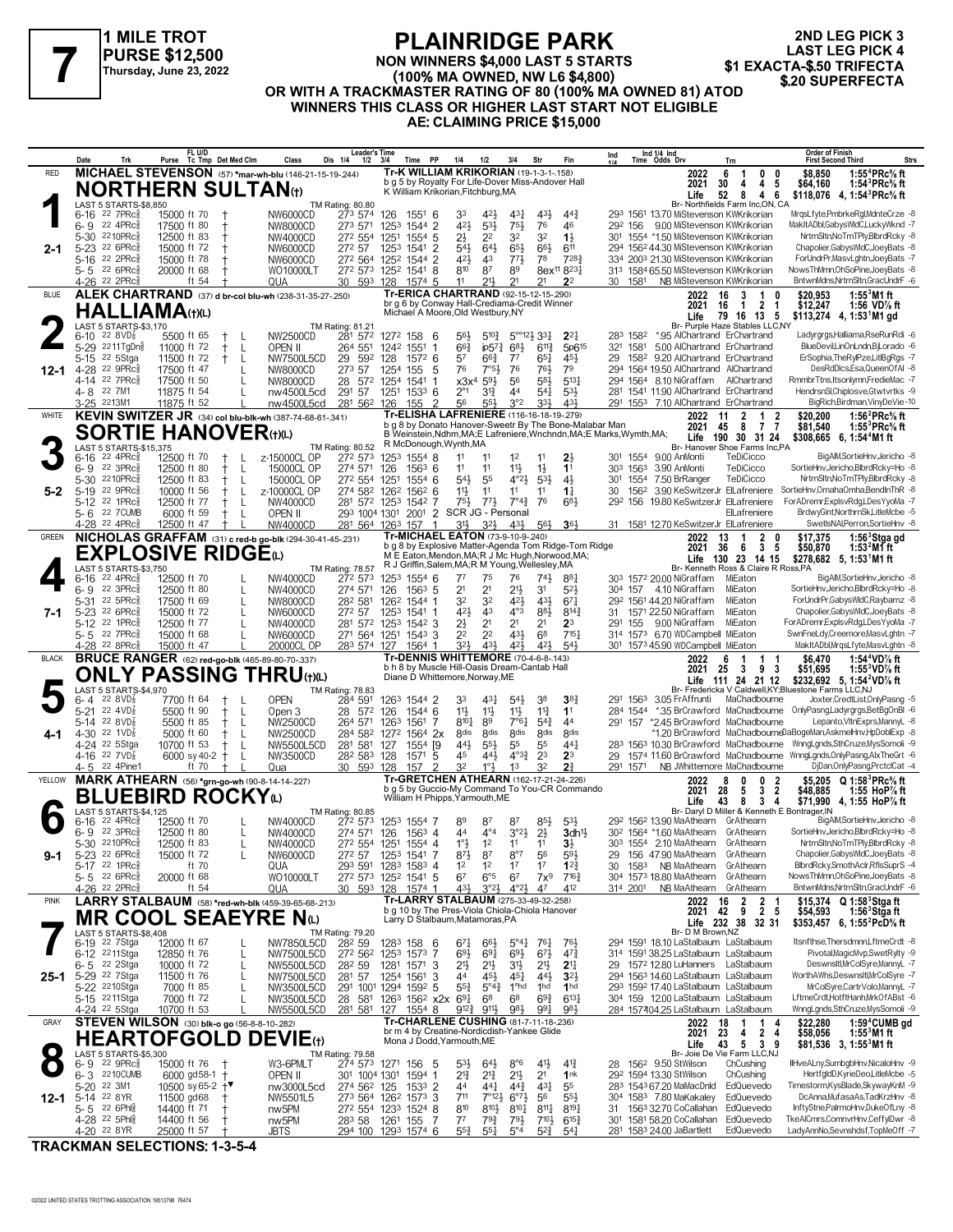

**1 MILE TROT PURSE \$20,000 Thursday, June 23, 2022**

#### **PLAINRIDGE PARK WINNERS OVER \$10,000 LIFETIME (OPEN NOT ELIGIBLE) ALL POST POSITIONS DRAWN \$1 EXACTA-\$.50 TRIFECTA 8 \$.20 SUPERFECTA**

# **LAST LEG PICK 3<br>\$1 EXACTA-\$.50 TRIFECTA**

|              | Date<br>Trk                                                   | FL U/D<br>Tc Tmp Det Med Clm<br>Purse                                       | Dis 1/4<br>Class<br>1/2                             | <b>Leader's Time</b><br><b>PP</b><br>3/4<br>Time                                           | 1/4<br>1/2<br>3/4                                                                                                   | Str<br>Fin                                                                   | Ind 1/4 Ind<br>Time Odds Drv<br>Ind<br>Trn                                   | <b>Order of Finish</b><br>Strs<br><b>First Second Third</b>                                                                             |
|--------------|---------------------------------------------------------------|-----------------------------------------------------------------------------|-----------------------------------------------------|--------------------------------------------------------------------------------------------|---------------------------------------------------------------------------------------------------------------------|------------------------------------------------------------------------------|------------------------------------------------------------------------------|-----------------------------------------------------------------------------------------------------------------------------------------|
| <b>RED</b>   |                                                               | NICHOLAS GRAFFAM (31) c red-b go-blk (294-30-41-45-.231)                    |                                                     |                                                                                            | Tr-MICHAEL GRAFFAM (95-11-13-15-244)                                                                                | b g 10 by Muscle Massive-Flash Lightning-Dream Vacation                      | 2022<br>8                                                                    | 1:58 <sup>2</sup> PRc <sup>5</sup> / <sub>8</sub> ft<br>\$19,850<br>$\mathbf{1}$<br>$\begin{array}{cc} 1 & 2 \\ 5 & 5 \end{array}$      |
|              |                                                               | <b>MASSIVE LIGHTNINGO</b>                                                   |                                                     |                                                                                            | Robert W Kopack, Virginia Beach, VA                                                                                 |                                                                              | 28<br>2021                                                                   | $\overline{2}$<br>1:55 <sup>3</sup> PRc <sup>5</sup> / <sub>8</sub> ft<br>\$43.675<br>Life 173 24 20 31<br>\$242,429<br>5. 1:54 PPk% ft |
|              | LAST 5 STARTS-\$10,000<br>$6-16$ 22 8PRc $\frac{5}{8}$        | 20000 ft 70<br>L                                                            | WO10000LT                                           | 26 <sup>2</sup> 55 <sup>2</sup> 1234 1531 1                                                | 77<br>643<br>65}                                                                                                    | 76<br>45}                                                                    | Br- Lightning Stable,FL<br>29 <sup>2</sup> 1541 26.10 NiGraffam              | MalibuKid,ForUndrPr,Raybarnz -8<br>MiGraffam                                                                                            |
|              | 6-9 22 7PRc                                                   | 25000 ft 80<br>L                                                            | OPEN HC                                             | 28 572 1253 1541 4                                                                         | 79<br>7 <sup>7</sup><br>6°6                                                                                         | $75\frac{1}{2}$<br>$5^{4}$                                                   | 28 <sup>2</sup> 1551 33.10 NiGraffam                                         | RmmbrTtns,TrixNStns,Raybarnz -8<br>MiGraffam                                                                                            |
| 6-1          | 5-31 22 9PRc3<br>5-23 22 1PRc                                 | 25000 ft 69<br>L<br>17500 ft 74<br>L                                        | OPEN HC<br>264 562 125<br>NW8000CD                  | 1534 3<br>28 562 1242 1532 5                                                               | $77\frac{1}{2}$<br>75<br>$64\frac{1}{2}$<br>6 <sup>9</sup><br>66}<br>$64\frac{3}{4}$                                | 64<br>43}<br>$64\frac{3}{4}$<br>$4^{2}$                                      | 284 1543 38.20 NiGraffam<br>28 <sup>2</sup> 1534 10.80 NiGraffam             | MiGraffam<br>RmmbrTtns, NowsThMmn, TrixNStns -7<br>MiGraffam<br>ForUndrPr,TrixNStns,SwnFneLdy -6                                        |
|              | 22 2PRc<br>$5 - 16$                                           | 15000 ft 78                                                                 | NW6000CD                                            | 272 564 1252 1544 1                                                                        | $6^{\circ}4\frac{1}{2}$<br>$43\frac{1}{2}$<br>64}                                                                   | 45<br>25                                                                     | 294 1554 10.00 NiGraffam                                                     | ForUndrPr,MasvLghtn,JoeyBats -7<br>MiGraffam                                                                                            |
|              | 5-5 22 7PRc<br>4-28 22 8PRc                                   | 15000 ft 68<br>L<br>15000 ft 47<br>I.                                       | 271 564 1251<br>NW6000CD<br>283 574 127<br>NW6000CD | 1543 4<br>15646                                                                            | 65}<br>$5^{\circ}4\frac{1}{2}$<br>$6^8$<br>87<br>76}<br>$8^{\circ 5}$                                               | 45<br>$33+$<br>3 <sup>1</sup><br>6 <sup>4</sup>                              | 291 1551 *1.40 AnMonti<br>29 157 32.90 NiGraffam                             | SwnFneLdy,Creemore,MasvLghtn -7<br>MiGraffam<br>MakItADbl, MrqsLfyte, MasvLghtn -8<br>MiGraffam                                         |
|              | 4-21 22 6PRc                                                  | 12500 ft 55                                                                 | <b>NW4000CD</b>                                     | 281 591 1281 1582 5                                                                        | 8°5<br>$8^{71}$<br>5°3                                                                                              | $64\frac{1}{2}$<br>$1\frac{1}{2}$                                            | 293 1582 6.80 NiGraffam                                                      | MasvLghtn, MakItADbl, Perron -9<br>MiGraffam                                                                                            |
| <b>BLUE</b>  |                                                               | W. DREW CAMPBELL (55) *or-blk-wh (348-45-39-46-.236)<br><b>BLUE KNIGHT@</b> |                                                     |                                                                                            | Tr-G MASON JR (4-0-0-1-.083)<br>b g 5 by Muscle Mass-Angostura-Angus Hall                                           |                                                                              | 2022<br>4<br>15<br>2021                                                      | 0<br>0<br>\$3,650<br>$\overline{2}$<br>$\overline{7}$<br>\$86,525<br>$\overline{1}$<br>1:54 PRc% ft                                     |
|              | LAST 5 STARTS-\$16,150                                        |                                                                             |                                                     | G Richard Mason Jr, Villages, FL                                                           |                                                                                                                     |                                                                              | Life<br>Br- Tymal Farms, ON, CA                                              | 38 13<br>$\overline{4}$<br>3<br>\$130,070 4, 1:54 PRc% ft                                                                               |
|              | $6-16$ 22 8PRc                                                | 20000 ft 70<br>L                                                            | WO10000LT                                           | 26 <sup>2</sup> 55 <sup>2</sup> 1234 1531 3                                                | 32<br>2 <sup>1</sup><br>44                                                                                          | 65<br>68                                                                     | 301 1544 4.20 WDCampbell GMasonJr                                            | MalibuKid,ForUndrPr,Raybarnz -8                                                                                                         |
|              | 6-9 22 7PRc<br>5-31 22 9PRcs                                  | 25000 ft 80<br>L<br>25000 ft 69<br>L                                        | OPEN HC<br>264 562 125<br>OPEN HC                   | 28 572 1253 1541 6<br>1534 4                                                               | 810<br>88<br>$8^{\circ}7\frac{1}{2}$<br>$4^{\circ}23$<br>$4^{\circ}5$<br>$3^{01}$                                   | 86}<br>$64\frac{3}{4}$<br>32<br>$54\frac{1}{4}$                              | 1551 19.60 Dalngraham GMasonJr<br>281<br>292 1543 3.20 IvDavies              | RmmbrTtns,TrixNStns,Raybarnz -8<br><b>IvDavies</b><br>RmmbrTtns, NowsThMmn, TrixNStns -7                                                |
| 7-1          | 5-23 22 8PRc3                                                 | 20000 ft 72<br>L                                                            | <b>OPEN</b>                                         | 281 582 1262 1544 1                                                                        | 44<br>43<br>55                                                                                                      | 36<br>$3^{3}$                                                                | 281 1553 4.90 AnMonti                                                        | NowsThMmn,MalibuKid,BlueKnght -7<br><b>IvDavies</b>                                                                                     |
|              | 4-23 22 2GCTC<br>4-16 22 2 GCTC                               | ft 75<br>L<br>ft 83<br>L                                                    | QUA<br>31<br>QUALIFIER                              | 3<br>1024 1313 201<br>311 104 1323 2013<br>-1                                              | 454<br>441<br>441<br>$59\frac{1}{2}$<br>593<br>58}                                                                  | 3<br>2 <sup>2</sup><br>3<br>$3^{10}$                                         | 284 2012<br>NB IvDavies<br>291 2033<br><b>NB IvDavies</b>                    | BurnNotce,BlueKnght,StarltThs -4<br><b>I</b> vDavies<br>BurnNotce,FrnksRose,BlueKnght -5<br><b>IvDavies</b>                             |
|              | 10-8 <sup>21</sup> 7PRc <sup>3</sup><br>10-1 21 7PRc          | 25000 ft 70<br>L                                                            | OPEN HC                                             | 272 563 1254 155<br>-8                                                                     | 76½<br>$7°6\frac{1}{4}$<br>6°3<br>11}                                                                               | 5 <sup>1</sup><br>$1\frac{1}{2}$<br>5193                                     | 283 155<br>4.00 AnMonti<br>321 156<br>8.80 IvDavies                          | BlueKnght, Mak It ADbl, Raybarnz -8<br><b>I</b> vDavies<br><b>I</b> vDavies<br>PLNotsnce, NorthrnSk, GoldnKrns -6                       |
| WHITE        |                                                               | 25000 ft 64<br>IVAN DAVIES (57) *red-blk (11-0-0-4-.121)                    | OPEN HC                                             | 264 544 1231 152<br>6                                                                      | $11\frac{1}{2}$<br>33<br>Tr-IVAN DAVIES (8-0-0-4-.167)                                                              | 58                                                                           | 4<br>2022                                                                    | 0<br>\$8,375<br>0<br>3                                                                                                                  |
|              | <b>RAYBARNZ</b> <sub>(1)</sub>                                |                                                                             |                                                     |                                                                                            | b h 5 by Crazed-Tori Hall-Conway Hall<br>Earl B & Kathy Beaman, Winchester, NH;                                     |                                                                              | 2021<br>19<br>36<br>Life                                                     | $2\,$ 8<br>6<br>\$63,975<br>1:54 <sup>4</sup> PRc% ft<br>8 6 13<br>\$101,345 4, 1:54 <sup>4</sup> PRc <sup>5</sup> / <sub>8</sub> ft    |
|              | LAST 5 STARTS-\$14,625                                        |                                                                             |                                                     | Shirley S Michaud, Bell, FL                                                                |                                                                                                                     |                                                                              |                                                                              | Br- Earl B Beaman & Kathy Beaman, NH                                                                                                    |
|              | 6-16 22 8PRc <sup>5</sup><br>6-9 22 7PRc                      | 20000 ft 70<br>L<br>25000 ft 80<br>L                                        | WO10000LT<br>OPEN HC                                | 26 <sup>2</sup> 55 <sup>2</sup> 123 <sup>4</sup> 153 <sup>1</sup> 7<br>28 572 1253 1541 2  | 88<br>86<br>$7^{\circ}6$<br>55<br>54<br>57                                                                          | 32<br>$3^{2}3$<br>421<br>3 <sup>11</sup>                                     | 284 1534 16.90 lvDavies<br>28 1542 19.20 IvDavies                            | IvDavies<br>MalibuKid,ForUndrPr,Raybarnz -8<br><b>IvDavies</b><br>RmmbrTtns,TrixNStns,Raybarnz -8                                       |
|              | 5-31 22 5PRc                                                  | 17500 ft 69<br>L                                                            | NW8000CD                                            | 282 581 1262 1544 4                                                                        | 55<br>$5^{4}$<br>86                                                                                                 | $5^{41}$<br>$3^{34}$                                                         | 28 1553 *1.50 IvDavies                                                       | ForUndrPr,GabysWIdC,Raybarnz -8<br><b>I</b> vDavies<br>ForUndrPr,TrixNStns,SwnFneLdy -6                                                 |
| $9 - 5$      | 5-23 22 1PRcs<br>4-23 22 4GCTC3                               | L<br>17500 ft 74<br>ft 75<br>L                                              | NW8000CD<br>28<br>QUA                               | 562 1242 1532 2<br>312 1042 1344 2052 2                                                    | 55}<br>58<br>$5^\circ 44$<br>23<br>2 <sup>1</sup><br>2 <sup>2</sup>                                                 | $5^{2}$<br>$5^{41}$<br>2 <sup>1</sup><br>2                                   | 283 1534 20.30 lvDavies<br>NB IvDavies<br>30 <sup>2</sup> 205 <sup>3</sup>   | <b>IvDavies</b><br>MdnteCrze,Raybarnz,SmysVntre -3<br><b>I</b> vDavies                                                                  |
|              | 4-16 22 6 GCTC<br>10-15 21 8PRcs                              | ft 83<br>L                                                                  | QUALIFIER                                           | 312 1023 1312 2003 4<br>28 57 1254 1551 6                                                  | 37<br>$3^{7}\frac{1}{2}$<br>3 <sup>11</sup>                                                                         | 2<br>211<br>$4^{3}$<br>2 <sub>hd</sub>                                       | 291 2024<br>NB IvDavies<br>284 1551 2.10 IvDavies                            | <b>IvDavies</b><br>GetinSers, Raybarnz, Fancy Flex -4<br><b>I</b> vDavies<br>MakItADbl,Raybarnz,Thersdmnn -6                            |
|              | 10-8 21 7PRc3                                                 | 25000 ft 73<br>L<br>25000 ft 70                                             | WO10000LT<br>OPEN HC                                | 272 563 1254 155<br>5                                                                      | $5^{\circ}3$<br>541<br>$55\frac{1}{4}$<br>88<br>$8^{71}$<br>$8^{\circ}4^{\frac{1}{4}}$                              | 3 <sup>1</sup><br>83}                                                        | 282 155 *1.10 lvDavies                                                       | BlueKnght, Mak It ADbl, Raybarnz -8<br><b>I</b> vDavies                                                                                 |
| <b>GREEN</b> |                                                               | JAY RANDALL (61) blu-go-wh (570-81-76-69-257)                               |                                                     |                                                                                            | Tr-JIMMY NICKERSON (141-30-24-25-.366)                                                                              | b g 5 by Triumphant Caviar-Gabby's Creditcard-Credit Winner                  | 12<br>2022<br>2021<br>24                                                     | $\overline{2}$<br>4<br>\$26.030<br>1:55 <sup>1</sup> DD% ft<br>0<br>$\overline{3}$<br>-5<br>-6<br>\$43,503<br>1:55 Mea $\%$ ft          |
|              |                                                               | <b>GABBY'S WILD CHILD(L)</b>                                                |                                                     |                                                                                            |                                                                                                                     | Fox Racing Inc, New York, NY; RBH Ventures Inc, New York, NY                 | Life                                                                         | 58 10 12 10<br>\$117,405 4, 1:55 Mea <sup>5</sup> / <sub>8</sub> ft                                                                     |
|              | LAST 5 STARTS-\$13,250<br>$6-16$ 22 8PRc $\frac{5}{8}$        | 20000 ft 70<br>L                                                            | WO10000LT                                           | 26 <sup>2</sup> 55 <sup>2</sup> 123 <sup>4</sup> 153 <sup>1</sup> 2                        | 11<br>43<br>87                                                                                                      | 87<br>78)                                                                    | Br- Johanna M Beaver, FL<br>294 155 16.50 JaRandall                          | MalibuKid,ForUndrPr,Raybarnz -8<br>JiNickerson                                                                                          |
|              | 22 4PRc3<br>$6 - 9$<br>5-31 22 5PRc                           | 17500 ft 80<br>L<br>L<br>17500 ft 69                                        | NW8000CD<br>282 581<br>NW8000CD                     | 273 571 1253 1544 7<br>126 <sup>2</sup> 1544 2                                             | 76}<br>$6^{\circ}4$<br>$4^{\circ}2\frac{1}{2}$<br>2 <sup>1</sup><br>2 <sup>1</sup><br>2 <sup>1</sup>                | 3 <sup>2</sup><br>$2^{13}$<br>2 <sup>1</sup><br>$2\frac{3}{4}$               | 291 1551<br>2.50 AnMonti<br>282 155<br>5.40 AnMonti                          | MakItADbl,GabysWldC,LuckyWknd -7<br><b>JiNickerson</b><br>ForUndrPr,GabysWIdC,Raybarnz -8<br><b>JiNickerson</b>                         |
| 4-1          | 5-23 <sup>22</sup> 6PRc                                       | 15000 ft 72<br>L                                                            | 272 57<br>NW6000CD                                  | 1253 1541 5                                                                                | 11<br>2 <sup>1</sup><br>32                                                                                          | 2 <sup>2</sup><br>2 <sup>3</sup>                                             | 284 1544 2.80 AnMonti                                                        | Chapolier,GabysWldC,JoeyBats -8<br>JiNickerson                                                                                          |
|              | 5-16 22 2PRc<br>5-5 22 9PRc                                   | 15000 ft 78<br>L<br>25000 ft 68<br>$\mathbf{I}$                             | NW6000CD<br>WO10000LT                               | 272 564 1252 1544 6<br>272 574 1253 1544 1                                                 | $2\frac{1}{2}$<br>2 <sup>1</sup><br>3 <sup>1</sup><br>75<br>54<br>85                                                | 583<br>$3x^2$<br>853<br>$74\frac{3}{4}$                                      | 304 1562 6.30 JaRandall<br>291 1554 15.80 AnMonti                            | ForUndrPr,MasvLghtn,JoeyBats -7<br>JiNickerson<br>JiNickerson<br>RmmbrTtns, Blufiner, MakItADbI -8                                      |
|              | 4-28 22 7PRc3                                                 | 25000 ft 47                                                                 | 274 57<br>WO10000LT                                 | 1261 1561 5 SCR VET - Sick                                                                 |                                                                                                                     |                                                                              |                                                                              | BigBoxHnv,VesuvioBi,TrixeDust -6<br><b>JiNickerson</b>                                                                                  |
| <b>BLACK</b> | 4-13 22 6Har                                                  | 15000 ft 81<br>LARRY STALBAUM (58) *red-wh-blk (459-39-65-68-.213)          | NW20001L5                                           | 6<br>28 572 1262 155                                                                       | $5^{7}\frac{1}{2}$<br>x8 <sup>253</sup> , 8dis<br>Tr-LARRY STALBAUM (275-33-49-32-258)                              | <b><i><u>Rdis</u></i></b><br>8 <sup>dis</sup>                                | 11.30 ArStaffordJr JKingJr<br>18<br>2022                                     | SecretJet,RemrkbIDV,LizyLxmnt -8<br>1:57 $3$ Stgaft<br>5 <sub>4</sub><br>\$35,572<br>$\mathbf 1$                                        |
|              |                                                               | OH SO PINE(t)(L)                                                            |                                                     | Larry D Stalbaum, Matamoras, PA                                                            | br g 6 by Uncle Peter-Pine Potion-Pine Chip                                                                         |                                                                              | 2021<br>42                                                                   | 58<br>- 8<br>\$77,770<br>1:55 Wbsb $\%$ ft                                                                                              |
|              | LAST 5 STARTS-\$7,687                                         |                                                                             |                                                     |                                                                                            |                                                                                                                     |                                                                              |                                                                              | Life 111 17 20 18<br>\$267,715 4, 1:54 Wbsb% ft<br>Br- Gbw Breeding Farms Inc,OH                                                        |
|              | 2212Stga<br>$6 - 12$<br>22 8Stga<br>$6 - 5$                   | 13750 ft 76<br>L<br>13900 ft 72<br>L<br>$\pm$                               | WO10000LT<br>28<br>273 564<br>WO10000LT             | 574 127<br>1564 6<br>126 <sup>2</sup> 1554 1                                               | $5^\circ 4\frac{1}{2}$<br>$2^{\circ}1\frac{1}{4}$<br>57<br>$2\frac{3}{4}$<br>$21\frac{1}{2}$<br>2 <sup>11</sup>     | $3^{12}$<br>$5^{4}$<br>$2^{1\frac{3}{4}}$<br>$2^{2}$                         | 303 1574 6.80 LaStalbaum LaStalbaum<br>293 1561<br>3.25 LuHanners LaStalbaum | StnbrdgSy,FredieMac,MysSomoli -7<br>RegnOfHnr, OhSoPine, Xcuseme -9                                                                     |
|              | 5-29 <sup>22</sup> 4Stga                                      | 11500 ft 76<br>L<br>$^+$                                                    | NW7500L5CD                                          | 274 572 1262 156                                                                           | 1 <sup>3</sup><br>$11\frac{3}{4}$<br>$1\frac{1}{4}$                                                                 | $1\frac{1}{2}$<br>2 <sub>hd</sub>                                            | 293 156<br>5.10 LaStalbaum LaStalbaum                                        | ReanOfHnr.OhSoPine.LftmeCrdt -7                                                                                                         |
| 15-1         | 5-22 <sup>22</sup> 5Stga<br>5-15 22 7Stga                     | 13900 ft 85<br>L<br>$^+$<br>13000 ft 72<br>L<br>$^+$                        | WO10000LT<br>WO10000Hcp                             | 281 573 1263<br>157<br>-1<br>284 584 1273 1573 5                                           | $2^{\circ}1$<br>$11\frac{3}{4}$<br>$11\frac{1}{2}$<br>$5^\circ 4^\circ$<br>$4^{\circ}2$<br>561                      | 1x <sup>1</sup><br>x5xP73 <sup>1</sup><br>$43\frac{1}{4}$<br>5 <sup>11</sup> | 31 1573 *1.40 LaStalbaum LaStalbaum<br>294 1574 6.00 LaStalbaum LaStalbaum   | QudrtcBlc,LitlBgRgs,Xcuseme -8<br>JnrExpres,QudrtcBlc,MysSomoli -6                                                                      |
|              | $226$ PR $c_{8}^{5}$<br>5-5                                   | 20000 ft 68<br>$^+$<br>L                                                    | WO10000LT                                           | 272 573 1252 1541 3                                                                        | 2 <sup>2</sup><br>21<br>2 <sup>1</sup><br>45                                                                        | 22<br>2 <sup>1</sup>                                                         | 283 1542 10.00 LaStalbaum LaStalbaum                                         | NowsThMmn, OhSoPine, JoeyBats -8<br>SqueeHnv, Grindr, TheRylPze -8                                                                      |
|              | 22 6Stga<br>5- 1<br>4-24 <sup>22</sup> 6Stga                  | 13000 ft 65<br>L<br>$^+$<br>15000 ft 53<br>$^+$                             | WO10000Hcp<br>WO/OpenHcp 28 581 1264 1554 3         | 28 573 1263 1553 6                                                                         | 441<br>$55\frac{1}{2}$<br>$3^{2}\frac{3}{4}$<br>33<br>$53\frac{1}{4}$                                               | $67\frac{1}{2}$<br>583<br>$5^{4}$<br>$5^{3}\frac{3}{4}$                      | 293 1571 22.60 LuHanners LaStalbaum<br>291 1563 28.50 LaStalbaum LaStalbaum  | CashMeOut, Blufiner, GetinMesi -8                                                                                                       |
| YELLOW       |                                                               | <b>DREW MONTI</b> (27) wh-br-b go (557-97-83-81-305)                        |                                                     |                                                                                            | Tr-JIMMY NICKERSON (141-30-24-25-366)<br>b h 6 by Trixton-Baby Bella-Raffaello Ambrosio                             |                                                                              |                                                                              | 1:55 $^{2}$ PPk $\%$ ft<br>\$36.139<br>2022 21 3 2 4<br>2021 32 9 3 4<br>\$65,230<br>1:54 $2$ Nfld ft                                   |
|              |                                                               | TRIX AND STONES(t)(L)                                                       |                                                     | Evan A Katz, Seaford, NY                                                                   |                                                                                                                     | Frank A Canzone, Scarsdale, NY; Yannick Gingras, Allentown, NJ;              |                                                                              | Life 114 19 11 20<br>\$322,235 5, 1:54 <sup>2</sup> Nfld ft                                                                             |
|              | LAST 5 STARTS-\$16,725<br>$6-16$ 22 8PRc $\frac{5}{8}$        | 20000 ft 70<br>L<br>$^+$                                                    | WO10000LT                                           | 26 <sup>2</sup> 55 <sup>2</sup> 123 <sup>4</sup> 153 <sup>1</sup> 8                        | $5^{\circ}5$<br>66<br>$7^{\circ}5$                                                                                  | 5 <sup>4</sup><br>553                                                        | 292 1541 9.20 AnMonti                                                        | Br- Stephanie Smith-Rothaug,OH<br>MalibuKid,ForUndrPr,Raybarnz -8<br>JiNickerson                                                        |
|              | $6 - 9$ 22 7PRc<br>5-31 22 9PRc                               | 25000 ft 80<br>$^+$<br>L<br>25000 ft 69<br>$^{+}$<br>L                      | OPEN HC<br>OPEN HC<br>264 562 125                   | 28 572 1253 1541 5<br>1534 2                                                               | 2 <sup>11</sup><br>$21\frac{1}{2}$<br>$21\frac{1}{2}$<br>$66\frac{1}{2}$<br>$6^{\circ}4$<br>$5^{\circ}2\frac{1}{2}$ | 3 <sup>1</sup><br>2 <sub>nk</sub><br>$4^{21}$<br>$3^{34}$                    | 282 1541 6.30 AnMonti<br>291 1543 7.60 AnMonti                               | RmmbrTtns,TrixNStns,Raybarnz -8<br>JiNickerson<br>RmmbrTtns.NowsThMmn.TrixNStns -7<br><b>JiNickerson</b>                                |
| 3-1          | 5-23 22 1PRc3                                                 | 17500 ft 74<br>$^+$<br>L                                                    | NW8000CD                                            | 28 562 1242 1532 6                                                                         | 33}<br>34<br>321                                                                                                    | $4^{3}\frac{1}{4}$<br>$2\frac{3}{4}$                                         | 284 1533 5.60 AnMonti                                                        | JiNickerson<br>ForUndrPr,TrixNStns,SwnFneLdy -6                                                                                         |
|              | 5-16 22 8PRc<br>$5 - 5$ 22 6PRc $\frac{5}{8}$                 | 17500 ft 78<br>$^+$<br>L<br>20000 ft 68<br>L<br>$^+$                        | 27 571 125<br>NW8000CD<br>WO10000LT                 | 1542 4<br>272 573 1252 1541 1                                                              | $4^{o}2\frac{1}{2}$<br>55<br>3°2<br>56<br>56<br>5 <sup>4</sup>                                                      | 32<br>$3^{34}$<br>56<br>44                                                   | 294 1551<br>*.50 YaGingras<br>28 <sup>2</sup> 155<br>6.20 AnMonti            | MakItADbl.SwnFneLdv.TrixNStns -8<br>JiNickerson<br>NowsThMmn, OhSoPine, JoeyBats -8<br>JiNickerson                                      |
|              | 4-11 22 9PPk                                                  | 8600 ft 73<br>$\pm$<br>L                                                    | NW5400 L5                                           | 28 <sup>2</sup> 573 127 1564 4                                                             | $76\frac{3}{4}$<br>76<br>$7^{\circ}4_{4}^{3}$                                                                       | $11\frac{1}{4}$<br>6 <sup>4</sup>                                            | *.80 JoSanzeri<br>284 1564                                                   | TrixNStns,Holton,BendInThR -8<br>JoSanzeri                                                                                              |
| PINK         | 4-4 22 5PPk                                                   | 7000 ft 78<br><b>MARK ATHEARN</b> (56) *grn-go-wh (90-8-14-14-227)          | NW3100 L5                                           | 28 58 1261 1553 1                                                                          | 45<br>$3^{012}$<br>$2^{\circ}1$<br>Tr-GRETCHEN ATHEARN (162-17-21-24-.226)                                          | 11<br>1 <sup>2</sup>                                                         | 291 1553 *.90 JoSanzeri                                                      | JoSanzeri<br>TrixNStns,JaminJack,BegunDgtr -9<br>3<br>\$32,145<br>1:54 $^{2}$ PRc $%$ ft<br>$\overline{1}$<br>$\overline{2}$            |
|              |                                                               | <b>MAKE IT A DOUBLE</b> (L)                                                 |                                                     | William H Phipps, Yarmouth, ME;                                                            |                                                                                                                     | b g 7 by Donato Hanover-Dodger Blues-Muscles Yankee                          | 2022 9<br>2021 24                                                            | 4 2<br>5<br>\$61,550<br>1:55 <sup>1</sup> PRc <sup>5</sup> / <sub>8</sub> ft                                                            |
|              | LAST 5 STARTS-\$20,500                                        |                                                                             |                                                     |                                                                                            | Gretchen R Athearn, Cumberland, ME                                                                                  |                                                                              |                                                                              | Life 100 25 12 12<br>\$272,949 7, 1:54 <sup>2</sup> PRc <sup>5</sup> / <sub>8</sub> ft<br>Br- Al J Libfeld & Marvin Katz,ON, CA         |
|              | $6-16$ 22 8PRc $\frac{5}{8}$<br>$6 - 9$ 22 4PRc $\frac{5}{8}$ | 20000 ft 70<br>17500 ft 80<br>L                                             | WO10000LT<br>NW8000CD                               | 26 <sup>2</sup> 55 <sup>2</sup> 123 <sup>4</sup> 153 <sup>1</sup> 6<br>273 571 1253 1544 6 | $2^{\circ}1$<br>33<br>11<br>$1^{\circ}$<br>11<br>$1\frac{1}{2}$                                                     | 43<br>$89\frac{3}{4}$<br>11<br>$1\frac{13}{4}$                               | 304 1551 13.30 MaAthearn<br>291 1544 3.20 MaAthearn                          | MalibuKid,ForUndrPr,Raybarnz -8<br>GrAthearn<br>MakItADbl,GabysWIdC,LuckyWknd -7<br>GrAthearn                                           |
|              | 5-23 22 8PRcs                                                 | 20000 ft 72<br>L                                                            | <b>OPEN</b>                                         | 281 582 1262 1544 3                                                                        | 2 <sup>2</sup><br>2 <sup>1</sup><br>$2x^2$                                                                          | $7^{10\frac{1}{2}}$<br>$68\frac{3}{4}$                                       | 294 1563 6.90 MaAthearn                                                      | NowsThMmn,MalibuKid,BlueKnght -7<br>GrAthearn                                                                                           |
| 10-1         | 5-16 22 8PRc <sup>5</sup><br>5-5 22 9PRcs                     | 17500 ft 78<br>L<br>25000 ft 68<br>L                                        | 27 571 125<br>NW8000CD<br>WO10000LT                 | 1542 3<br>272 574 1253 1544 2                                                              | 11<br>11<br>11}<br>65<br>5°3 <sup>1</sup><br>3 <sup>1</sup>                                                         | 1 <sup>1</sup><br>$1\frac{1}{2}$<br>$5^{21}$<br>3 <sup>2</sup>               | 292 1542 6.70 MaAthearn<br>292 1551 28.80 MaAthearn                          | GrAthearn<br>MakItADbl,SwnFneLdy,TrixNStns -8<br>RmmbrTtns,Blufiner,MakItADbl -8<br>GrAthearn                                           |
|              | 4-28 22 8PRc                                                  | 15000 ft 47<br>L                                                            | NW6000CD<br>283 574 127                             | 1564 4                                                                                     | 1 <sup>2</sup><br>2 <sup>2</sup><br>2 <sup>1</sup>                                                                  | 2 <sup>1</sup><br>11                                                         | 293 1564 21.10 MaAthearn                                                     | MakItADbl, MrqsLfyte, MasvLghtn -8<br>GrAthearn                                                                                         |
|              | 4-21 22 6PRc <sup>5</sup><br>4-15 22 9CUMB                    | 12500 ft 55<br>L<br>6000 ft 59                                              | NW4000CD<br>OPEN II                                 | 281 591 1281 1582 9<br>28 584 1274 1582 3                                                  | $4^{\circ}2\frac{1}{2}$<br>$2^{\circ\circ}1$<br>$5^{\circ}4\frac{1}{2}$<br>491<br>$46\frac{3}{4}$<br>48             | $1\frac{1}{2}$<br>$2\frac{1}{2}$<br>58<br>$3^{13}$                           | 30 158 <sup>2</sup> 2.80 MaAthearn<br>6.20 MaAthearn<br>313 201              | MasvLghtn, MakItADbl, Perron -9<br>GrAthearn<br>SwnFneLdy,LitleMcbe,MakItADbl -6<br>GrAthearn                                           |

**TRACKMAN SELECTIONS: 3-6-4-1 No.4 Gabby`s Wild Child And No.6 Trix And Stones Uncoupled Due Chapolier - Scratched Judges To Bonafide Seperate Ownership**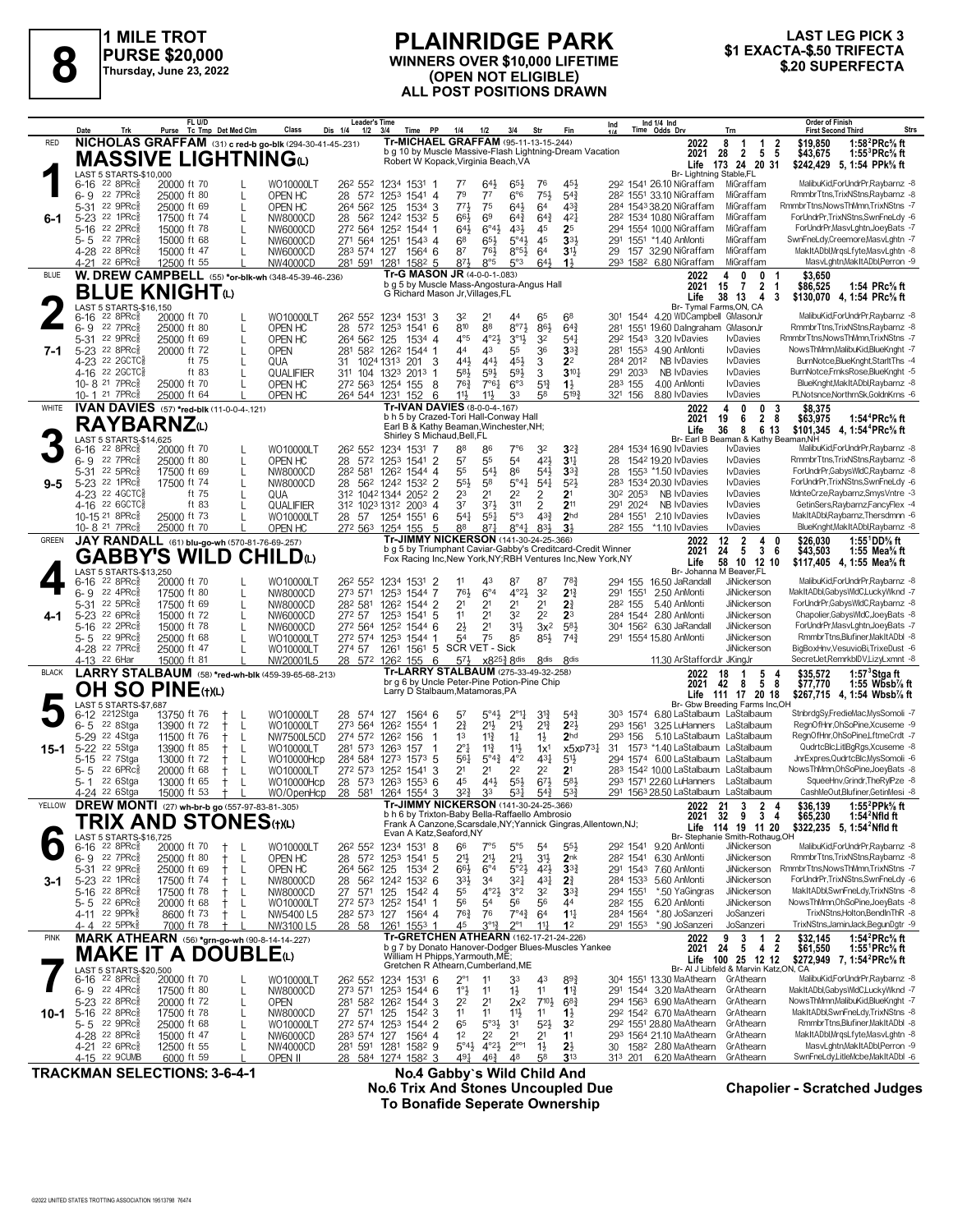



#### **NON WINNERS \$6,000 LAST 5 STARTS (100% MA OWNED \$7,200) OR WITH A TRACKMASTER RATING OF 83 OR LESS ATOD WINNERS THIS CLASS OR HIGHER LAST START NOT ELIGIBLE AE: CLAIMING PRICE \$20,000 LATE DAILY DOUBLE (9-10)**<br>
PURSE \$15,000<br>
Thursday, June 23, 2022<br> **PURSE \$15,000**<br> **99 WITH A TRACK MASTER BATING OF 83 OR LESS ATOD (100% MA OWNED \$7,200)**

|              | Date                                                                 | Trk | Purse Tc Tmp Det Med Clm    | FL U/D                  |        | Class                                                    | Leader's Time<br>Dis 1/4<br>$1/2$ $3/4$                                    |              | PP<br>Time                          | 1/4                                                                               | 1/2                                           | 3/4                                | Str                               | Fin                                                                                                            | Ind                 |                                  | Ind 1/4 Ind<br>Time Odds Drv                                                               | Trn                                  |                                                 | Order of Finish<br><b>First Second Third</b>                                                                 | <b>Strs</b>                                                                                    |
|--------------|----------------------------------------------------------------------|-----|-----------------------------|-------------------------|--------|----------------------------------------------------------|----------------------------------------------------------------------------|--------------|-------------------------------------|-----------------------------------------------------------------------------------|-----------------------------------------------|------------------------------------|-----------------------------------|----------------------------------------------------------------------------------------------------------------|---------------------|----------------------------------|--------------------------------------------------------------------------------------------|--------------------------------------|-------------------------------------------------|--------------------------------------------------------------------------------------------------------------|------------------------------------------------------------------------------------------------|
| <b>RED</b>   |                                                                      |     |                             |                         |        | NICHOLAS GRAFFAM (31) c red-b go-blk (294-30-41-45-.231) |                                                                            |              |                                     | Tr-JAMES DUNN (80-11-13-10-269)                                                   |                                               |                                    |                                   |                                                                                                                |                     |                                  | 2022                                                                                       | 12<br>4                              | $\begin{array}{ccc} 2 & 3 \\ 5 & 5 \end{array}$ | \$17,780                                                                                                     | 1:56 ${}^1$ PRc% ft                                                                            |
|              |                                                                      |     |                             |                         |        | <b>RICHSNORTHERNDREAM@</b>                               |                                                                            |              |                                     |                                                                                   |                                               |                                    |                                   | b g 6 by Northern Bailey-Rich Dreams-Dream Vacation<br>Diane L Dunn, Rome, ME; Bradford A Veilleux, Greene, ME |                     |                                  | 2021                                                                                       | 4<br>30<br>78 14 14 15               |                                                 | \$25,295                                                                                                     | 1:56 RidC% ft<br>\$67.762 5.1:56 RidC% ft                                                      |
|              | LAST 5 STARTS-\$7,580                                                |     |                             |                         |        |                                                          | TM Rating: 81.48                                                           |              |                                     |                                                                                   |                                               |                                    |                                   |                                                                                                                |                     |                                  | Life<br>Br- Wade J Peconi, PE, CA                                                          |                                      |                                                 |                                                                                                              |                                                                                                |
|              | 6-18 22 8 CUMB                                                       |     | 6000 ft 60                  |                         |        | OPEN <sub>2</sub>                                        | 284 591                                                                    |              | 1283 1584 3                         | $4^{\circ}4$                                                                      | $4^{\circ}3\frac{1}{4}$                       | $2^{\circ}1$                       | 21                                | 3 <sup>1</sup>                                                                                                 |                     | 302 1591                         | 5.80 WaCaseJr                                                                              | JaEDunn                              |                                                 |                                                                                                              | PrescottLitleMcbe,Richsnrth -6                                                                 |
|              | 6-10 22 8 CUMB                                                       |     | 4800 ft 75                  |                         | L      | OPEN IV                                                  | 283 593                                                                    |              | 1282 1583 3                         | 1 <sup>2</sup>                                                                    | $11\frac{1}{2}$                               | 12 <sup>1</sup>                    | 16                                | 110                                                                                                            | 301                 | 1583                             | *.60 BrRanger                                                                              | JaEDunn                              |                                                 |                                                                                                              | Richsnrth,Caulfield,EtrnlFath -6                                                               |
|              | <b>22 5CUMB</b><br>6-3<br>22 9CUMB                                   |     | 4800 gd58-1                 |                         | L      | OPEN IV                                                  | 292 584 1292 2013 7                                                        |              |                                     | $5^{7}$                                                                           | 5°5 <sup>3</sup>                              | $3^{01}$                           | 2 <sub>hd</sub>                   | 2 <sup>1</sup>                                                                                                 | 32                  |                                  | 2013 *2.20 BrRanger<br>1592 *1.10 BrRanger                                                 | JaEDunn<br>JaEDunn                   |                                                 |                                                                                                              | Namsmscle.Richsnrth.EtrnlFath -7<br>Prescott,PmbrkeRgl,Richsnrth -5                            |
| 12-1         | $5 - 27$<br>5-20 22 5CUMB                                            |     | 5500 ft 77<br>5200 ft 58    |                         |        | OPEN III<br>OPN III-IV                                   | 281<br>592<br>29<br>59                                                     | 1281         | 1282 1583 5<br>1593 4               | 1 <sup>2</sup><br>1 <sup>2</sup>                                                  | 1 <sup>2</sup><br>1 <sup>2</sup>              | $11\frac{3}{4}$<br>14              | $1\frac{1}{2}$<br>1 <sup>5</sup>  | 3 <sup>4</sup><br>$1^{2}$                                                                                      | 31                  |                                  | 312 1593 2.90 BrRanger                                                                     | JaEDunn                              |                                                 |                                                                                                              | Richsnrth,Prescott,Thruway -7                                                                  |
|              | 5-12 22 8PRc                                                         |     | 10000 ft 77                 |                         |        | NW3000CD                                                 | 272 572                                                                    | 1261         | 1554 7                              | 34                                                                                | $3^{21}$                                      | $2^{\circ}1$                       | 3 <sup>2</sup>                    | 45                                                                                                             |                     |                                  | 30 <sup>2</sup> 1564 *1.70 JaRandall                                                       | JaEDunn                              |                                                 |                                                                                                              | TagUpNGo,Caulfield,Ubanji -8                                                                   |
|              | 5-5 2211PRc                                                          |     | 7500 ft 68                  |                         |        | NW2000CD                                                 | 271 564 1253 1561                                                          |              | 2                                   | 22                                                                                | 11                                            | 1 <sup>3</sup>                     | 1 <sup>3</sup>                    | 1 <sup>2</sup>                                                                                                 | 303                 | 1561                             | *.80 JaRandall                                                                             | JaEDunn                              |                                                 |                                                                                                              | Richsnrth,ChocltXpl,NrthnCrdt -8                                                               |
| <b>BLUE</b>  |                                                                      |     |                             |                         |        | HEATH CAMPBELL (50) or-blk (148-23-25-31-.319)           |                                                                            |              |                                     | <b>Tr-VALERIE GRONDIN (70-13-17-13-383)</b>                                       |                                               |                                    |                                   |                                                                                                                |                     |                                  | 2022                                                                                       | 6<br>3                               | -1<br>2                                         | \$28,674                                                                                                     | 1:55 ${}^1$ PRc ${}^5\!$ ft                                                                    |
|              | <b>NICALO HANOVER</b> ധ                                              |     |                             |                         |        |                                                          |                                                                            |              |                                     | William L Varney, Bangor, ME                                                      |                                               |                                    |                                   | b g 4 by Donato Hanover-Noon Tea Party-Broadway Hall                                                           |                     |                                  | 2021<br>Life                                                                               | 4<br>21<br>$\overline{7}$<br>27      | $\overline{2}$<br>4<br>5<br>4                   | \$33.147                                                                                                     | 1:55 <sup>+</sup> Mea% ft<br>\$61,821 4, 1:55 <sup>1</sup> PRc <sup>5</sup> / <sub>8</sub> ft  |
|              | LAST 5 STARTS-\$28,050                                               |     |                             |                         |        |                                                          | TM Rating: 81.59                                                           |              |                                     |                                                                                   |                                               |                                    |                                   |                                                                                                                |                     |                                  | Br- Hanover Shoe Farms Inc.PA                                                              |                                      |                                                 |                                                                                                              |                                                                                                |
|              | $226$ PR $c_{8}$<br>$6 - 16$                                         |     | 15000 ft 70                 |                         |        | W3-6PMLT                                                 | 274 572 1252 1551                                                          |              | -8                                  | 321,                                                                              | 33                                            | 43                                 | 32                                | 11                                                                                                             |                     | 291 1551                         | 2.60 HeCampbell VaGrondin                                                                  |                                      |                                                 |                                                                                                              | NicaloHnv,StrmBrngr,Perron -9                                                                  |
|              | 6-9 22 9PRc<br>2210PRc3                                              |     | 15000 ft 76                 |                         | L      | W3-6PMLT                                                 | 274 573                                                                    | 1271         | 9<br>156                            | 754                                                                               | $5^{\circ}4$                                  | $2^{\circ}1$                       | $2\frac{1}{2}$                    | 3 <sup>11</sup>                                                                                                | 284                 | 1561                             | 8.40 HeCampbell VaGrondin                                                                  |                                      |                                                 |                                                                                                              | IlHveALny,SumbgbHnv,NicaloHnv -9                                                               |
| $5 - 2$      | $6 - 2$<br>5-12 22 6PRcs                                             |     | 15000 ft 64<br>15000 ft 77  |                         | L      | W3-6PMLT<br>W2-5PMLT                                     | 29<br>582 1274<br>284 583 1272 1553 2                                      |              | 1554 4                              | 1 <sup>1</sup><br>2 <sup>1</sup>                                                  | 11<br>$11\frac{1}{2}$                         | $1\frac{1}{2}$<br>11               | $2\frac{1}{2}$<br>11              | 2 <sup>11</sup><br>11                                                                                          | 281                 | 156                              | 1.40 HeCampbell VaGrondin<br>281 1553 4.40 HeCampbell VaGrondin                            |                                      |                                                 |                                                                                                              | MrqsLfyte, NicaloHnv, SumbgbHnv -6<br>NicaloHnv,StrmBrngr,MrqsLfyte -8                         |
|              | 22 4PRc3<br>5-5                                                      |     | 15000 ft 68                 |                         |        | W2-5PMLT                                                 | 273 571 126                                                                |              | 1561<br>-1                          | 56                                                                                | 55                                            | $4^{\circ}4^{\frac{1}{2}}$         | 3 <sup>2</sup>                    | $1\frac{1}{2}$                                                                                                 |                     | 292 1561                         | *1.40 HeCampbell                                                                           | VaGrondin                            |                                                 |                                                                                                              | NicaloHnv,StrmBrngr,IngrngMnd -8                                                               |
|              | 4-29 22 7CUMB                                                        |     | 5200 ft 49                  |                         |        | OPN III-IV                                               | 29 1004 1292 2003 7                                                        |              |                                     | $6^{10}$ <sup>1</sup>                                                             | $67\frac{1}{4}$                               | $5^{\circ}7$                       | 593                               | 3 <sup>8</sup>                                                                                                 | 312 2021            |                                  | 4.90 HeCampbell VaGrondin                                                                  |                                      |                                                 |                                                                                                              | EtrnlFath, Thruway, NicaloHnv -7                                                               |
|              | 4-16 22 4 GCTC <sup>5</sup>                                          |     |                             | ft 83                   |        | QUALIFIER                                                | 294 594 1294 1571 5                                                        |              |                                     | 32}                                                                               | 35                                            | 34                                 |                                   | 2 <sup>3</sup>                                                                                                 |                     | 271 1574                         | NB HeCampbell VaGrondin                                                                    |                                      |                                                 |                                                                                                              | MyUncleCz, NicaloHnv, SseKanDue -5                                                             |
| <b>WHITE</b> | IVAN DAVIES (57) *red-blk (11-0-0-4-.121)                            |     |                             |                         |        |                                                          |                                                                            |              |                                     | Tr-IVAN DAVIES (8-0-0-4-.167)<br>b g 5 by Victor Blue Chip-Aj's Baby-Andover Hall |                                               |                                    |                                   |                                                                                                                |                     |                                  | 2022                                                                                       | 0<br>0                               | $\mathbf{0}$<br>n                               | \$0                                                                                                          | Q 2:01 GCTC% ft                                                                                |
|              | <b>STEVIC</b> th                                                     |     |                             |                         |        |                                                          |                                                                            |              |                                     | Shirley S Michaud, Bell, FL                                                       |                                               |                                    |                                   |                                                                                                                |                     |                                  | 2021<br>Life                                                                               | 6<br>17<br>36<br>14                  | 6<br>$\overline{2}$<br>9<br>7                   | \$63.281                                                                                                     | 1:55 $PRc%$ ft<br>\$123,119 4, 1:55 PRc% ft                                                    |
|              | LAST 5 STARTS-\$23,925                                               |     |                             |                         |        |                                                          | TM Rating: 81.50                                                           |              |                                     |                                                                                   |                                               |                                    |                                   |                                                                                                                |                     |                                  | Br- Stephen F Hall, ME                                                                     |                                      |                                                 |                                                                                                              |                                                                                                |
|              | 22 2Bang<br>6-15                                                     |     |                             | ft 78<br>$\pm$          |        | QUA                                                      | 281 573                                                                    | 1254 1561    | $\overline{2}$                      | 3 <sup>11</sup>                                                                   | 3134                                          | 323                                | 3204                              | 226                                                                                                            | 31                  | 2012                             | <b>NB</b> IvDavies                                                                         | <b>I</b> vDavies                     |                                                 |                                                                                                              | Deetzy,Stevic,TricaStar -3                                                                     |
|              | 4-23 <sup>22</sup> 6GCTC <sub>8</sub><br>4-16 22 4 GCTC <sup>5</sup> |     |                             | ft 75<br>$\pm$<br>ft 83 |        | QUA<br>QUALIFIER                                         | 31 102<br>294 594                                                          | 131<br>1294  | 3<br>2012<br>1571<br>$\overline{2}$ | $1\frac{1}{2}$<br>$45\frac{1}{4}$                                                 | 2 <sup>1</sup><br>49                          | 11<br>410                          | 1<br>4                            | 11<br>424                                                                                                      | 301 202             | 30 <sup>2</sup> 201 <sup>2</sup> | NB IvDavies<br><b>NB IvDavies</b>                                                          | <b>I</b> vDavies<br><b>I</b> vDavies |                                                 |                                                                                                              | Stevic, Swan Flyer, Fancy Flex -4<br>MyUncleCz,NicaloHnv,SseKanDue -5                          |
| 6-1          | 10-8 21 4PRc <sup>5</sup>                                            |     | 20000 ft 70                 |                         |        | NW8000CD                                                 | 274 57                                                                     | 1261         | 155<br>3                            | 6°6                                                                               | 4°3                                           | $2^{\circ}$                        | $2\frac{1}{2}$                    | $1\frac{1}{4}$                                                                                                 | 283 155             |                                  | 4.30 IvDavies                                                                              | <b>I</b> vDavies                     |                                                 |                                                                                                              | Stevic, New Legacy, MasvLghtn - 7                                                              |
|              | 10-1 21 5PRc $\frac{5}{8}$                                           |     | 22500 ft 64                 |                         |        | WO10000LT                                                | 272 564 1252 1543                                                          |              | 3                                   | 6 <sup>9</sup>                                                                    | $66\frac{1}{2}$                               | $5^{\circ 3}$                      | $5^{3}$                           | $44\frac{3}{4}$                                                                                                |                     | 293 1553                         | 2.00 IvDavies                                                                              | <b>I</b> vDavies                     |                                                 |                                                                                                              | NrtrnSltn,BigRich,VesuvioBi -7                                                                 |
|              | 9-24 <sup>21</sup> 3PRc <sup>3</sup>                                 |     | 15000 gd72                  |                         |        | NW6000CD                                                 | 264 564 1244 1551                                                          |              | 6                                   | $5°6\frac{1}{2}$                                                                  | $3^{°2}\frac{1}{2}$                           | $2\frac{3}{4}$                     | 2 <sub>hd</sub>                   | 11                                                                                                             |                     | 301 1551                         | *1.20 IvDavies                                                                             | <b>I</b> vDavies                     |                                                 |                                                                                                              | Stevic, Tobasco, SortieHnv -7                                                                  |
|              | 9-17 <sup>21</sup> 4PRc <sup>3</sup>                                 |     | 12500 ft 68                 |                         |        | NW6000CD                                                 | 284 583 127                                                                |              | 1554                                | 55                                                                                | $3^{01}$                                      | $2^{\circ}1$                       | 2 <sup>1</sup>                    | 2 <sup>3</sup>                                                                                                 | 29 156              |                                  | 2.40 IvDavies                                                                              | <b>IvDavies</b>                      |                                                 |                                                                                                              | LuckyJnBg,Stevic,DazIngLny -7                                                                  |
| <b>GREEN</b> |                                                                      |     |                             |                         |        | W. DREW CAMPBELL (55) *or-blk-wh (348-45-39-46-236)      |                                                                            |              |                                     | <b>Tr-G MASON JR (4-0-0-1-083)</b><br>br g 12 by Crazed-Trapezius-Muscles Yankee  |                                               |                                    |                                   |                                                                                                                |                     |                                  | 2022<br>2021                                                                               | 3<br>0<br>$\mathbf{3}$<br>19         | $\mathbf{0}$<br>$\overline{2}$<br>4             | \$3.675<br>\$46,450                                                                                          | $Q$ 2:05 <sup>2</sup> GCTC% ft<br>1:53 ${}^{3}$ PRc ${}^{5}$ ft                                |
|              | <b>MIDNITE CRAZE</b> (L)                                             |     |                             |                         |        |                                                          |                                                                            |              |                                     | G Richard Mason Jr, Villages, FL                                                  |                                               |                                    |                                   |                                                                                                                |                     |                                  | Life                                                                                       | 146 39 20 20                         |                                                 |                                                                                                              | \$305,160 6, 1:53 PRc <sup>5</sup> / <sub>8</sub> ft                                           |
|              | LAST 5 STARTS-\$6,075                                                |     |                             |                         |        |                                                          | <b>TM Rating: 82.04</b>                                                    |              |                                     |                                                                                   |                                               |                                    |                                   |                                                                                                                |                     |                                  | Br- Blue Chip Bloodstock Inc,NY                                                            |                                      |                                                 |                                                                                                              |                                                                                                |
|              | $22 \,$ 7PRc $\frac{5}{8}$<br>6-16<br>6-9 22 4PRc                    |     | 15000 ft 70                 |                         |        | NW6000CD                                                 | 273 574                                                                    | 126          | 1551 7                              | 810                                                                               | 86                                            | 8°6 <sub>4</sub><br>32             | 87<br>43                          | 34 <sup>1</sup>                                                                                                |                     |                                  | 284 156 26.00 IvDavies                                                                     | GMasonJr<br>GMasonJr                 |                                                 |                                                                                                              | MrgsLfyte,PmbrkeRgl,MdnteCrze -8<br>MakItADbl,GabysWldC,LuckyWknd -7                           |
|              | 5-23 <sup>22</sup> 8PRc <sup>5</sup>                                 |     | 17500 ft 80<br>20000 ft 72  |                         | L      | NW8000CD<br><b>OPEN</b>                                  | 273 571<br>281 582 1262 1544 2                                             |              | 1253 1544 4                         | $2\frac{1}{2}$<br>55                                                              | 2 <sup>1</sup><br>54                          | $7^7$                              | $5^{7}$                           | 561<br>$5^{7}$ <sub>4</sub>                                                                                    | 30                  | 156                              | 10.40 IvDavies<br>283 1562 42.50 IvDavies                                                  | <b>I</b> vDavies                     |                                                 |                                                                                                              | NowsThMmn,MalibuKid,BlueKnght -7                                                               |
| $5-1$        | 4-23 22 4GCTC§                                                       |     |                             | ft 75                   |        | QUA                                                      | 312 1042 1344 2052                                                         |              |                                     | 1 <sup>3</sup>                                                                    | 11                                            | 1 <sup>2</sup>                     | 1                                 | 1 <sup>1</sup>                                                                                                 |                     | 303 2052                         | <b>NB RiGMason</b>                                                                         | <b>I</b> vDavies                     |                                                 |                                                                                                              | MdnteCrze,Raybarnz,SmysVntre -3                                                                |
|              | 4-16 22 2 GCTC <sub>8</sub>                                          |     |                             | ft 83                   |        | QUALIFIER                                                | 311 104 1323 2013 4                                                        |              |                                     | 24                                                                                | 2 <sup>4</sup>                                | 26                                 | 4                                 | 412                                                                                                            | 30 <sup>1</sup>     | 204                              | NB RiGMason                                                                                | <b>I</b> vDavies                     |                                                 |                                                                                                              | BurnNotce,FrnksRose,BlueKnght -5                                                               |
|              | 10-15 <sup>21</sup> 5PRc <sup>§</sup>                                |     | 20000 ft 73                 |                         | L      | NW8000CD                                                 | 28 573 1253 1551 6                                                         |              |                                     | $11\frac{1}{4}$                                                                   | $11\frac{1}{4}$                               | 1 <sup>2</sup>                     | 12                                | 3 <sup>2</sup>                                                                                                 | 30                  | 1553                             | 2.60 WDCampbell                                                                            | <b>I</b> vDavies                     |                                                 |                                                                                                              | KyrieDeo,PappyGoGo,MdnteCrze -6                                                                |
|              |                                                                      |     |                             |                         |        |                                                          |                                                                            |              |                                     |                                                                                   |                                               |                                    |                                   |                                                                                                                |                     |                                  |                                                                                            |                                      |                                                 |                                                                                                              |                                                                                                |
|              | 10-8 <sup>21</sup> 7PRc <sup>3</sup>                                 |     | 25000 ft 70                 |                         |        | OPEN HC                                                  | 272 563 1254 155                                                           |              | 2                                   | 31}                                                                               | 3 <sup>2</sup>                                | $5^{2}$                            | $6^{2}3$                          | $8^{2}$                                                                                                        |                     |                                  | 29 <sup>2</sup> 155 <sup>3</sup> 14.30 WDCampbell IvDavies                                 |                                      |                                                 |                                                                                                              | BlueKnght, Mak It ADbl, Raybarnz -8                                                            |
| <b>BLACK</b> |                                                                      |     |                             |                         |        | LARRY STALBAUM (58) *red-wh-blk (459-39-65-68-213)       |                                                                            |              |                                     | Tr-LARRY STALBAUM (275-33-49-32-.258)                                             |                                               |                                    |                                   | br g 4 by Chapter Seven-To The Question-Credit Winner                                                          |                     |                                  | 2022<br>2021                                                                               | 5<br>14<br>16<br>3                   | $\overline{2}$<br>3<br>4<br>4                   | \$38.934                                                                                                     | 1:57 Stgaft<br>1:56 $4$ HoP $\%$ ft                                                            |
|              | <b>INQUIRING MINDO</b>                                               |     |                             |                         |        |                                                          |                                                                            |              |                                     | Shark Racing Stable, Bainbridge, NY                                               |                                               |                                    |                                   |                                                                                                                |                     |                                  | Life                                                                                       | 30<br>8                              | 67                                              | \$30,365                                                                                                     | \$69,299 3, 1:56 <sup>4</sup> HoP% ft                                                          |
|              | LAST 5 STARTS-\$13,510                                               |     |                             |                         |        |                                                          | <b>TM Rating: 80.62</b>                                                    |              |                                     |                                                                                   |                                               |                                    |                                   |                                                                                                                |                     |                                  | Br- Crawford Farms LLC,NY                                                                  |                                      |                                                 |                                                                                                              |                                                                                                |
|              | 6-19<br>22 2Stga                                                     |     | 12000 ft 67                 |                         | L      | NW7850L5CD                                               | 284 59                                                                     | 1283 1581    | -2<br>-1                            | $3^{2}\frac{3}{4}$<br>2 <sup>2</sup>                                              | 33                                            | $4^{2}\frac{3}{4}$                 | 33                                | 3nk<br>1 <sup>1</sup>                                                                                          | 29                  |                                  | 1581 4.60 LaStalbaum LaStalbaum                                                            |                                      |                                                 |                                                                                                              | ErSophia, Insanity, IngrngMnd -7<br>IngrngMnd,Grindr,Gigfy -7                                  |
|              | 6-5 <sup>22</sup> 5Stga<br>5-29 <sup>22</sup> 5Stga                  |     | 12300 ft 72<br>10000 ft 76  |                         | L      | <b>NW7500L5CD</b><br>NW5500L5CD                          | 28 58<br>284 584                                                           | 1263<br>1272 | 1572<br>157 4                       | $1^{\circ}1_{4}^{1}$                                                              | $2^{13}$<br>$11\frac{3}{4}$                   | $21\frac{1}{2}$<br>$11\frac{1}{2}$ | 2 <sup>1</sup><br>$1\frac{3}{4}$  | $1\frac{1}{2}$                                                                                                 | 293                 | 157                              | 303 1572 11.00 LuHanners LaStalbaum<br>2.05 LaStalbaum LaStalbaum                          |                                      |                                                 |                                                                                                              | IngrngMnd,SthCruze,Duckddgnd -7                                                                |
| 5-1          | 5-22 <sup>22</sup> 3Stga                                             |     | 11500 ft 85                 |                         | L      | NW7500L5CD                                               | 282 571                                                                    | 1262         | 1561<br>$\overline{4}$              | 31}                                                                               | $3^{2}\frac{1}{2}$                            | 33                                 | 32                                | $44\frac{3}{4}$                                                                                                |                     |                                  | 301 1571 19.50 LaStalbaum LaStalbaum                                                       |                                      |                                                 |                                                                                                              | RegnOfHnr,LftmeCrdt,GetinMesi -8                                                               |
|              | 5-15 22 5 Stga                                                       |     | 11500 ft 72                 |                         |        | NW7500L5CD                                               | 29 592                                                                     | 128          | 1572 7                              | $6^{8}$                                                                           | $7^{\circ}8$                                  | $5^{\circ}4$                       | $5^{3}\frac{3}{4}$                | $66\frac{1}{4}$                                                                                                |                     |                                  | 294 158324.25 LaStalbaum LaStalbaum                                                        |                                      |                                                 |                                                                                                              | ErSophia, The RylPze, LitIBg Rgs -7                                                            |
|              | $5 - 5$ 22 4PRc $\frac{5}{8}$                                        |     | 15000 ft 68                 |                         | L      | W2-5PMLT                                                 | 273 571                                                                    | 126          | 1561<br>$\overline{4}$              | 1 <sup>2</sup>                                                                    | 1 <sup>2</sup>                                | 1 <sup>3</sup>                     | 11                                | $3^{22}$                                                                                                       | 304                 |                                  | 1564 2.70 LaStalbaum LaStalbaum                                                            |                                      |                                                 |                                                                                                              | NicaloHnv,StrmBrngr,InqrngMnd -8                                                               |
| YELLOW       | 4-25 <sup>22</sup> 3Stga                                             |     | 10500 ft 60                 |                         |        | WO2-5PMCD                                                | 292 591                                                                    | 1273 1571    | -5                                  | 321,<br>Tr-ZACH VICKERSON (37-12-8-5-489)                                         | 55                                            | $5^{\circ}5^{\circ}$               | 454                               | $5^{7}$                                                                                                        | 301                 |                                  | 1584 2.90 LaStalbaum LaStalbaum                                                            |                                      | 0                                               |                                                                                                              | SpelCtype,Broknhrts,OtbckJack -8                                                               |
|              |                                                                      |     |                             |                         |        | KEVIN SWITZER JR (34) col blu-blk-wh (387-74-68-61-341)  |                                                                            |              |                                     |                                                                                   |                                               |                                    |                                   | b g 4 by Anders Bluestone-Bringing Up Lindy-Credit Winner                                                      |                     |                                  | 2022<br>2021                                                                               | 2<br>8<br>5<br>8                     | 2<br>$\mathbf{3}$<br>0                          | \$21,328<br>\$114,000                                                                                        | 1:55 <sup>4</sup> PRc <sup>5</sup> / <sub>8</sub> ft<br>1:58 DD% ft                            |
|              | BIG AL M                                                             |     |                             |                         |        |                                                          |                                                                            |              |                                     | Zachary T Vickerson, Portland, ME                                                 |                                               |                                    |                                   |                                                                                                                |                     |                                  | Life                                                                                       | 23 12                                | 6<br>- 1                                        |                                                                                                              | \$271,420 4, 1:55 <sup>4</sup> PRc <sup>5</sup> / <sub>8</sub> ft                              |
|              | LAST 5 STARTS-\$13.978<br>$22$ 4PR $c_{8}^5$<br>6-16                 |     |                             |                         |        |                                                          | <b>TM Rating: 80.11</b>                                                    |              |                                     | 66                                                                                | $6^{\circ}4$                                  | 6°5                                | 421                               |                                                                                                                | 291                 | 1554                             | Br- Robert Harold Myers, DE<br>*80 KeSwitzerJr ZaVickerson                                 |                                      |                                                 |                                                                                                              | BigAIM,SortieHnv,Jericho -8                                                                    |
|              | 6-11 22 4 CUMB                                                       |     | 12500 ft 70                 | ft 71                   |        | NW4000CD<br>QUA                                          | 272 573<br>313 1023 1321 2021 3                                            |              | 1253 1554 4                         | $12 \t 13$                                                                        |                                               | 16                                 | 1 <sup>8</sup>                    | $1\frac{1}{2}$<br>1143                                                                                         | 30                  | 2021                             | NB KeSwitzerJr ZaVickerson                                                                 |                                      |                                                 |                                                                                                              | BigAlM,Bantam,SmysVntre -5                                                                     |
|              | 3-14 <sup>22</sup> 8DD <sub>8</sub>                                  |     | 12000 ft 55                 |                         |        | W/OF2                                                    | 29 58 126 <sup>2</sup> 1564 4 SCR VET - Sick                               |              |                                     |                                                                                   |                                               |                                    |                                   |                                                                                                                |                     |                                  |                                                                                            | ErDavis                              |                                                 |                                                                                                              | DfcnSlstr.PotsNPrts.UncleKip -6                                                                |
| 3-1          | $3 - 7$ 2210DD <sub>8</sub>                                          |     | 12000 ft 74                 |                         |        | W/OF2                                                    | 27 57                                                                      |              | 1252 1551 2                         | $55\frac{1}{2}$                                                                   | 5 <sup>7</sup>                                | $56\frac{3}{4}$                    | $43\frac{1}{2}$                   | 443                                                                                                            |                     |                                  | 291 156 12.90 MMAthearn                                                                    | ErDavis                              |                                                 |                                                                                                              | ThatOlBrS,LndGnCrzy,DfcnSlstr -8                                                               |
|              | 2-28 22 6DD <sub>8</sub>                                             |     | 12000 ft 40                 |                         |        | W/OF2                                                    | 274 574 1262 1561                                                          |              | 6                                   | 2 <sup>1</sup>                                                                    | $21\frac{1}{2}$                               | 23                                 | 23                                | $2^{3}\frac{3}{4}$                                                                                             | 30                  |                                  | 157 *1.50 TiTetrick                                                                        | ErDavis                              |                                                 |                                                                                                              | PotsNPrts,BigAlM,KimsComnd -8<br>PassKey, That OIBrS, PotsNPrts -8                             |
|              | $2-21$ 22 6DD <sup>5</sup><br>$2 - 7$ 22 8DD <sub>8</sub>            |     | 12000 ft 51<br>12000 gd39-1 |                         |        | W/OF2<br>W/OF2                                           | 283 574 126<br>284 574 1262 1552 4                                         |              | 3<br>155                            | $56\frac{1}{4}$<br>$45\frac{1}{4}$                                                | $5^{\circ}5^{\frac{1}{2}}$<br>$56\frac{1}{4}$ | $5^{\circ}5^{\frac{1}{2}}$<br>45}  | $5^{5}_{2}$<br>$45\frac{3}{7}$    | 58<br>461                                                                                                      |                     |                                  | 293 1563 8.70 AMorgan<br>291 1563 7.00 ErDavis                                             | ErDavis<br>ErDavis                   |                                                 |                                                                                                              | Monarch,LndGnCrzy,HopeSo -7                                                                    |
| <b>PINK</b>  | MARK ATHEARN (56) *grn-go-wh (90-8-14-14-227)                        |     |                             |                         |        |                                                          |                                                                            |              |                                     | Tr-GRETCHEN ATHEARN (162-17-21-24-.226)                                           |                                               |                                    |                                   |                                                                                                                |                     |                                  | 2022                                                                                       | 0<br>7                               |                                                 |                                                                                                              | \$4,470 Q 2:02 <sup>4</sup> CUMB gd                                                            |
|              |                                                                      |     |                             |                         |        |                                                          |                                                                            |              |                                     | b g 5 by Donato Hanover-Rare Book-Muscle Hill                                     |                                               |                                    |                                   |                                                                                                                |                     |                                  | 2021                                                                                       | 20<br>7                              | $\frac{2}{4}$<br>-1                             | \$64,587                                                                                                     | 1:55 <sup>1</sup> PRc <sup>5</sup> / <sub>8</sub> ft                                           |
|              | <b>KYRIE DEO</b>                                                     |     |                             |                         |        |                                                          |                                                                            |              |                                     | William H Phipps, Yarmouth, ME                                                    |                                               |                                    |                                   |                                                                                                                |                     |                                  | Life                                                                                       | 56 10 15 6                           |                                                 |                                                                                                              | \$183,485 4, 1:55 PRc <sup>5</sup> / <sub>8</sub> ft                                           |
|              | LAST 5 STARTS-\$4,145<br>6-10 22 6CUMB                               |     | 6500 ft 75                  |                         |        | OPEN II                                                  | TM Rating: 81.42<br>291 593 128                                            |              | 1581 4                              | $12\frac{1}{2}$                                                                   | $12\frac{1}{4}$                               | 1 <sup>3</sup>                     | $1\frac{1}{2}$                    | $2\frac{3}{4}$                                                                                                 |                     |                                  | Br- Deo Volente Farms LLC & T<br>30 <sup>2</sup> 158 <sup>2</sup> 2.40 MaAthearn GrAthearn |                                      |                                                 | L P Stable, NJ                                                                                               | Prescott,KyrieDeo,LitleMcbe -6                                                                 |
|              | 6-3 2210 CUMB                                                        |     | 6000 gd58-1                 |                         |        | OPEN II                                                  | 301 1004 1301 1594 2                                                       |              |                                     | $11\frac{3}{4}$                                                                   | $11\frac{3}{4}$                               | $11\frac{1}{2}$                    | 11                                | 2 <sub>nk</sub>                                                                                                |                     |                                  | 293 1594 2.90 MaAthearn                                                                    | GrAthearn                            |                                                 |                                                                                                              | HertfgldD,KyrieDeo,LitleMcbe -5                                                                |
|              | 5-27 22 7 CUMB                                                       |     | 6000 ft 77                  |                         |        | OPEN II                                                  | 292 1003 130                                                               |              | 200<br>2                            | 34 <sup>1</sup>                                                                   | $3^{\circ 4}$                                 | $3^{\circ 4}$                      | $3^{11}$                          | 3 <sup>11</sup>                                                                                                |                     |                                  | 292 2001 7.50 MaAthearn                                                                    | GrAthearn                            |                                                 |                                                                                                              | WrwePrfrd,LitleMcbe,KyrieDeo -5                                                                |
| 8-1          | 5-20 22 9CUMB                                                        |     | 6000 ft 58                  |                         |        | OPEN II                                                  | 292 1004 1293 1594 2                                                       |              |                                     | $2^{13}$                                                                          | 2 <sup>2</sup>                                | x5 <sup>11</sup>                   | $55\frac{1}{2}$                   | 511                                                                                                            |                     |                                  | 301 202 6.10 MaAthearn                                                                     | GrAthearn                            |                                                 |                                                                                                              | BrdwyGint,LitleMcbe,WrwePrfrd -5                                                               |
|              | 5-16 22 2PRc <sup>3</sup><br>$5 - 5$ 22 7PRc $\frac{5}{8}$           |     | 15000 ft 78<br>15000 ft 68  | $\mathbf +$<br>$\pm$    |        | NW6000CD<br><b>NW6000CD</b>                              | 272 564 1252 1544 5                                                        |              |                                     | 75}<br>711                                                                        | $75\frac{1}{2}$<br>761                        | $5^{4}\frac{1}{2}$<br>76}          | 56<br>79                          | $6^{10}$<br>$6^{10}$ <sup>1</sup>                                                                              |                     |                                  | 303 1564 23.90 MaAthearn<br>301 1563 27.60 MaAthearn                                       | GrAthearn<br>GrAthearn               |                                                 |                                                                                                              | ForUndrPr,MasvLghtn,JoeyBats -7<br>SwnFneLdy,Creemore,MasvLghtn -7                             |
|              | 4-21 22 8PRc <sup>5</sup>                                            |     | 15000 ft 55                 |                         |        | NW6000CD                                                 | 271 564 1251 1543 7<br>274 582 127 156 3 SCR VET - Sick                    |              |                                     |                                                                                   |                                               |                                    |                                   |                                                                                                                |                     |                                  |                                                                                            | GrAthearn                            |                                                 |                                                                                                              | ForUndrPr,NewLegacy,Thersdmnn -7                                                               |
| GRAY         |                                                                      |     |                             |                         |        | <b>BRUCE RANGER</b> (62) red-go-blk (465-89-80-70-.337)  |                                                                            |              |                                     | Tr-DENNIS WHITTEMORE (70-4-6-8-.143)                                              |                                               |                                    |                                   |                                                                                                                |                     |                                  | 2022                                                                                       | 6                                    |                                                 | \$10,361                                                                                                     | 1:55 <sup>4</sup> VD <sup>7</sup> / <sub>8</sub> ft                                            |
|              |                                                                      |     |                             |                         |        |                                                          |                                                                            |              |                                     |                                                                                   |                                               |                                    |                                   | br g 11 by Here Comes Herbie-Andover Babe-Andover Hall                                                         |                     |                                  | 2021                                                                                       | $\frac{3}{7}$<br>31                  | $\begin{matrix} 0 & 0 \\ 4 & 5 \end{matrix}$    | \$62,307                                                                                                     | 1:55 $PRc$ % ft                                                                                |
|              | <b>WINDING HILL</b> ω                                                |     |                             |                         |        |                                                          |                                                                            |              |                                     | Diane D Whittemore, Norway, ME                                                    |                                               |                                    |                                   |                                                                                                                |                     |                                  |                                                                                            | Life 205 42 27 29                    |                                                 | \$329,903 6, 1:53 <sup>2</sup> VD <sup>7</sup> / <sub>8</sub> ft<br>Br- Ben Schmucker & Black Creek Farm, IN |                                                                                                |
|              | LAST 5 STARTS-\$7,861<br>5-28 <sup>22</sup> 9VD <sup>7</sup>         |     | 7700 ft 68                  |                         |        | <b>OPEN</b>                                              | TM Rating: 79.54<br>28 58 <sup>2</sup> 127 <sup>2</sup> 155 <sup>1</sup> 2 |              |                                     | $3^{2}$                                                                           | 33                                            | $4^{2}\frac{3}{4}$                 | 43                                | $43\frac{1}{2}$                                                                                                |                     |                                  | 274 1554 12.00 BrCrawford MaChadbourne                                                     |                                      |                                                 |                                                                                                              | Joxter, DiscusHnv, CredtList -6                                                                |
|              | 5-21 22 $7VD_8^7$                                                    |     | 7700 ft 90                  |                         | L      | Open 1                                                   | 272 573 1264 1551                                                          |              | -1                                  | 443                                                                               | 443                                           | $6^\circ 4\frac{1}{2}$             | $5^{31}$                          | $5^{3}{}_{2}^{3}$                                                                                              | 28 <sup>2</sup> 156 |                                  | 4.60 BrCrawford MaChadbourne                                                               |                                      |                                                 |                                                                                                              | DiscusHnv,JennyLake,CredtList -6                                                               |
|              | 5-14 $2210VD_8^7$                                                    |     | 6600 ft 85                  |                         | L      | NW3500CD                                                 | 281 584 1274 1554 3                                                        |              |                                     | 11                                                                                | 11号                                           | 2 <sup>1</sup>                     | $1\frac{1}{2}$                    | 1 <sub>hd</sub>                                                                                                | 28                  |                                  | 1554 4.70 BrCrawford MaChadbourne                                                          |                                      |                                                 |                                                                                                              | WindngHil,DaBogeMan,BrbnExprs -5                                                               |
| 30-1         | 4-29 22 8VD <sub>8</sub><br>4-23 2212VD <sub>8</sub>                 |     | 6000 ft 52<br>7000 sy 54-2  |                         | L<br>L | NW3500CD                                                 | 283 573 1261 1554 4                                                        |              |                                     | 2 <sup>11</sup><br>32                                                             | $21\frac{1}{2}$<br>$44\frac{1}{2}$            | $2^{13}$<br>45                     | $1\frac{3}{4}$<br>$46\frac{3}{4}$ | 1nk<br>$49\frac{3}{4}$                                                                                         |                     |                                  | 291 1554 14.30 BrCrawford MaChadbourne<br>292 1561 41.25 BrCrawford MaChadbourne           |                                      |                                                 |                                                                                                              | WindngHil,BrbnExprs,AlxTheGrt -6<br>DewyArnId,CredtList,SpolrAlrt -5                           |
|              | 4-16 $^{22}$ 2VD $\frac{7}{8}$<br>4-5 2212Pine1                      |     | 5000 sy 40-2                | ft 70                   | L      | OPEN<br>NW2500CD<br>Qua                                  | 272 562 1254 1541 1<br>274 572 128 1592 1<br>31 101 <sup>2</sup> 1294 157  |              |                                     | $4^{\circ}4^{\frac{1}{4}}$<br>11}                                                 | $3^{\circ}2$<br>1 <sup>2</sup>                | $2^{\circ}1$<br>$11\frac{1}{2}$    | $1\frac{1}{2}$<br>1 <sup>2</sup>  | $1\frac{3}{4}$<br>$1^{11}$                                                                                     | 271 157             | 311 1592                         | *.60 JuHuckaboneMaChadbourne                                                               |                                      |                                                 |                                                                                                              | WindngHil,CshNChrme,Lepanto -5<br>NB JWhittemore MaChadbourne WindngHil,NewLegacy,TruemasVI -4 |

**TRACKMAN SELECTIONS: 2-6-4-5**